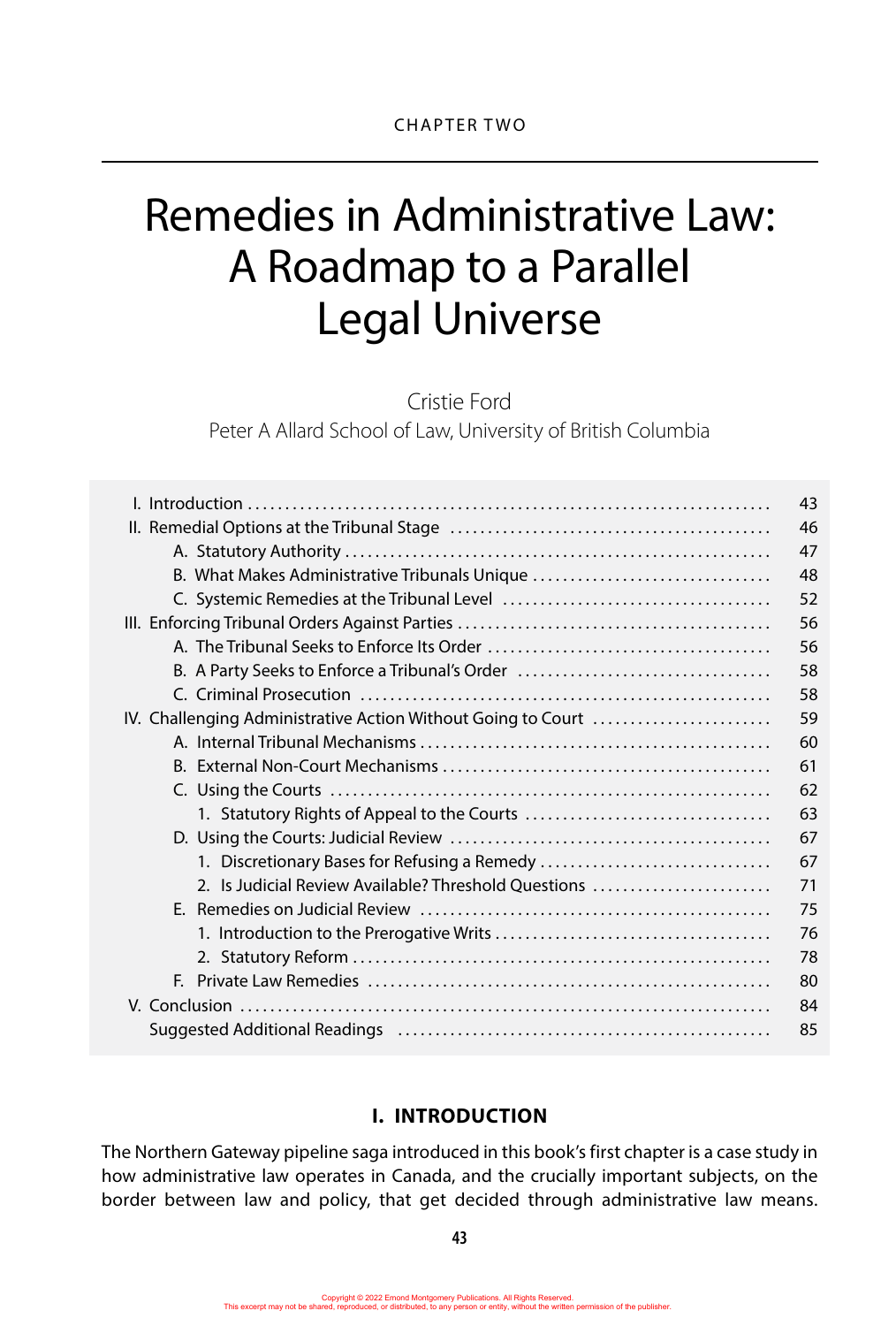The saga also helps shed light on the role of the courts, vis-à-vis the executive, and in particular on the kinds of remedies that courts are able to impose.

*Gitxaala Nation*1 is generally considered at least a qualified victory for the several First Nations that brought the matter to the Federal Court of Appeal. The Gitxaala Nation had alleged that the federal Crown had failed in its duty to consult and, if necessary, to accommodate their interests during the Northern Gateway pipeline approval process. A majority of the Federal Court of Appeal held that they were right: that at key points, Canada had offered "only a brief, hurried, and inadequate opportunity … to exchange and discuss information and dialogue," and that the consultation process fell "well short of the mark."<sup>2</sup>

In many respects, the majority's decision looks like any appellate decision (albeit a long one, weighing in at almost 140 pages). It reviews the facts and the decisions reached below, analyzes the case law, and develops a lengthy set of reasons for deciding in the way it did. Yet in other ways, it looks different. For example, Gitxaala Nation are styled as both "appellants"—appealing a National Energy Board (NEB) decision to issue regulatory certificates approving key pieces of the pipeline project—and as "applicants" on "judicial review," challenging an Order in Council made by the Governor in Council (i.e., federal Cabinet, or the "GIC"), directing the NEB to issue those certificates. Is there a meaningful difference between an "applicant" and an "appellant"? How exactly does a court acquire the authority to oversee the actions of the NEB, or of federal Cabinet? The Federal Court of Appeal also made observations about its role that were very different from what any appellate court would normally have made in reviewing a trial court decision. It said things like, "the Governor in Council is entitled to a very broad margin of appreciation in making its discretionary decision upon the widest considerations of policy and public interest."<sup>3</sup>

Perhaps more importantly, although the Gitxaala were seen to have enjoyed a victory, the remedy they received was confusing. The court did not make a decision about whether, on its merits, the Northern Gateway pipeline project should proceed. It did not give it the goahead, nor order that it had to be stopped. It did not order sanctions or money damages against the GIC for proceeding with the project on the basis of what it had held to be inadequate consultation. Instead, it "quashed" the earlier GIC decision and sent it back, *again to the GIC*, for reconsideration. The majority held that Canada would have to go back and adequately consult with the relevant First Nations, but once it had done so (something the court did not think would take long) it was apparently free to continue with the approval process.

None of this seems very familiar or necessarily, at first glance, very satisfactory. What was going on? Why did this outcome count as a success for the Gitxaala Nation at all, if it failed to stop the pipeline, imposed no damages, and put the ultimate approval decision back with the GIC itself? Was this the most they could have hoped for? Understanding how the remedies operated in this case involves understanding how administrative law remedies have evolved to be something separate from what we normally expect from courts—something that recognizes the particular role of administrative decision-makers, like the GIC and many others, and that draws on a particular tradition, and a particular understanding of court authority.

<sup>1</sup> *Gitxaala Nation v Canada*, [2016 FCA 187, \[2016\] FCJ No 705](https://www.canlii.org/en/ca/fca/doc/2016/2016fca187/2016fca187.html) (QL) [*Gitxaala Nation*].

<sup>2</sup> *Ibid* at para 325.

<sup>3</sup> *Ibid* at para 152.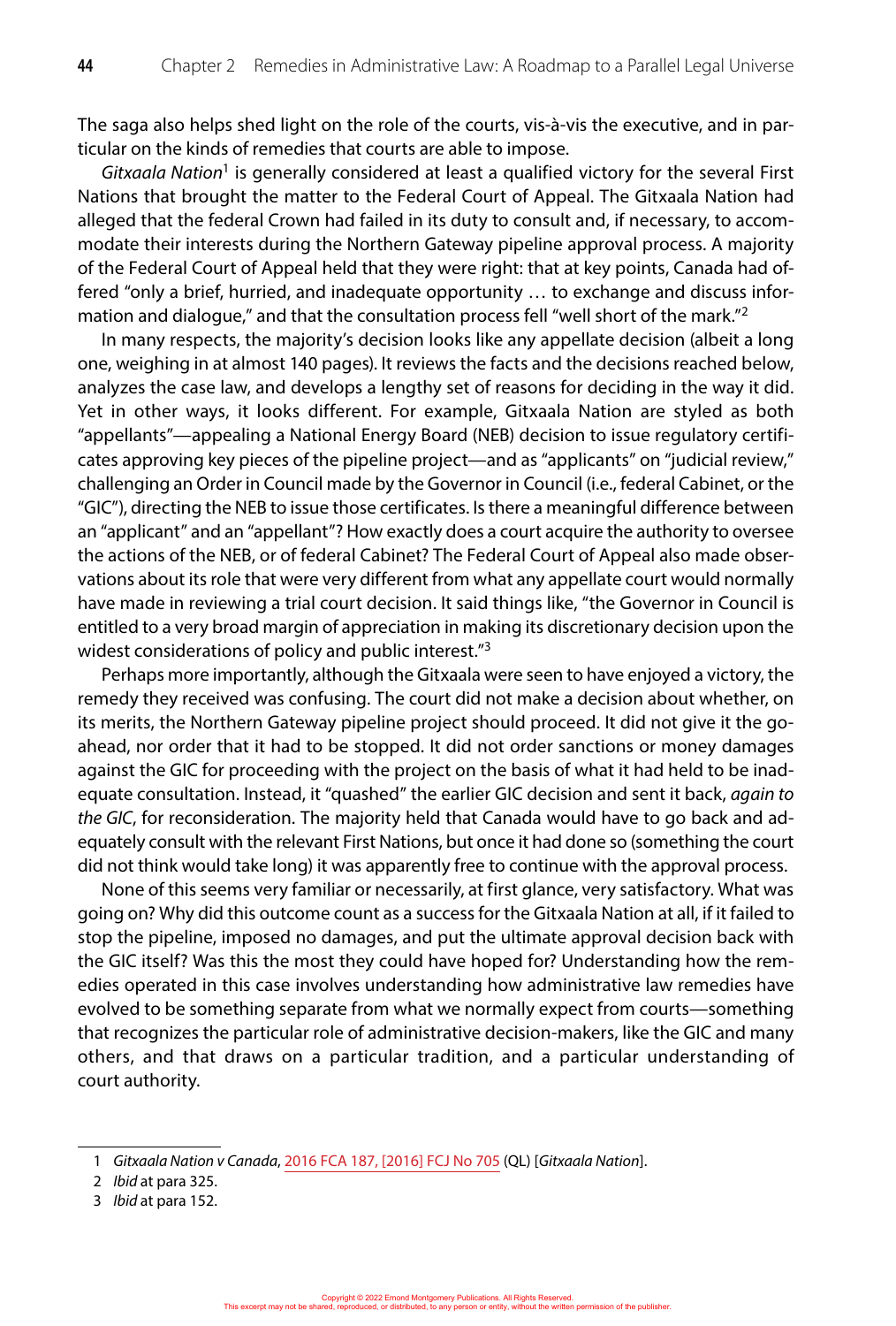Even starting with a court decision as we have done, however, can obscure what goes on before a party like the Gitxaala get to court. Administrative law does not begin at the point where a party to an administrative action seeks judicial review of that action through the courts. The scope of administrative law begins much earlier, and also encompasses administrative decision-making processes that may take policy into account, or operate under a different mandate, or otherwise look quite different from what a court is likely to produce. Most other tribunals, to be sure, are not as purely political as the GIC, but nor are they courts.4 Rich forms of action are possible in these forums. A tight focus on court action thus misses the hugely important first step in real-life administrative action: the varied and sometimes creative remedies that a tribunal itself may impose.

Let us, then, start at the beginning. This chapter provides an overview of administrative law remedies as a whole, including not only judicial review but also front-line tribunal remedies, internal and external appeals, enforcement mechanisms, and extralegal strategies. Discussing remedies near the beginning of an administrative law textbook may seem unconventional. We have chosen this approach because understanding the available remedies is an important part of understanding what one is getting into in administrative law, and it provides a broad structural framework on which subsequent chapters can build. This chapter is meant to operate almost as a decision tree, to help guide students through the different stages where remedies issues arise. Figure 2.1 sets out the broad outlines of the chapter.

The chapter is divided into three main sections. Section II, "Remedial Options at the Tribunal Stage," Section III, "Enforcing Tribunal Orders Against Parties," and even the first part of Section IV, "Challenging Administrative Action Without Going to Court" have not traditionally been located in the "remedies" chapter of administrative law texts (if they appear at all). As we shall see in Section II, remedial options available to administrative agencies at the first stage differ from those available to courts and reflect the different composition of tribunals. The remedies available at the administrative stage are both more limited (in terms of the tribunal's statute-derived authority to impose them) and, potentially, more expansive (as a consequence of tribunals' particular expertise and their ability to remain seized of a matter over time). Section III looks at the ability of a party or tribunal to *enforce* a tribunal order against another party, either civilly or criminally. Section IV considers parties' ability to *challenge* tribunal action. This includes internal appeal options, extralegal options, appeal to the courts, and, finally, the classic administrative law remedy of judicial review (which, as discussed below, is not the same thing as appeal to the courts). In addressing these three aspects in a single chapter, the goal is to provide the reader, in a systematic and chronological fashion, with a conceptual frame of reference that includes the full range of remedial options available to parties before administrative tribunals.

<sup>4</sup> The GIC is not a tribunal at all, but it is the exception in this chapter. For simplicity I use the term "tribunal" throughout to refer to the full range of administrative agencies, commissions, and other bodies, but generally not including Cabinet. This is an oversimplification because many administrative decisionmakers do not take a tribunal form. Many administrative decisions are made by bureaucrats without a hearing or the court-style structure of a tribunal; administrative agencies also regularly make policy decisions that affect individual and social interests. However, the tribunal is perhaps the prototypical administrative structure for the purpose of understanding the remedies available to a party to tribunal action.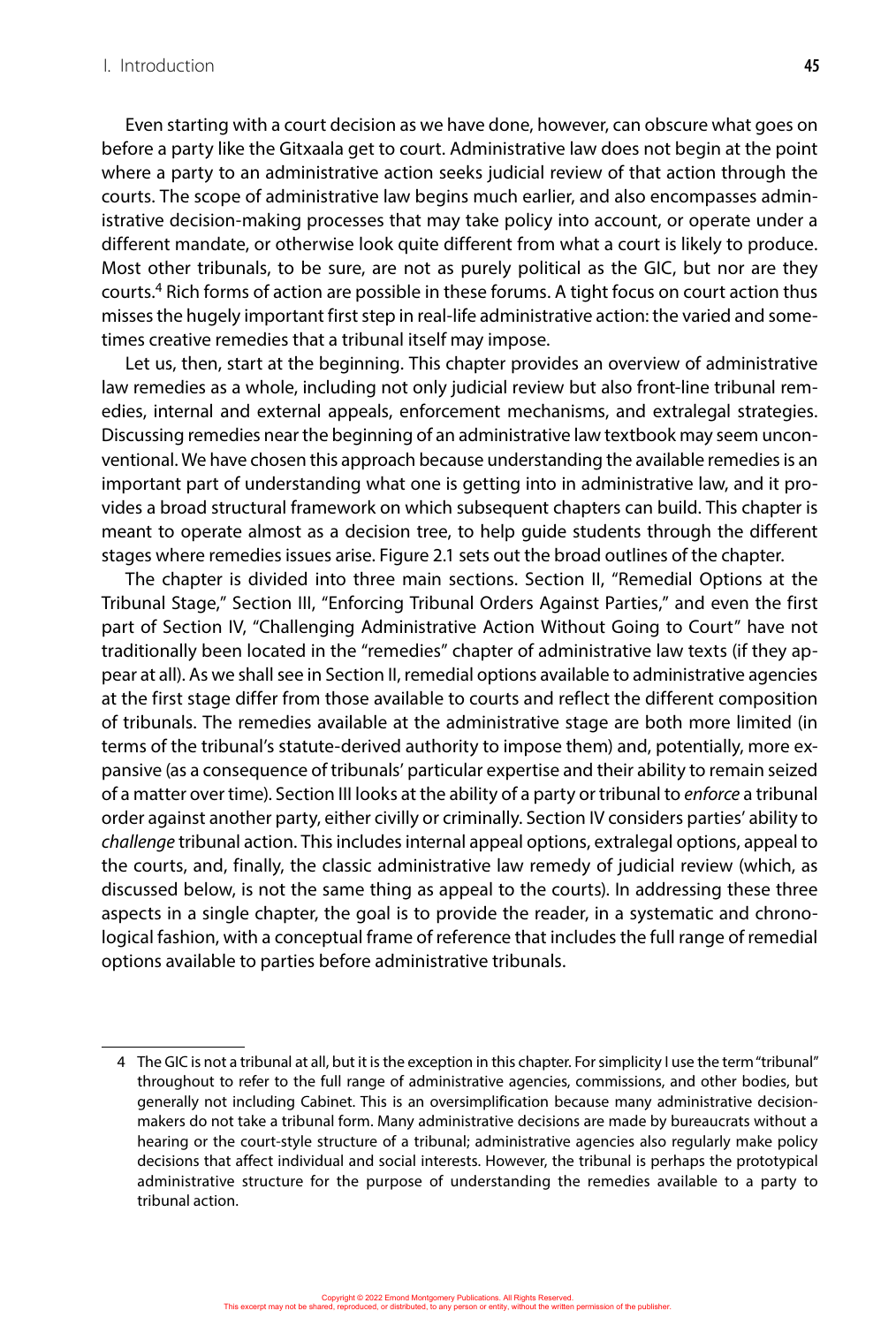

## **II. REMEDIAL OPTIONS AT THE TRIBUNAL STAGE**

Administrative tribunals are as varied as the topics on which they adjudicate, and it would be unwise to generalize about the remedial powers available to them. However, two general comments about available remedies can safely be made. First, because a tribunal does not have the general jurisdiction that a court does, the power to impose a particular remedy must be provided for in the tribunal's enabling statute. Whether a tribunal can order that, for example, money damages be paid, an administrative penalty be imposed, or an individual be stripped of a licence will depend on the remedial powers the statute provides to it. Second, most tribunals' composition, structure, and mandates are different from courts', and their approach to remedies reflects those differences. For example, certain tribunals' expertise with a more limited subject matter may help them to identify systemic problems or recurring patterns across multiple individual disputes. Their ability to stay involved in (that is, to remain "seized" or to "have seizin" of) a dispute over a longer period of time is well established, and many tribunals are less constrained by formal rules than courts are in developing remedies. Together, on occasion, these factors allow tribunals to conceptualize and implement novel remedial strategies aimed at addressing the systemic problems they see.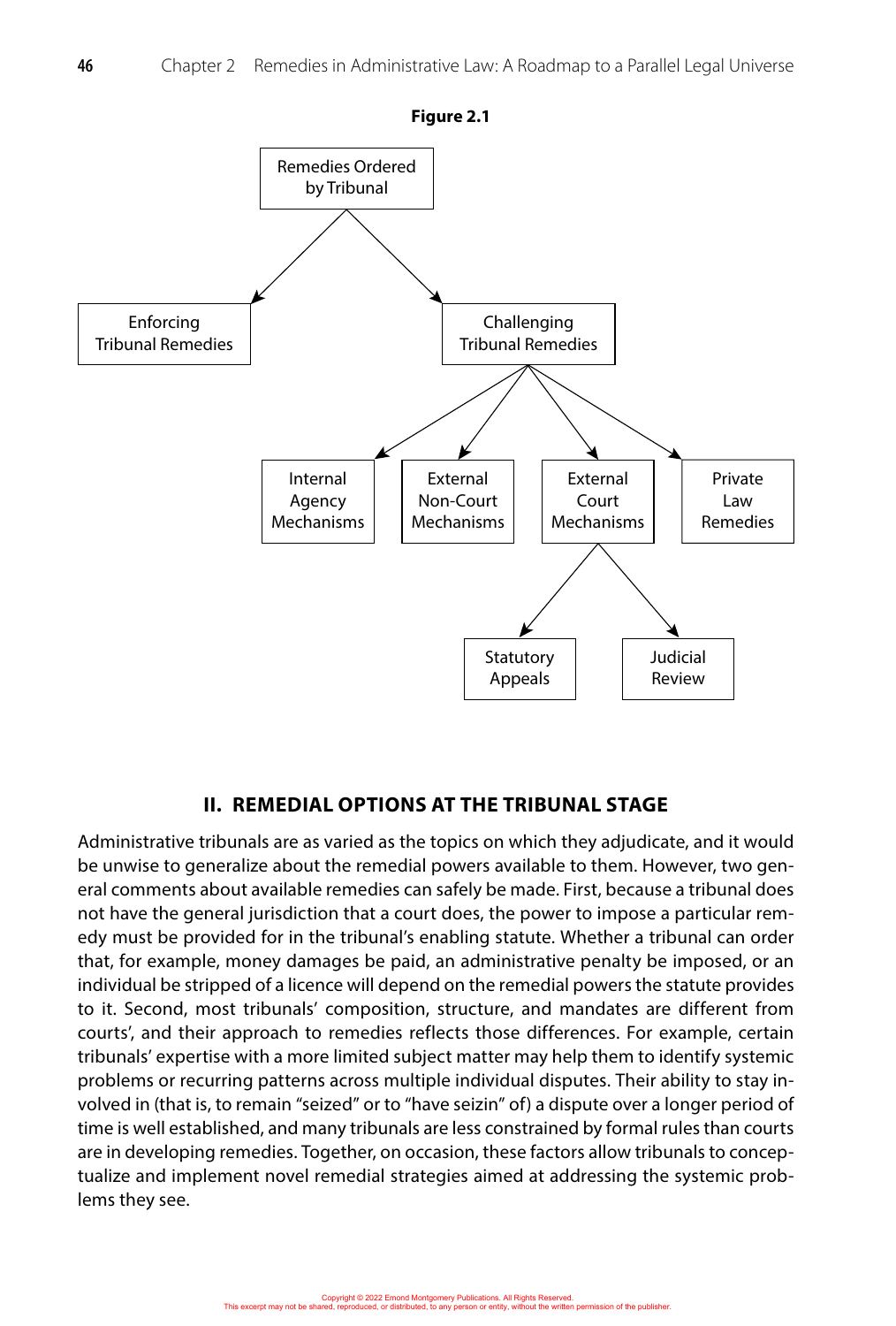#### **A. Statutory Authority**

As a creature of statute, a tribunal cannot make orders that affect individuals' rights or obligations without authority from its enabling statute.<sup>5</sup> Therefore, the first step in determining a tribunal's remedial options is to look at the statute itself. If a tribunal makes orders outside the scope of its enabling statute, it is exceeding its jurisdiction, and those orders will be void.<sup>6</sup>

Many enabling statutes set out express lists of the remedies a tribunal may order. For example, tribunals often have the power to make declaratory orders, to order a party to repair a problem or to mitigate damage, or to order a party to comply with the tribunal's enabling statute. Licensing powers may also be given to tribunals in statutory regimes designed to protect the public (for example, through professional licensing qualifications or requirements for corporations issuing securities to public investors), or to manage natural resources (for example, fishing and forestry licences). Some tribunals can appoint conciliators and otherwise assist in settling matters before them.<sup>7</sup> Some enabling statutes empower tribunals to impose significant fines and possible incarceration, or provide for more serious quasi-criminal offences that must be prosecuted by the Crown.<sup>8</sup>

Other statutes accord their tribunals broad, discretionary power to fashion the remedies they see fit. For example, the Ontario *Human Rights Code* gives the Ontario Human Rights Tribunal the discretion to order a party who has been found to discriminate to "do anything that, in the opinion of the tribunal, the party ought to do to achieve compliance with this Act, both in respect of the complaint and in respect of future practices."<sup>9</sup>

Even where a tribunal's remedial power is less certain (that is, its enabling statute does not expressly permit a particular remedy and the tribunal has no broad discretionary power), one may try to argue that, as a matter of practical necessity, a tribunal must have the remedial power to do the things its statute requires it to do.<sup>10</sup> However, orders for the payment of money, such as compensation or damages, fines, fees and levies, and costs, can generally only be ordered by tribunals that have the express statutory authority to do so. Tribunals also lack the equitable jurisdiction to order interim injunctions, although they may be given statutory authority to seek an injunction in court to enforce a statute. Finally, whether a tribunal has the power to grant remedies under the *Canadian Charter of Rights and Freedoms*<sup>11</sup> is a separate question. As Evan Fox-Decent and Alexander Pless explain in Chapter 13, The Charter and Administrative Law Part II: Substantive Review, a separate test determines whether particular administrative tribunals can grant remedies under  $s$  24(1) of the Charter.<sup>12</sup>

<sup>5</sup> *Att Gen of Can v Inuit Tapirisat*, [\[1980\] 2 SCR 735, \[1980\] SCJ No 99](https://www.canlii.org/en/ca/scc/doc/1980/1980canlii21/1980canlii21.html) (QL).

<sup>6</sup> When two tribunals share jurisdiction over a particular statutory provision (e.g., a workers' compensation tribunal and a human rights tribunal considering a statutory provision that concerns them both), a tribunal can also be found to exceed its jurisdiction if it deals with a claim that has already been "appropriately dealt with" by the other relevant tribunal. See *British Columbia (Workers' Compensation Board) v Figliola*, [2011 SCC 52, \[2011\] 3 SCR 422.](https://www.canlii.org/en/ca/scc/doc/2011/2011scc52/2011scc52.html?searchUrlHash=AAAAAQBJV29ya2VycyBDb21wZW5zYXRpb24gQm9hcmQgb2YgQnJpdGlzaCBDb2x1bWJpYSB2LiBGaWdsaW9sYSwgWzIwMTFdIFNDQyA1MgAAAAAB)

<sup>7</sup> E.g. *Canadian Human Rights Act*, RSC 1985, c H-6, ss 47-48; BC *Employment Standards Act*, RSBC 1996, c 113, s 78 [BC ESA].

<sup>8</sup> See e.g. BC *Securities Act*, RSCBC 1996, c 418, s 155.

<sup>9</sup> *Human Rights Code*, RSO 1990, c H.19, s 41(1)(a).

<sup>10</sup> *ATCO Gas and Pipelines Ltd v Alberta (Energy & Utilities Board)*, [2006 SCC 4, \[2006\] 1 SCR 140.](https://www.canlii.org/en/ca/scc/doc/2006/2006scc4/2006scc4.html?autocompleteStr=ATCO Gas %26 Pipelines Ltd v Alberta (Energy %26 Utilities Board)&autocompletePos=1)

<sup>11</sup> Part I of the *Constitution Act, 1982*, being Schedule B to the *Canada Act 1982* (UK), 1982, c 11 [Charter].

<sup>12</sup> See *R v Conway*, [2010 SCC 22, \[2010\] 1 SCR 765.](https://www.canlii.org/en/ca/scc/doc/2010/2010scc22/2010scc22.html?autocompleteStr=R. v. Conway 20&autocompletePos=2)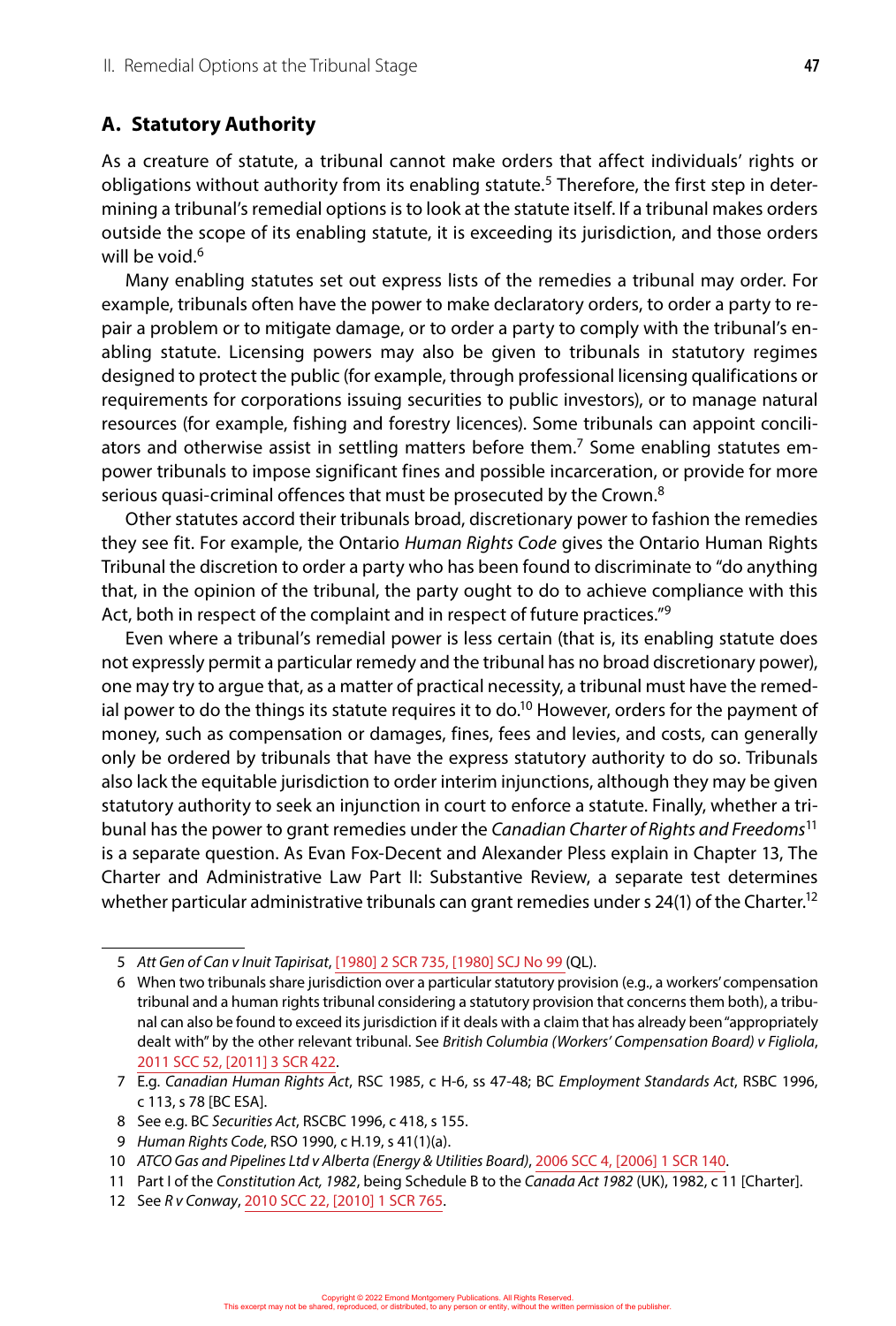Moreover, some provinces have now enacted statutes that explicitly bar at least some tribunals from considering Charter issues.13

## **B. What Makes Administrative Tribunals Unique**

Administrative tribunals and agencies vary widely in their structures and functions, but collectively they also differ from courts in important ways. The particular structures and qualities of administrative tribunals equally affect the kinds of remedies they are inclined, and empowered, to grant. This part of the chapter seeks to set out in broad strokes the kinds of remedies that tribunal-type administrative bodies in particular are likely to grant. The kinds of functions performed by tribunal-type administrative bodies—namely, party-onparty dispute resolution, party-versus-agency enforcement and disciplinary proceedings, and other similar forms of hearings and decision-making—tend to be the most common ways in which members of the public engage with administrative bodies. These functions also square especially well with the concept of a "remedy," defined by *Black's Law Dictionary* as "the means by which the violation of a right is prevented, redressed, or compensated."<sup>14</sup>

However, the reader should be aware that tribunal-type administrative agencies are only one version of administrative agency operations. Parties may interact, be answerable to, and seek to influence administrative law agencies in other ways. Agencies' policy-making functions, in particular, are outside the scope of this chapter but should not be outside one's field of vision.15 Through their statutory drafting choices, legislators regularly delegate detailed policy-making decisions to administrative tribunals. Many larger administrative agencies have formal policy-making departments, which generally operate at some remove from their tribunal departments. Administrative policy instruments can range from formal, binding interpretive releases to relatively informal, non-binding administrative guidance. Policy releases and guidelines have a direct impact on regulated entities. They are publicly available, and regulated entities are expected to know about them. Their release can be preceded by formal public consultation, providing those affected with a chance for input in advance.

Moreover, even when acting in their tribunal capacity, administrative tribunals often do, and should, take a broader perspective on a dispute than courts necessarily will. One way to understand the difference is in terms described by an American scholar, Abram Chayes, in the mid-1970s.<sup>16</sup> Chayes talked about courts, not administrative agencies. Nevertheless, his

<sup>13</sup> See e.g. the BC *Administrative Tribunals Act*, SBC 2004, c 45 [ATA], which provides that the majority of provincial tribunals do not have discretion to consider either constitutional questions generally, or at least constitutional questions relating to the Charter. The statute establishes a mechanism for referring constitutional questions to the courts. Sections 46.1-46.3 of the Act impose similar restrictions on many tribunals' jurisdiction to apply the BC *Human Rights Code* to any matter before them on the basis that the Human Rights Tribunal is the more appropriate forum.

<sup>14</sup> *Black's Law Dictionary*, 10th ed, *sub verbo* "remedy."

<sup>15</sup> See Chapter 8, Delegation and Consultation: How the Administrative State Functions and the Importance of Rules.

<sup>16</sup> Abram Chayes, "The Role of the Judge in Public Law Litigation" (1976) 89 Harv L Rev 1281; see also DM Gordon, "'Administrative' Tribunals and the Courts" (1933) 49 LQ Rev 94 (defining a judicial function as one that determines "pre-existing" rights and liabilities by reference to a "fixed objective standard," as contrasted to an administrative function, in which rights and liabilities are created by "policy and expediency").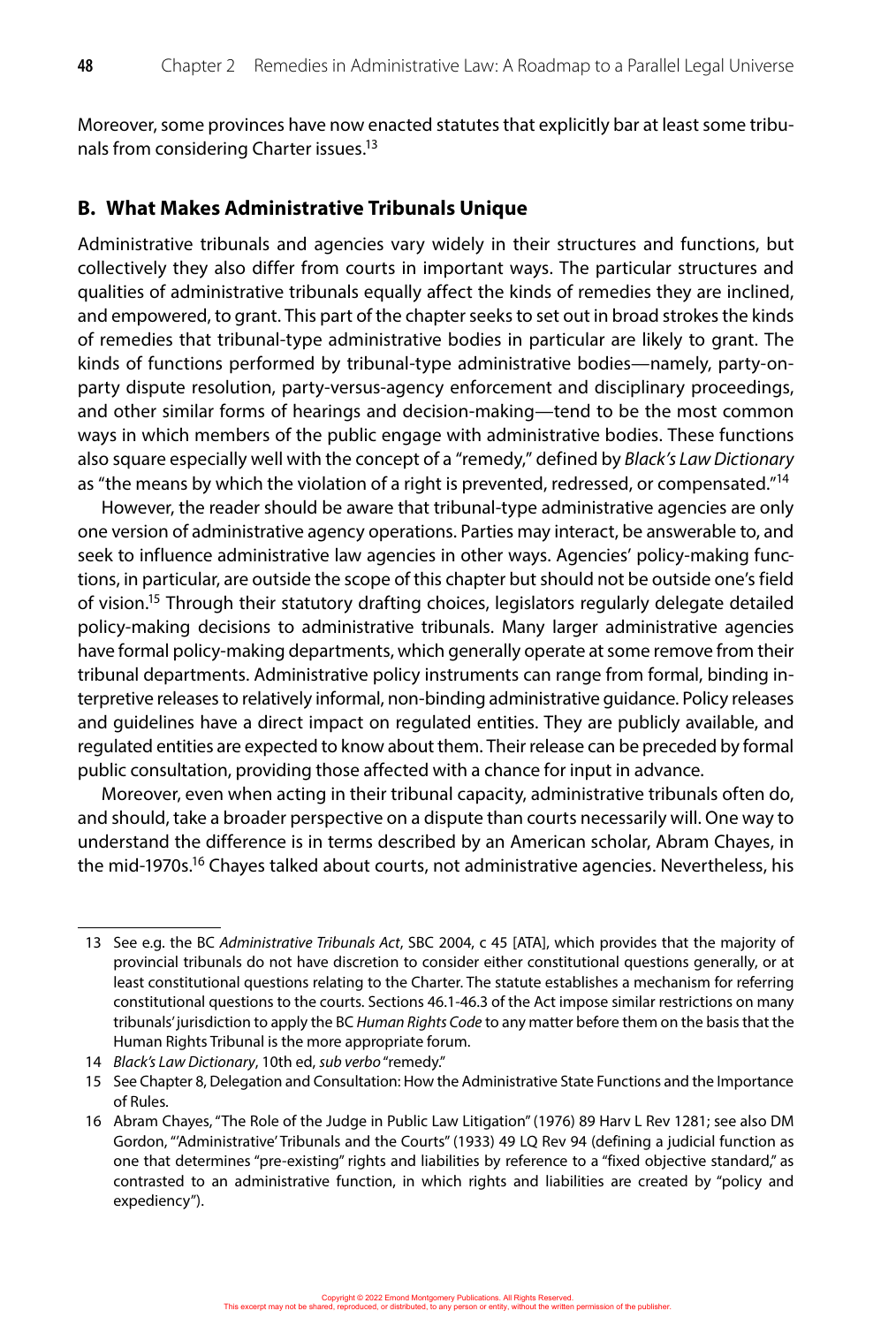point illuminates the distinction between the two. Chayes described an emerging dichotomy between traditional conceptions of adjudication and an emerging judicial role in what he described as public law litigation. In traditional adjudication, a suit involves only the private parties before the court. It is self-contained and party-initiated. A dispassionate judge identifies the private right at issue on the basis of doctrinal analysis and retrospective fact inquiry. The judge imposes relief, understood as compensation for the past violation of an identifiable existing right. (This portrayal describes party-on-party dispute resolution, but this sort of rights-based approach also underpins tribunal-on-party regulatory action, such as a self-regulatory profession's disciplinary proceeding against one of its members.) By contrast, in public law litigation, Chayes argued that the debate is more focused on the vindication of broader statutory or constitutional policies. The lawsuit is not self-contained. The judge must manage complex trial situations involving not only the parties to the dispute but also the many and shifting parties not before the court who nevertheless may be affected by the suit's outcome. Fact inquiry is predictive, not retrospective. Through a combination of party negotiation and continuing judicial involvement, the judge fashions relief that is ad hoc, ongoing, and prospective. On the Chayes model, judges can become change agents under whose management specific cases can have far-reaching effects.

Like Chayes's public law adjudicatory model, administrative agencies—even when acting as tribunals rather than policy-making bodies—may have a broader mandate, and the ability to leverage a broader range of tools than a traditional assertion of rights-based claims provides. Chayes's point was somewhat aspirational when it came to courts, but it is accurate in describing how at least some tribunals function. Many administrative bodies are explicitly charged with managing complex and often "polycentric" problems in a comprehensive manner. The Supreme Court of Canada has recognized this, pointing out that "while judicial procedure is premised on a bipolar opposition of parties, interests, and factual discovery, some problems [assigned to tribunals by their enabling statutes] require the consideration of numerous interests simultaneously, and the promulgation of solutions which concurrently balance benefits and costs for many different parties."17

This has a few implications. First, it means that relative to courts, administrative tribunals have stronger theoretical justifications for remaining seized of a case over a longer period of time.<sup>18</sup> Second, it means that administrative tribunals may try to develop remedies that address underlying structural or systemic problems, in a forward-looking rather than retrospective, rights-oriented way. This is not to say that courts may not also sometimes craft systemic, forward-looking remedies. Indeed, Chayes's point is that they may.<sup>19</sup> However, relative to courts, administrative tribunals may be especially well placed to develop and implement novel remedies thanks to their subject-specific expertise, their field sensitivity, and their particular statutory mandates.

<sup>17</sup> *Pushpanathan v Canada (Minister of Citizenship and Immigration)*, [\[1998\] 1 SCR 982 at para 36, \[1998\] SCJ](http://canlii.ca/t/1fqs6)  [No 46](http://canlii.ca/t/1fqs6) (QL); see also *Catalyst Paper Corp v North Cowichan (District)*, [2012 SCC 2, \[2012\] 1 SCR 5](https://www.canlii.org/en/ca/scc/doc/2012/2012scc2/2012scc2.html?searchUrlHash=AAAAAQAxQ2F0YWx5c3QgUGFwZXIgQ29ycCB2IE5vcnRoIENvd2ljaGFuIChEaXN0cmljdCksIAAAAAAB&resultIndex=1) at paras 17-25 [*Catalyst Paper*]; *Canada v Kabul Farms Inc*, [2016 FCA 143, \[2016\] FCJ No 480 \(QL\)](https://www.canlii.org/en/ca/fca/doc/2016/2016fca143/2016fca143.html) at paras 24-25.

<sup>18</sup> See e.g. *Ontario (Ministry of Correctional Services) v Ontario (Human Rights Comm)* (2001), 39 CHRR 308 (Ont Sup Ct), aff'd [2004] OJ No 5051 (CA) (holding that the Human Rights Tribunal of Ontario had extensive supervisory jurisdiction over its orders and could remain seized of a matter to recast its orders to deal with ongoing systemic racism at correctional facilities).

<sup>19</sup> *Doucet-Boudreau v Nova Scotia (Minister of Education)*, [2003 SCC 62, \[2003\] 3 SCR 3](https://www.canlii.org/en/ca/scc/doc/2003/2003scc62/2003scc62.html?searchUrlHash=AAAAAQA1RG91Y2V0LUJvdWRyZWF1IHYgTm92YSBTY290aWEgKE1pbmlzdGVyIG9mIEVkdWNhdGlvbikAAAAAAQ&resultIndex=1), provides justification for structural injunction-style remedies by courts.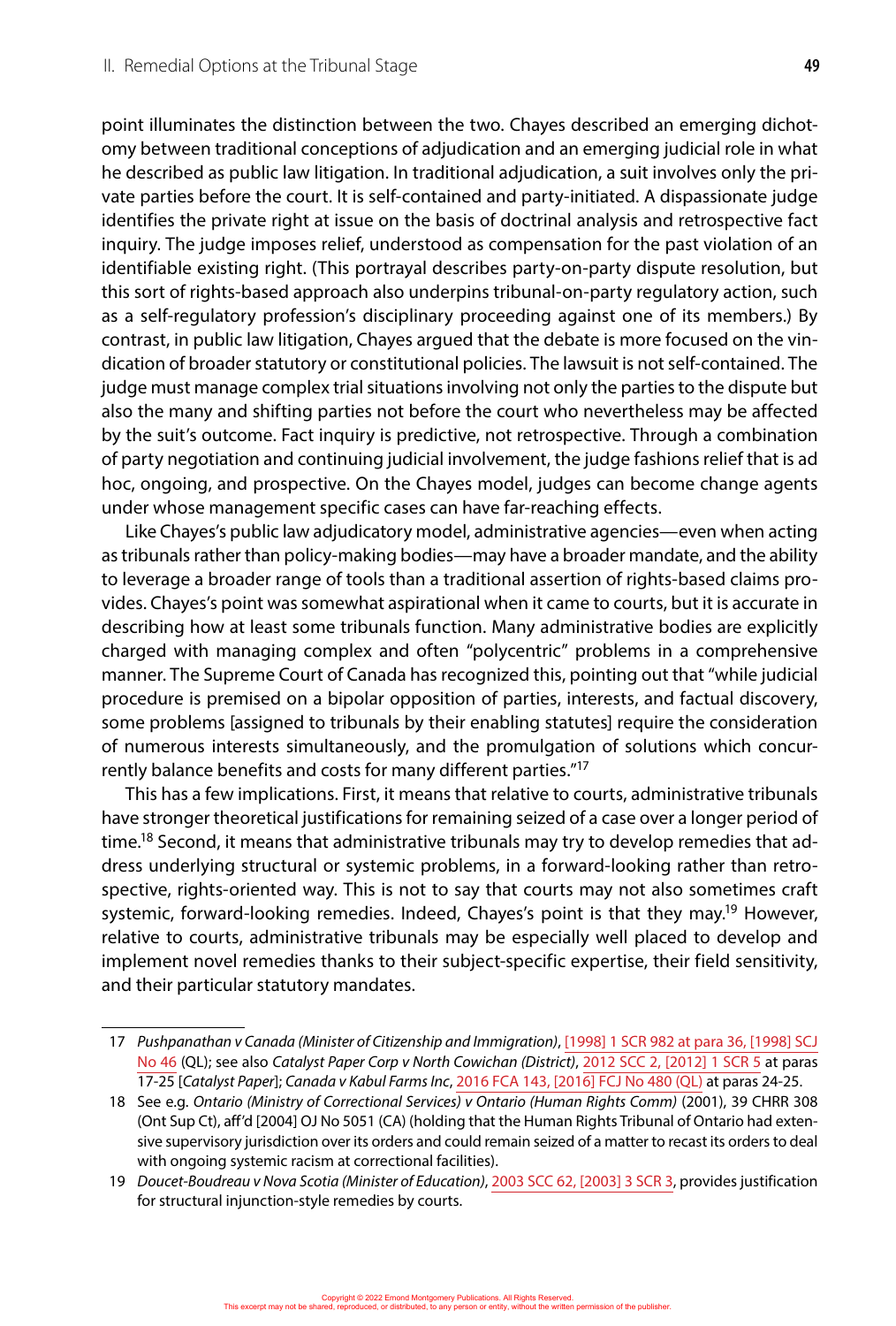Just as importantly, administrative tribunal members are a more diverse group than judges are, especially in terms of their training and expertise. Many tribunal members are not legally trained. Some tribunals' enabling statutes stipulate that a certain portion of their tribunal members should be laypersons. For example, the federal *Competition Tribunal Act*<sup>20</sup> stipulates that the tribunal shall consist of not more than six members who are Federal Court judges, and not more than eight other "lay" members. The statute goes on to say that the Governor in Council should establish an advisory council, "to be composed of not more than ten members who are knowledgeable in economics, industry, commerce or public affairs,"<sup>21</sup> to advise the Minister of Industry with respect to the appointment of lay members. The result is a tribunal with substantial expertise in economics and in commerce.<sup>22</sup> The tribunal's expertise also makes it more likely that its members will devise remedies that reflect their training and perspective, and that may be more economic than legal.

Sometimes, the composition of tribunal membership reflects an explicit attempt to represent different interest groups, perhaps especially in subject areas where there is a perception that judges historically have been unsympathetic or not alive to some of the issues at stake. A classic example is a tripartite labour board, on which a representative of labour, a representative of management, and a third member must sit. A further example of a tripartite structure is the BC Review Board, charged under the *Criminal Code*23 with making dispositions with respect to individuals found unfit to stand trial or not criminally responsible on account of mental disorder. The BC *Mental Health Act*24 requires that each panel of the Review Board consist of a doctor, a lawyer, and a person who is *neither* a doctor *nor* a lawyer.<sup>25</sup> The kinds of remedies that such boards devise are likely to reflect the particular priorities and assumptions of its members, and may not be limited to the set of strictly legal remedies that spring most easily to the legally trained mind.

Administrative law has also been affected by what is variously called "new public management" theory, neoliberalism, or administrative structures that "span the publicprivate divide." Effectively, these are mechanisms by which public structures, such as administrative tribunals, retain ultimate accountability for their programs but "outsource" the implementation of those programs to private or third-party actors. For example, hundreds of standards developed by private bodies are incorporated into law and used for enforcement and compliance purposes.26 Regulators also delegate enforcement and compliance functions to private bodies. For example, the Technical Standards and Safety

<sup>20</sup> RSC 1985, c 19 (2nd Supp), s 3(2) [CTA].

<sup>21</sup> *Ibid*, s 3(3).

<sup>22</sup> *Canada (Director of Investigation and Research) v Southam Inc*, [\[1997\] 1 SCR 748](https://www.canlii.org/en/ca/scc/doc/1997/1997canlii385/1997canlii385.html?searchUrlHash=AAAAAQBQQ2FuYWRhIChEaXJlY3RvciBvZiBJbnZlc3RpZ2F0aW9uIGFuZCBSZXNlYXJjaCkgdiBTb3V0aGFtIEluYywgWzE5OTddIDEgU0NSIDc0OCAAAAAAAQ&resultIndex=1). Separately, note that expertise is not only based on qualifications. Tribunal members also gain expertise through familiarity and experience with their fields.

<sup>23</sup> RSC, 1985, c C-46.

<sup>24</sup> RSBC 1996, c 288 [BC MHA].

<sup>25</sup> BC MHA, s 24.1(3). Additional guidelines on qualifications for part-time members of the board can be found in "Recruitment, Screening and Appointment Procedures" (Vancouver: British Columbia Review Board, 2004), online: British Columbia Review Board <[http://www.bcrb.bc.ca/BCRB%20Recruitment%20](http://www.bcrb.bc.ca/BCRB Recruitment Procedures 2011.pdf) [Procedures%202011.pdf](http://www.bcrb.bc.ca/BCRB Recruitment Procedures 2011.pdf)>.

<sup>26</sup> For example, since 1927, the Canadian Standards Association's Canadian Electrical Code, Canadian Standards Association Standard C22.1-06, has provided the standards for addressing shock and fire hazards of electrical products in Canada. It has been incorporated by reference into provincial regulations across the country: see e.g. *Electrical Safety Regulation*, BC Reg 100/2004, s 20.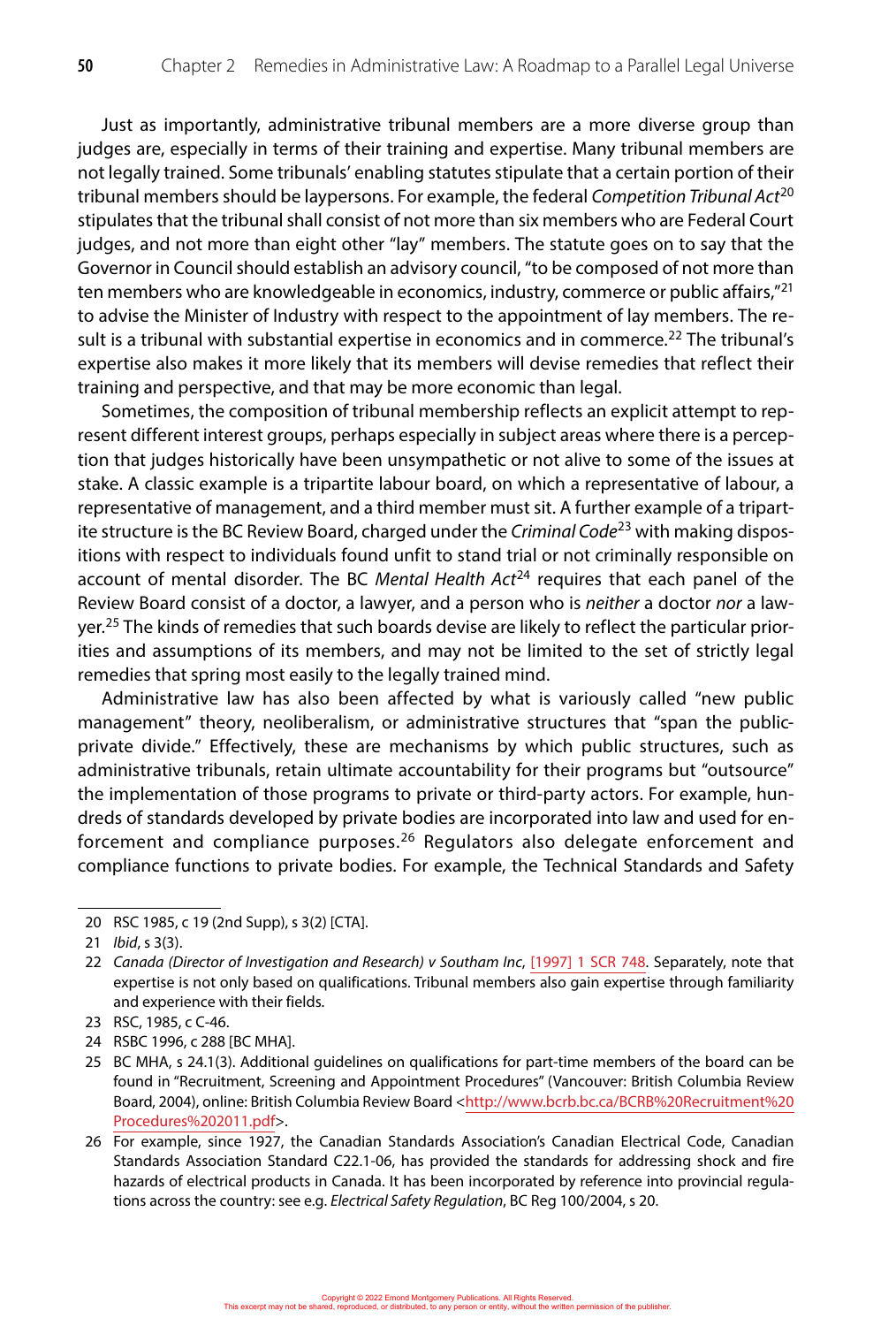Association (TSSA) is a delegated administrative authority for safety regulation in Ontario covering elevating devices, amusement rides, boilers, and other products. The various provincial securities commissions also delegate the regulation of investment dealers and mutual fund dealers to their respective self-regulated organizations, the Investment Industry Regulatory Organization of Canada (IIROC) and the Mutual Fund Dealers Association (MFDA). Many professionals, including doctors and lawyers, are regulated in Canada by their self-governing professional bodies, which are not government agencies.

These are deeply embedded features of Canadian law, especially in fields where there are highly technical product or process issues to be regulated. They are also controversial, particularly as their use becomes more widespread and it becomes clear that "technical" standards are not so easily divorced from larger social and policy considerations. Proponents of public–private coordination in regulation argue that delegated implementation is the best way forward for administrative agencies that are otherwise at risk of being ineffective and out of touch; that it allocates action to those bodies best equipped and with the greatest information to perform tasks effectively; that public–private partnerships are capable of accomplishing public ends more efficiently than the public sector could acting alone; and that such partnerships do not eliminate the public state, but rather "save" it from its own bureaucratic flaws.<sup>27</sup> Those opposed argue that these mechanisms are privatization by another name; that they reduce accountability and the public sector's responsibility for what should be publicly provided goods and services; and that they "hollow out" the state in potentially irretrievable ways.<sup>28</sup> We must leave this important debate for another day. At a practical level, though, parties to administrative actions should be aware that a constellation of ostensibly private actors may play more or less formal roles in real-life public administration.

As well, both tribunal-side and policy-side administrative functions have been affected by globalization. The effects of globalization mean that domestic administrative tribunals no longer act entirely free of international and transnational agreements, organizations, standard-setting bodies, and commitments. Some of the most notable international examples come out of the European Union, whose policy and harmonization directives and court decisions have, over the last several decades, had a direct impact on European nation states' domestic administrative law. In Canada, as well, international obligations have had an impact on, for example, federal labour policies and their subsequent administration through a variety of public bodies.<sup>29</sup> International human rights norms have also influenced the substantive review of administrative decisions.<sup>30</sup> Relevant international or transnational standards are sometimes set by governments acting together (such as the North American Free Trade Agreement [NAFTA] and its associated side agreements) and sometimes by independent, private, or non-governmental bodies filling lacunae in international law (as is the case

<sup>27</sup> Jody Freeman, "Private Parties, Public Functions, and the New Administrative Law" (2000) 52 Admin L Rev 813; Richard Stewart, "Administrative Law in the Twenty-First Century" (2003) 78 NYUL Rev 437.

<sup>28</sup> See e.g. Harry Arthurs, "Public Law in a Neoliberal Globalized World: The Administrative State Goes to Market (and Cries 'Wee, Wee, Wee' All the Way Home)" (2005) 55 UTLJ 797.

<sup>29</sup> Canada, Commission on Labour Standards Review, *Fairness at Work: Federal Labour Standards for the 21st Century* (Gatineau: Human Resources and Skills Development Canada, 2006) at 51-52, online: <[http://](http://publications.gc.ca/collections/collection_2008/hrsdc-rhdsc/HS24-31-2006E.pdf) [publications.gc.ca/collections/collection\\_2008/hrsdc-rhdsc/HS24-31-2006E.pdf>](http://publications.gc.ca/collections/collection_2008/hrsdc-rhdsc/HS24-31-2006E.pdf).

<sup>30</sup> See Chapter 16, International Human Rights Norms and Administrative Law.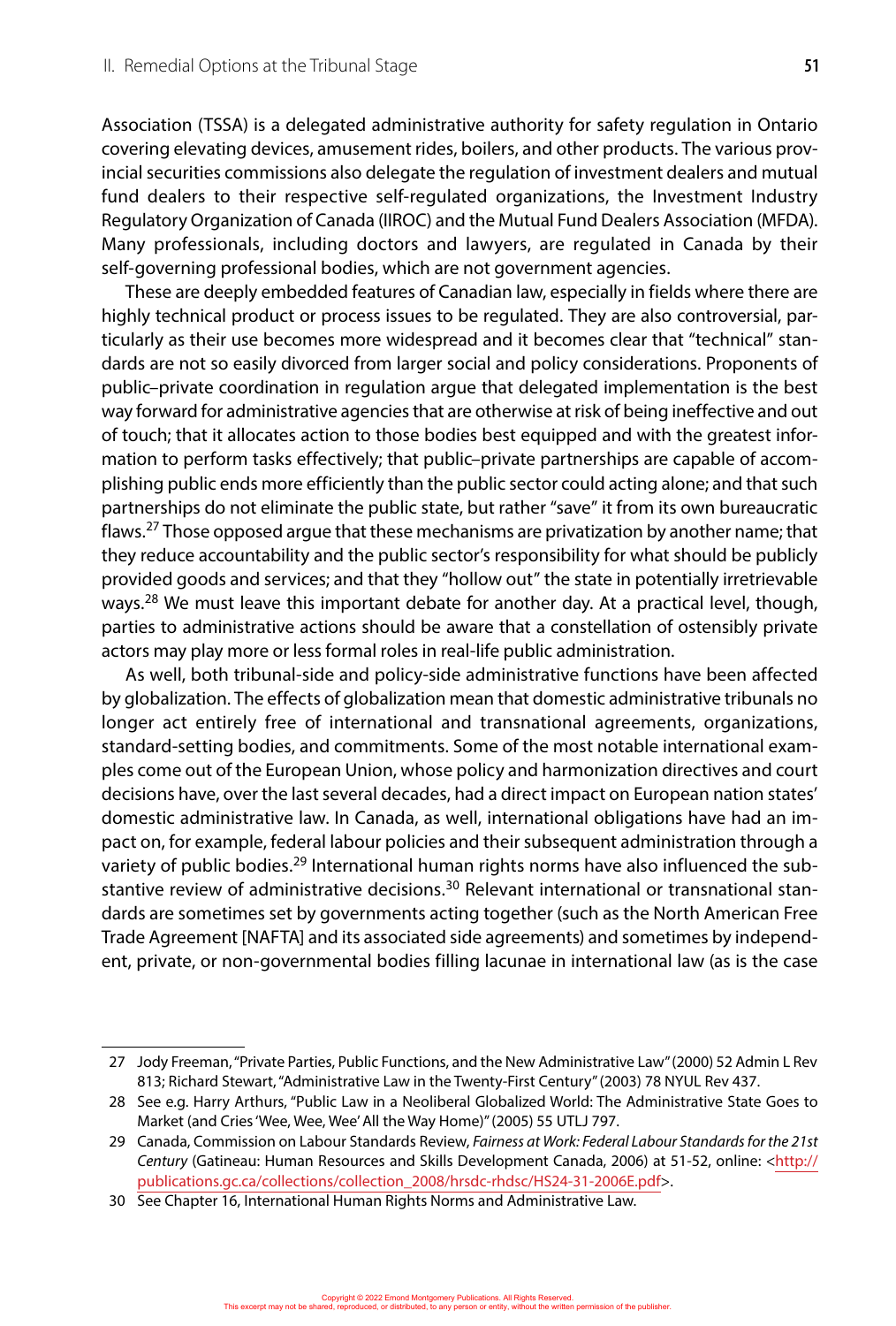with forest practices certification).<sup>31</sup> Looking at these developments, some scholars have even begun to herald the birth of a "global administrative law."<sup>32</sup>

Thus, the conversation about proper tribunal action spans multiple disciplines—law, public policy, and organizational and political theory—and it is taking place at the levels of practice and theory, both within tribunals and with respect to them. The forces that influence tribunals produce remedies that can be more dynamic and varied than the ones we are accustomed to seeing in the courts. Courts' review of administrative action—the piece of the puzzle that gets so much attention in mainstream Canadian administrative law courses—is only one facet of administrative law.

## **C. Systemic Remedies at the Tribunal Level**

Some of the factors described above—ongoing seizin, a broad mandate, different expertise, public–private coordination, and transnational linkages—have led some tribunals to create innovative remedies. For example, one cluster of innovations incorporates an independent third party in trying to develop and implement remedial measures within a subject organization or corporation where systemic problems seem to be significant. These remedies try to effectuate meaningful systemic change within the organization through sustained engagement with the problem by an impartial outsider. They have become fairly common, particularly among securities and other corporate regulators in the United States and Australia, as well as Canada.<sup>33</sup> An important function of the third party in this context is to facilitate a deliberative process within the organization itself—that is, to help the troubled organization confront and work through its problems internally. Some scholars argue that transparent, accountable, and broadly participatory dialogue of this nature, potentially facilitated by such third parties, is the most legitimate and most effective mechanism for making decisions in complex organizational structures.34

<sup>31</sup> Errol Meidinger, "The Administrative Law of Global Private-Public Regulation: The Case of Forestry" (2006) 17 EJIL 47.

<sup>32</sup> Benedict Kingsbury, Nico Krisch & Richard B Stewart, "The Emergence of Global Administrative Law" (2005) 68 Law & Contemp Probs 15.

<sup>33</sup> In the United States, corporate monitorships have been imposed on dozens of corporations under the terms of deferred criminal prosecution agreements or regulatory enforcement settlements. On the effectiveness of corporate monitorships in that context, see Cristie Ford & David Hess, "Corporate Monitorships and New Governance Regulation: In Theory, in Practice, and in Context" (2011) 33:4 Law & Pol'y 509. The Australian Competition and Consumer Commission was a pioneer in developing what are known there as "enforceable undertakings": Christine Parker, "Restorative Justice in Business Regulation? The Australian Competition and Consumer Commission's Use of Enforceable Undertakings" (2004) 67 Mod L Rev 209. Canadian examples include Settlement Agreement, Mackie Research Capital Corporation, 2010 BCSECCOM 646 (22 November 2010), online: <[http://www.bcsc.bc.ca/Enforcement/Settlements/](http://www.bcsc.bc.ca/Enforcement/Settlements/PDF/2010_BCSECCOM_646_pdf/) [PDF/2010\\_BCSECCOM\\_646\\_pdf](http://www.bcsc.bc.ca/Enforcement/Settlements/PDF/2010_BCSECCOM_646_pdf/)/>; Settlement Agreement, *In the Matter of Union Securities Ltd and John P Thompson* (18 April 2006), online: [<http://docs.iiroc.ca/DisplayDocument.aspx?DocumentID=71522F-](http://docs.iiroc.ca/DisplayDocument.aspx?DocumentID=71522FD9816A452F8246B58D8776B613&Language=fr)[D9816A452F8246B58D8776B613&Language=fr](http://docs.iiroc.ca/DisplayDocument.aspx?DocumentID=71522FD9816A452F8246B58D8776B613&Language=fr)>; Order, *In the Matter of Agnico-Eagle Mines Limited* (28 April 2005), online: Ontario Securities Commission <[http://www.osc.gov.on.ca/en/10499.htm>](http://www.osc.gov.on.ca/en/10499.htm).

<sup>34</sup> See e.g. Amy Gutmann & Dennis Thompson, *Why Deliberative Democracy?* (Princeton, NJ: Princeton University Press, 2004); but see César A Rodríguez-Garavito, "Global Governance and Labor Rights: Codes of Conduct and Anti-Sweatshop Struggles in Global Apparel Factories in Mexico and Guatemala" (2005) *Politics & Society* 203.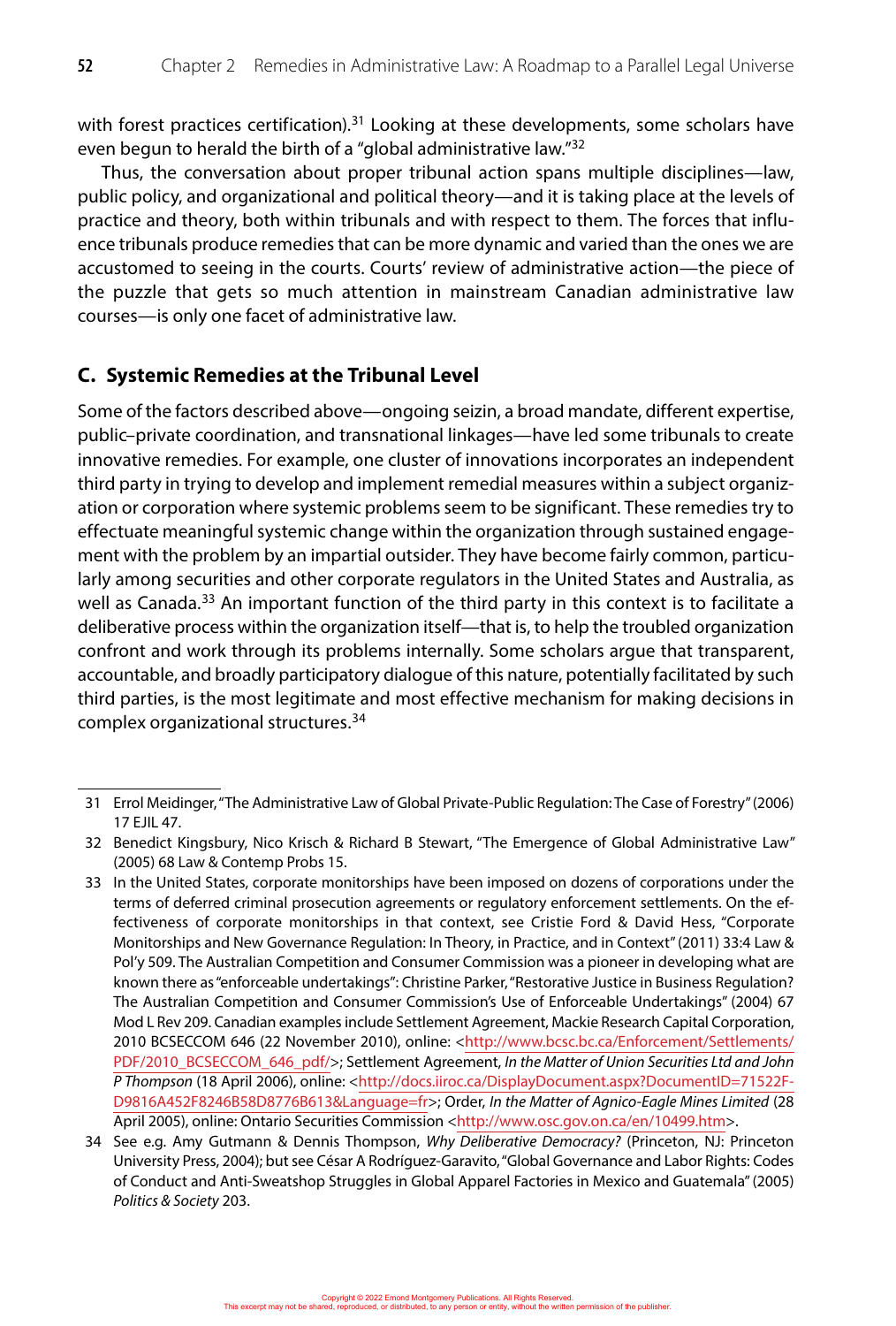One effort at creating such a deliberative, third-party facilitated process took place within Ontario's Ministry of Correctional Services, as a response to a long-standing human rights complaint by an employee of the ministry. The complainant in that case, Michael McKinnon, was a correctional officer of Indigenous ancestry working within the Ministry of Correctional Services. In 1998, the Human Rights Tribunal of Ontario (then called the Board of Inquiry) found that Mr McKinnon suffered discrimination and harassment at his workplace, the Toronto East Detention Centre, because of his race, ancestry, and ethnic origin. In response, the tribunal ordered a number of systemic remedies to address the "poisoned atmosphere" at the facility, Toronto East, and within corrections generally. Among other things, the tribunal ordered that certain individual respondents be relocated, that the tribunal's order be publicized among corrections employees, and that a human rights training program be established. The tribunal reconvened the hearing in 2002 because of Mr McKinnon's allegations that the poisoned work environment had not improved. The issue for the tribunal at that point was not whether the existing systemic remedies had been implemented in a strict sense, but whether they had been carried out in good faith.

After dealing with the question whether it could remain seized of the matter—finding that it could, as affirmed later by the Ontario Court of Appeal<sup>35</sup>—the tribunal ordered an additional range of remedies, including training for ministry and facility management; establishing a roster of external mediators to deal with discrimination complaints; and appointing, at the ministry's expense, an independent third-party consultant nominated by the Ontario Human Rights Commission (OHRC) to develop and oversee the delivery of training programs. The third-party consultant was to be nominated by the OHRC, to be paid for by the ministry, and to report to the tribunal.

What makes these remedies interesting is that they are so different in character from traditional legal remedies, such as damages (in the civil context) or quashing of ministry or Facility decisions (in the administrative law context). This looks like Chayes's public law litigation model: these remedies are prospective, open-ended, and subject to ongoing revision and elaboration. The tribunal's remedial orders—the emphasis on training, and bringing in the expertise of external human rights consultants to work with the Ministry in developing that training—seem geared less toward redressing the wrongs against Mr McKinnon in particular, and more toward effecting wide-ranging and permanent *systemic* change to institutional culture.

The *McKinnon* case became the longest-running human rights case in Canada, but ultimately after a protracted and difficult run, it had a somewhat happy ending. As of May 2005, the parties were still arguing over the scope of the third-party consultant's responsibilities, with the consultant alleging that the ministry was attempting to gain control over the process. The process of defining the consultant's mandate seemed itself to have become an adversarial contest that did not bode well for the consultant's ability to catalyze the hopedfor meaningful dialogue within the ministry.<sup>36</sup> By 2007, the tribunal found that the ministry had not been implementing the tribunal's previous orders in good faith,<sup>37</sup> and in February

<sup>35</sup> *Ontario v McKinnon*, [2004] OJ No 5051 (QL) (CA) [*McKinnon*].

<sup>36</sup> Human Rights Tribunal of Ontario, Interim Decisions and Rulings, *Ontario Human Rights Commission and Michael McKinnon and Ontario Ministry of Correctional Services*, 2005 HRTO 15 (19 May 2005), online: <<http://www.canlii.org/en/on/onhrt/doc/2005/2005hrto15/2005hrto15.html>>.

<sup>37</sup> *McKinnon v Ontario (Correctional Services)*, [2007 HRTO 4.](https://www.canlii.org/en/on/onhrt/doc/2007/2007hrto4/2007hrto4.html?resultIndex=1)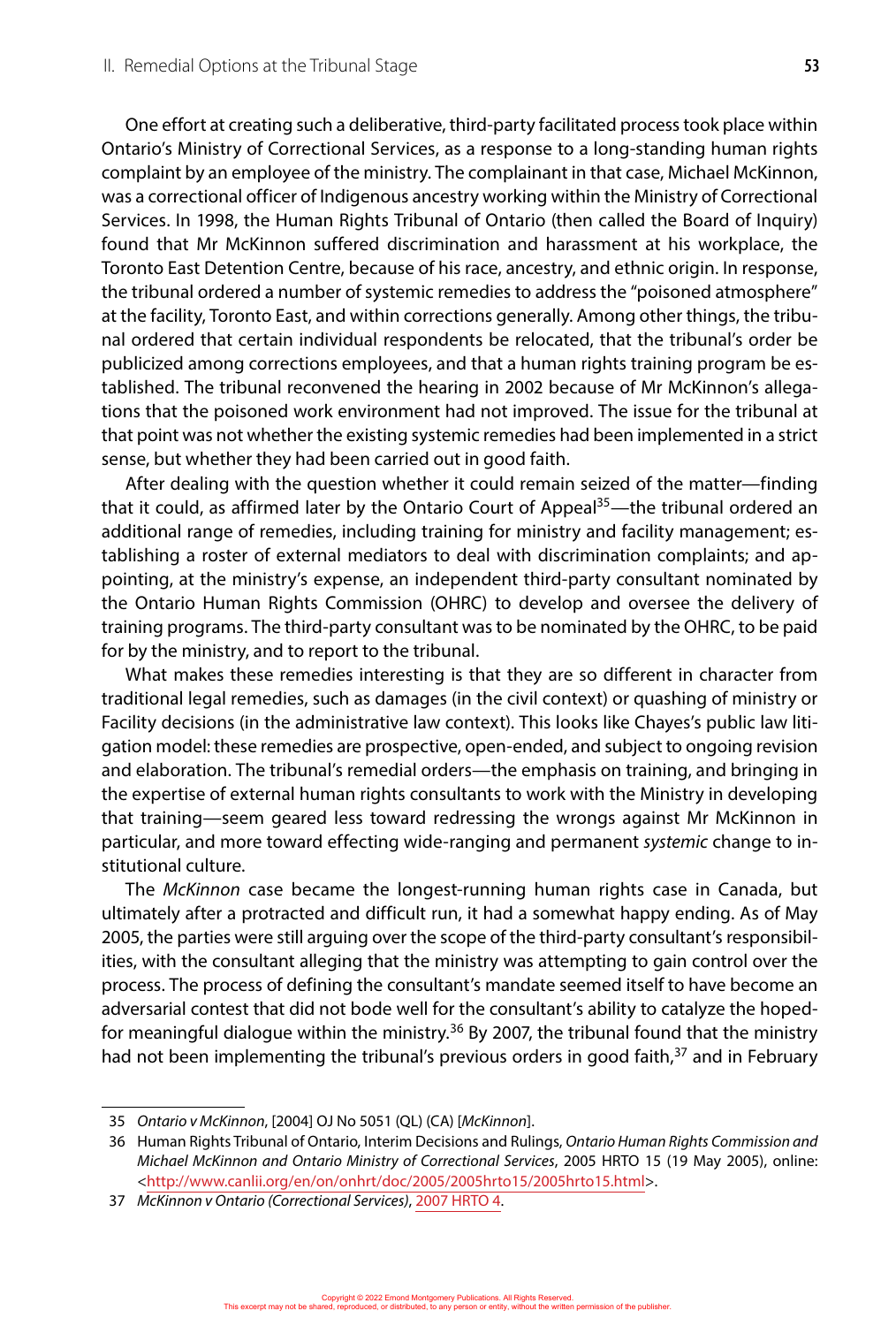2011 the tribunal found that a *prima facie* case had been made out that the deputy minister was in contempt for failing to implement the earlier orders. The tribunal exercised its discretion to state a case for contempt to the Ontario Divisional Court.<sup>38</sup> (As we see below, this is a tribunal's last resort in trying to get its orders followed.)

Before that case could be heard, however, and after 23 years of litigation, Michael McKinnon and the ministry finally reached a settlement. Under the August 2011 settlement agreement, the OHRC, the Ministry of Community Safety and Correctional Services, and the Ministry of Government Services all signed on to a three-year Human Rights Project, which established mechanisms targeting accountability, operations, learning, and complaint management within correctional services.<sup>39</sup> Despite progress, however, a pervasive "organizational culture" remained a barrier to effecting "long-term, systemic, or broad-based human rights improvements.<sup>"40</sup> In the agreement's final year, the parties formulated a "Multi-Year Plan" to "crystalize the extensive work" done to date and to "sustain change" into the future.<sup>41</sup>

The *McKinnon* settlement and the efforts that continue to follow it are cause for some optimism, but a satisfactory result was never, and is still not, a foregone conclusion. The 2011 settlement might not have happened in the absence of a factor external to the tribunal process—the appointment of a new Deputy Minister of Corrections with a mandate to professionalize the service and improve its record.<sup>42</sup> Nor is a 23-year-long litigation matter ever really a victory, no matter what its outcome. Thus, *McKinnon* raised and still leaves us with some challenging questions: Is it possible to effect real, substantive "good faith" compliance in a truly recalcitrant employer? Is it appropriate to use law to simultaneously enforce rights, redress wrongs, and "cure" systemic problems? Is it appropriate for a tribunal to continue crafting new orders in an effort to achieve an optimal outcome? Can external third

<sup>38</sup> *McKinnon v Ontario (Correctional Services)*, [2011 HRTO 263.](https://www.canlii.org/en/on/onhrt/doc/2011/2011hrto263/2011hrto263.html)

<sup>39</sup> OHRC, "Organizational change in Correctional Services—the MCSCS Human Rights Project Charter," online: <[http://www.ohrc.on.ca/en/annual-report-2012-2013-rights-partners-actions/organization](http://www.ohrc.on.ca/en/annual-report-2012-2013-rights-partners-actions/organizational-change-correctional-services-%E2%80%93-mcscs-human-rights-project-charter)[al-change-correctional-services-%E2%80%93-mcscs-human-rights-project-charter](http://www.ohrc.on.ca/en/annual-report-2012-2013-rights-partners-actions/organizational-change-correctional-services-%E2%80%93-mcscs-human-rights-project-charter)>. The executive committee receives advice from an Aboriginal advisory subcommittee, an external advisory group, and several working groups. Committee members receive *Human Rights Code* training, and the ministry discloses relevant internal operations data to the OHRC. See OHRC, "Correctional Services: Update on the MCSCS Human Rights Project Charter," online: <[http://www.ohrc.on.ca/en/annual-report-2011-2012](http://www.ohrc.on.ca/en/annual-report-2011-2012-human-rights-next-generation/correctional-services-update-mcscs-human-rights-project-charter) [human-rights-next-generation/correctional-services-update-mcscs-human-rights-project-charter](http://www.ohrc.on.ca/en/annual-report-2011-2012-human-rights-next-generation/correctional-services-update-mcscs-human-rights-project-charter)>.

<sup>40</sup> *Ibid*.

<sup>41</sup> OHRC, "Reaching new milestones with the Human Rights Project Charter," online: <[http://www.ohrc.](http://www.ohrc.on.ca/en/annual-report-2013-2014-ohrc-today/organizational-change-page) [on.ca/en/annual-report-2013-2014-ohrc-today/organizational-change-page>](http://www.ohrc.on.ca/en/annual-report-2013-2014-ohrc-today/organizational-change-page). A phased implementation strategy focuses on embedding human rights and Aboriginal expertise, service delivery, building competencies, maintaining an inclusive workplace, and complaint management."

<sup>42</sup> The Toronto East Detention Centre is not the only Ontario facility at which correctional officers have alleged that they suffer discrimination and harassment based on their race or ancestry. See e.g. *Cox v Ontario (Community Safety and Correctional Services)*, [2014 HRTO 286,](https://www.canlii.org/en/on/onhrt/doc/2014/2014hrto286/2014hrto286.html?searchUrlHash=AAAAAQA5Q294IHYgT250YXJpbyAoQ29tbXVuaXR5IFNhZmV0eSBhbmQgQ29ycmVjdGlvbmFsIFNlcnZpY2VzAAAAAAE&resultIndex=8) an ongoing matter involving an allegation of a hate mail campaign directed at African-Canadian corrections officers going back to 2004. Mr Cox claims that the mail is coming from fellow correctional officers. Like Mr McKinnon, Mr Cox alleges that his employer has not taken adequate affirmative steps to respond to the problem, and that the majority of Don Jail correctional officers do not participate in its ostensibly mandatory human rights training program. He also alleges, *inter alia*, that the Ontario Public Service Employees Union actively undermined an earlier investigation into the incidents. See Jasmin Seputis, "Toronto Jail Guard Seeks Workplace Racism Investigation,"*CBC News* (5 March 2012), online: <<http://www.cbc.ca/1.1129238>>.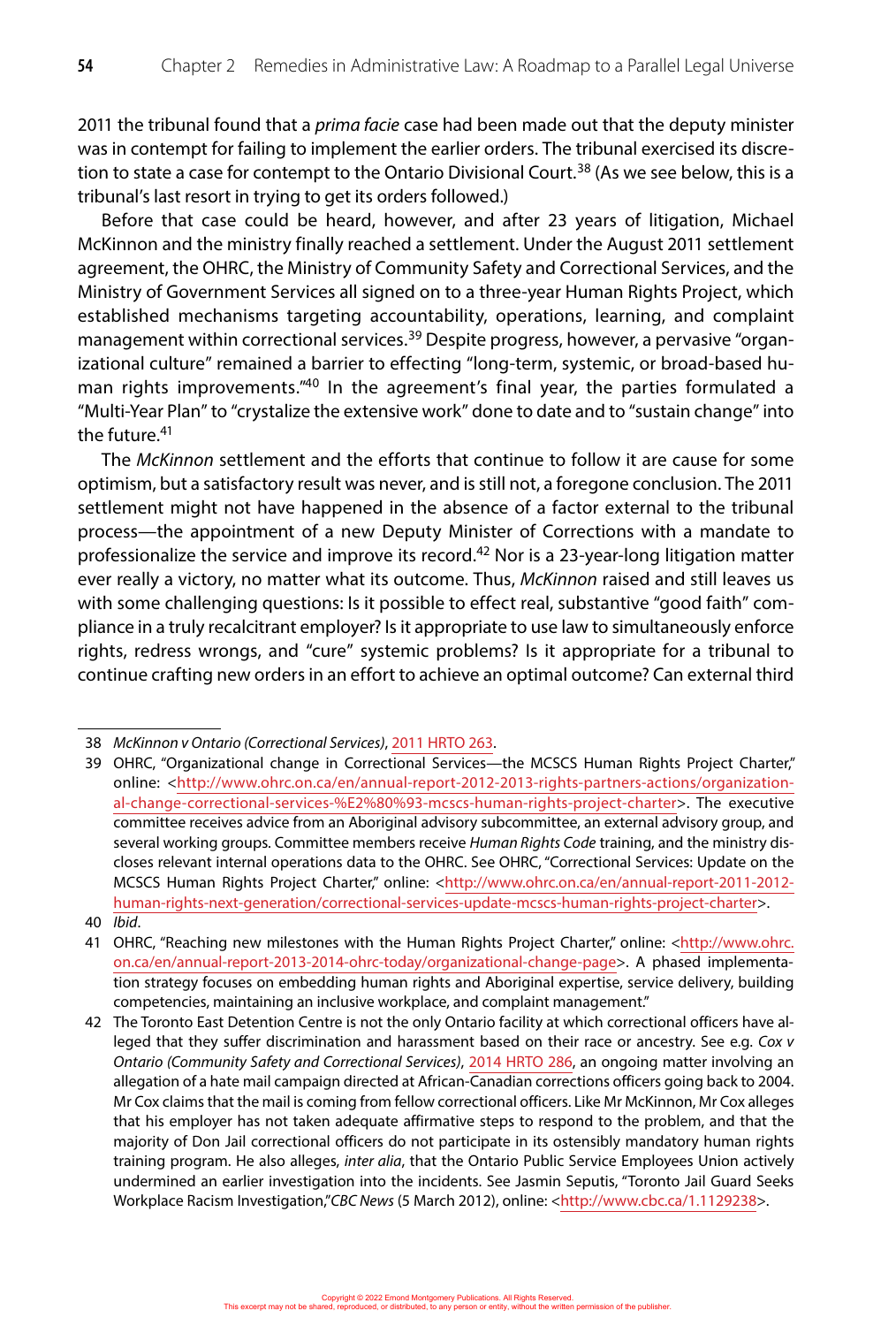parties really change culture and create meaningful dialogue? If not, what legal options do we have left—through tribunal remedies or otherwise?

Moreover, we should not overestimate courts' comfort with broader remedial orders by tribunals that aim to address systemic problems. Court review of tribunal remedies by means of judicial review serves a valuable validation function, based on important rule-of-law values. It also introduces some difficult tensions. As we have identified, cases like *McKinnon* straddle what Chayes might describe as the boundary between party-on-party dispute resolution and public law litigation. As we know, when courts engage with systemic issues, they run quickly into public policy choices, public law separation-of-powers concerns, and legitimacy concerns. Tribunals, too, may quickly run into the limits of their statutory authority. This is as it should be. And yet, for these reasons, judicial review may always serve as a brake on tribunals' more ambitious efforts to effect systemic change.

For example, in *Moore v British Columbia (Education)*, 43 the court reviewed the BC Human Rights Tribunal's decision that the failure to provide educational support to Jeffrey Moore, a child with dyslexia, constituted discrimination on the basis of disability. The tribunal had considered not only Jeffrey's personal damages but also the fact that the BC Ministry of Education had implemented a fixed cap on special education funding, below the actual incidence rate; and the school district's decision, faced with those funding constraints, to close its Diagnostic Centre, which provided support to dyslexic students, without providing an adequate substitute.

At the Supreme Court of Canada, writing for a unanimous court, Abella J upheld the Human Rights Tribunal's findings of discrimination against Jeffrey by the district, and the personal damages it awarded. However, the tribunal's systemic remedies were held to be too remote from the scope of the complaint.<sup>44</sup> They were "quashed," or invalidated. The court observed that a remedy afforded by the tribunal to an individual claimant could still have a systemic impact, but that

*The remedy must flow from the claim*. In this case, the claim was made on behalf of Jeffrey, and the evidence giving concrete support to the claim all centred on him. While the Tribunal was certainly entitled to consider systemic evidence in order to determine whether Jeffrey had suffered discrimination, it was unnecessary for it to hold an extensive inquiry into the precise format of the provincial funding mechanism or the entire provincial administration of special education in order to determine whether *Jeffrey* was discriminated against. *The Tribunal, with great respect, is an adjudicator of the particular claim that is before it, not a Royal Commission.*<sup>45</sup>

Abella J also set aside the tribunal's remedial orders against the Ministry on the basis that the connection between province-wide fixed cap funding and closure of the Diagnostic Centre was too remote. Moreover, Abella J found no need for the tribunal to remain seized "on behalf of an individual student who has finished his high school education and will not re-enter the public school system."46 The sharp contrast in *Moore* between the tribunal's conception of its mandate, consistent with the Chayes public law litigation model, and the

<sup>43</sup> [2012 SCC 61, \[2012\] 3 SCR 360](https://www.canlii.org/en/ca/scc/doc/2012/2012scc61/2012scc61.html?autocompleteStr=Moore v British Columbia (Education)%2C 2012 SCC 61%2C %5B2012%5D 3 SCR 360 &autocompletePos=1) [*Moore*].

<sup>44</sup> *Catalyst Paper*, *supra* note 17 at para 56. The relevant standard of review was patent unreasonableness, which exists in British Columbia under the BC ATA.

<sup>45</sup> *Moore*, *supra* note 43 at para 64 (emphasis added).

<sup>46</sup> *Ibid* at para 66.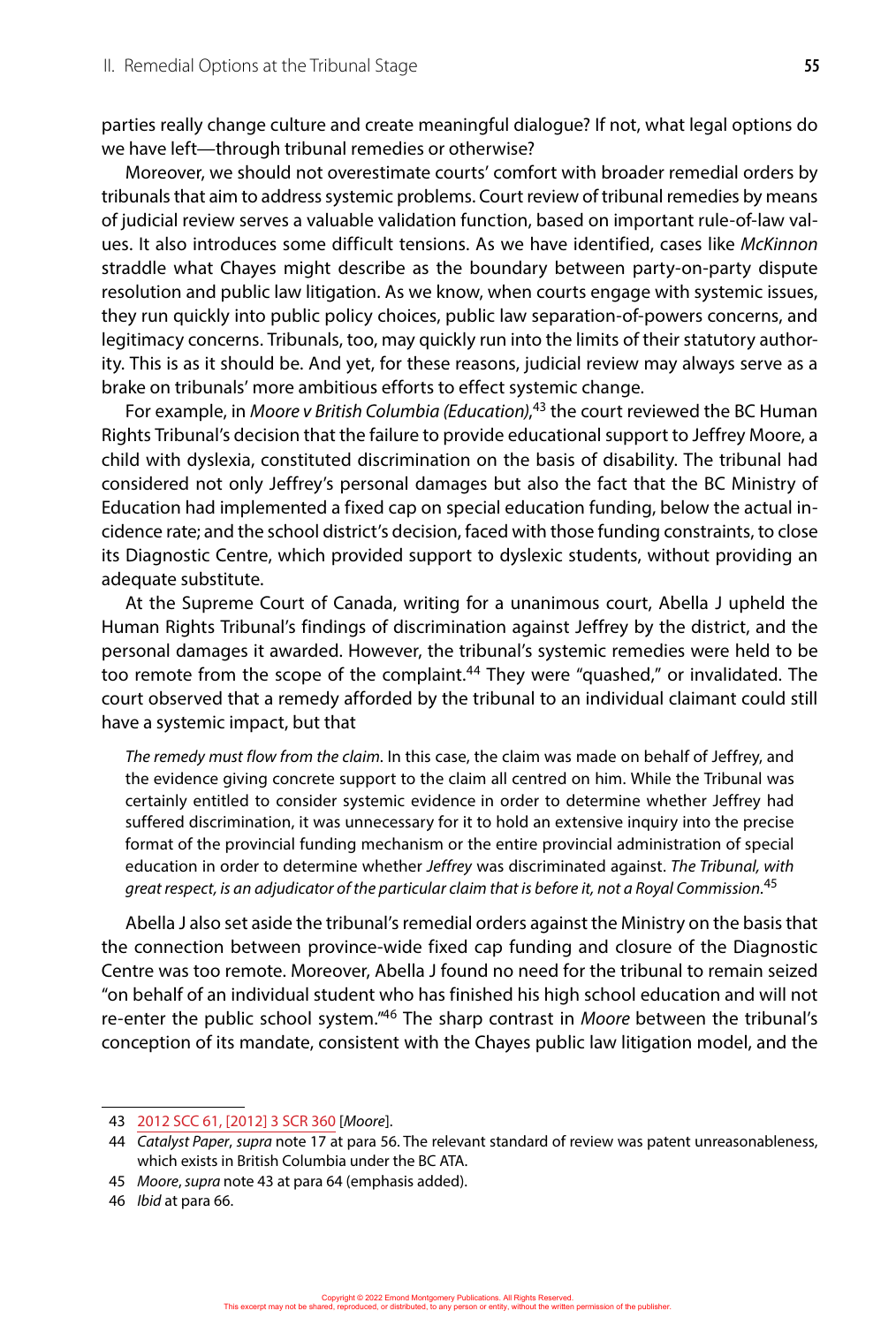Supreme Court's retrospective, party-focused analysis underscores both the possibilities, and limitations, of novel remedial strategies in effecting systemic change.

## **III. ENFORCING TRIBUNAL ORDERS AGAINST PARTIES**

After a tribunal makes a decision and imposes an order, assuming no one challenges that decision,<sup>47</sup> another set of administrative law remedies becomes available: the enforcement powers. These may be invoked where a tribunal needs to enforce its order against a party that is not complying with the order. This is not uncommon among self-regulatory organizations such as professional licensing bodies, where the tribunal acts against particular individuals rather than adjudicating disputes between parties. Alternatively, a party to a multiparty dispute before a tribunal may want to enforce the tribunal's order against another party on which the order was imposed. Criminal prosecution is also a possibility. Of course, regardless of any broader social patterns or systemic factors operating, tribunal orders can only be enforced against the parties on which they are imposed.

## **A. The Tribunal Seeks to Enforce Its Order**

Rarely, a tribunal may enforce its own orders. One tribunal that has the power to enforce its own orders—for example, an order for civil contempt—is the federal Competition Tribunal.<sup>48</sup> Some other tribunals are also given the authority to enforce monetary obligations, such as requiring unpaid wages or family maintenance to be paid, imposing liens, making garnishment orders, seizing assets, or even suspending driving privileges.<sup>49</sup> However, any enforcement powers a tribunal has must be granted to the tribunal in its enabling statute, and that delegation of enforcement power must pass constitutional scrutiny. For example, a provincially created tribunal cannot have criminal (and therefore federal) enforcement powers.<sup>50</sup>

In British Columbia, certain sections of the *Administrative Tribunals Act* are intended to assist tribunals in obtaining compliance with their orders. For example, s 18 permits certain tribunals to schedule a hearing, make a decision, or dismiss an application if a party fails to comply with an order (presumably, an order to appear). Section 31(1)(e) permits some tribunals to dismiss an application if the applicant fails to comply with a tribunal order. Section 47, which permits some tribunals to make orders for payment of costs, also allows some tribunals, under s 47(1)(c), to require a party to pay the *tribunal's* actual costs "if the tribunal considers the conduct of a party has been improper, vexatious, frivolous or abusive." Orders for

<sup>47</sup> See Section IV.

<sup>48</sup> CTA, s 8(1). See *Chrysler Canada Ltd v Canada (Competition Tribunal)*, [\[1992\] 2 SCR 394 \(4th\)](https://www.canlii.org/en/ca/scc/doc/1992/1992canlii68/1992canlii68.html?resultIndex=1) [*Chrysler Canada*] (holding that clear and unambiguous statutory language can override the common law rule that only superior courts have the power to punish for contempt and that the wording of the CTA, s 8(1) (as it then was), which conferred on the tribunal jurisdiction "to hear and determine all applications made under Part VIII of the *Competition Act* and any matters related thereto," constituted such clear and unambiguous statutory language); also *Lymer v Jonsson*, [2016 ABCA 76](https://www.canlii.org/en/ab/abca/doc/2016/2016abca76/2016abca76.html) at paras 11-13 (re registrar in bankruptcy).

<sup>49</sup> E.g., BC ESA, ss 87-101; *Maintenance Enforcement Act*, SNS 1994-95, c 6, ss 19, 27-30.

<sup>50</sup> *MacMillan Bloedel Ltd v Simpson*, [\[1995\] 4 SCR 725, \[1996\] 2 WWR 1](https://www.canlii.org/en/ca/scc/doc/1995/1995canlii57/1995canlii57.html?autocompleteStr=MacMillan Bloedel Ltd v Simpson%2C %5B1995%5D 4 SCR 725%2C %5B1996%5D 2 WWR 1&autocompletePos=1); *United Nurses of Alberta v Alberta (Attorney General)*, [\[1992\] 1 SCR 901, 89 DLR \(4th\) 609](https://www.canlii.org/en/ca/scc/doc/1992/1992canlii99/1992canlii99.html?resultIndex=1) [*United Nurses of Alberta*].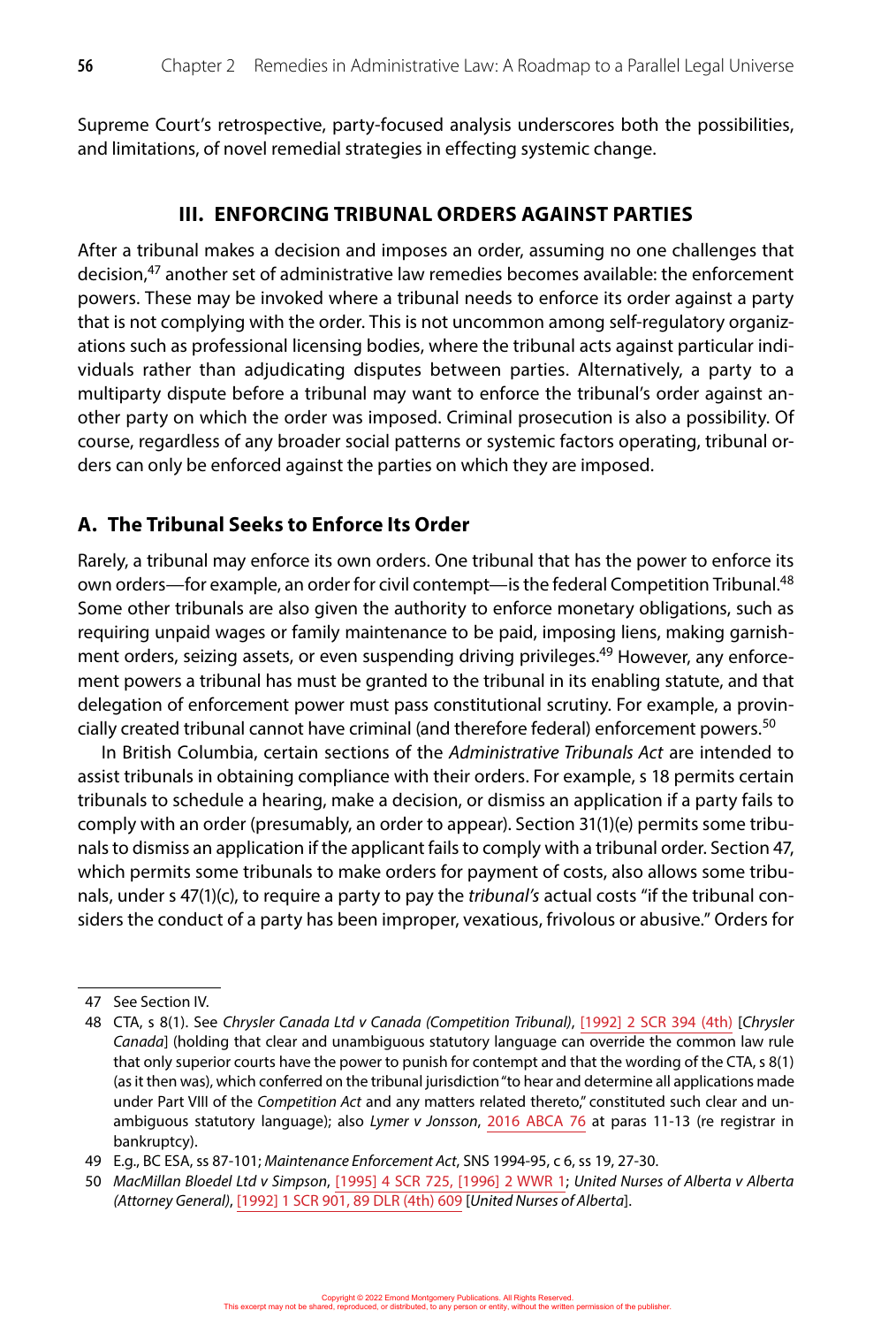costs, on being filed in the court registry, have the same effect as a court order for the recovery of a debt (s 47(2)).

More commonly, the tribunal must make an application in court to enforce any order it makes. Where a party has disobeyed a tribunal order, the statute provides that the tribunal may apply to court for an order requiring the person to comply.<sup>51</sup> The tribunal's order is presumed to be valid and correct if the party disobeying it failed to file an appeal (if one is available) or if the party appealed and lost.<sup>52</sup> Other statutes allow tribunal orders to be registered with the court, sometimes only with leave.<sup>53</sup> In Quebec, a distinct procedure known as homologation gives courts the authority to compel individuals to fulfill tribunal orders. Courts can only access homologation if it is expressly provided for in the tribunal's enabling statute.54 The omnibus *Statutory Powers Procedure Act* in Ontario allows tribunals to state a case for contempt to the Ontario Divisional Court, as happened in the *McKinnon* case in 2011.

Once a tribunal has successfully converted its order into a court order through one of the mechanisms above, the order can be enforced in the same manner as a court judgment. Among other things, this means that the court can initiate contempt proceedings if the party continues to disregard the order.<sup>55</sup> Contempt proceedings may be available if a party fails to abide by a tribunal's procedural order (for example, by failing to appear as a witness or to produce documents) or a tribunal's final substantive order.<sup>56</sup> Contempt can be civil or, where the conduct constitutes an intentional public act of defiance of the court, criminal.<sup>57</sup> In a contempt proceeding, the judge does not inquire into the validity of the tribunal's underlying order. However, only violations of "clear and unambiguous" tribunal orders will form the basis of a contempt order.<sup>58</sup> A court can also refuse to hold a party in contempt until an appeal or judicial review application (discussed in Section IV below) is completed, although parties can be required to pay moneys into court in the meantime.<sup>59</sup>

Note that legislators seem content to house tribunal order enforcement powers in the courts, even while using clauses to try to limit the availability of judicial review from administrative tribunals (known as "privative clauses").<sup>60</sup> For the legislative drafter, then, access to courts to *enforce* tribunal orders seems to be acceptable, while access to courts to *challenge* tribunal orders is less so. There is history at work here, along with separation-of-powers concerns and the legislator's appreciation for courts' existing enforcement powers. Arguably, this drafting choice also signals that legislators may be most concerned about conserving

<sup>51</sup> See e.g. *Statutory Powers Procedure Act*, RSO 1990, c S 22 [SPPA], ss 13 and 19, respectively.

<sup>52</sup> *Estevan Coal Corp v Estevan (Rural Municipality No 5)*, [\[2000\] 8 WWR 474.](https://www.canlii.org/en/sk/skca/doc/2000/2000skca82/2000skca82.html?autocompleteStr=Estevan Coal Corp v Estevan (Rural Municipality No 5)%2C %5B2000%5D 8 WWR 474&autocompletePos=1)

<sup>53</sup> See e.g. ATA, ss 47, 54.

<sup>54</sup> See e.g. *Regulation respecting the conciliation and arbitration procedure for the accounts of members of the Corporation professionnelle des physiothérapeutes du Québec*, RRQ, c C-26, r 141.1.

<sup>55</sup> Tribunals themselves may have the power to make orders for *in facie* contempt (contempt "in the face of" the court during the proceedings) because this power is implicit in the designation of a tribunal as a court of record. If a tribunal is not designated as such, then the power to punish for *in facie* contempt, like the power to punish for *ex facie* contempt (contempt outside the proceedings), must be explicitly conferred by the enabling statute. See *Chrysler Canada*, *supra* note 48.

<sup>56</sup> See e.g. SPPA, s 13.

<sup>57</sup> *United Nurses of Alberta*, *supra* note 50; also *Re Cowan*, [2010 ONSC 3138.](https://www.canlii.org/en/on/onsc/doc/2010/2010onsc3138/2010onsc3138.html?resultIndex=1)

<sup>58</sup> *Chrysler Canada*, *supra* note 48; *Bell ExpressVu Limited Partnership v Corkery*, [2009 ONCA 85](https://www.canlii.org/en/on/onca/doc/2009/2009onca85/2009onca85.html?resultIndex=1) at paras 24-28.

<sup>59</sup> *Boucher v Logistik Unicorp Inc*, [2001] JQ No 64 (QL) (CA), leave to appeal to SCC refused, [2001] CSCR No 115; *Sodema Inc v Sarafian*, [2006 QCCA 816, \[2006\] JQ No 5460](https://www.canlii.org/fr/qc/qcca/doc/2006/2006qcca816/2006qcca816.html?resultIndex=1) (QL).

<sup>60</sup> On privative clauses and substantive fairness, see Chapter 11, Standard of Review: Back to the Future?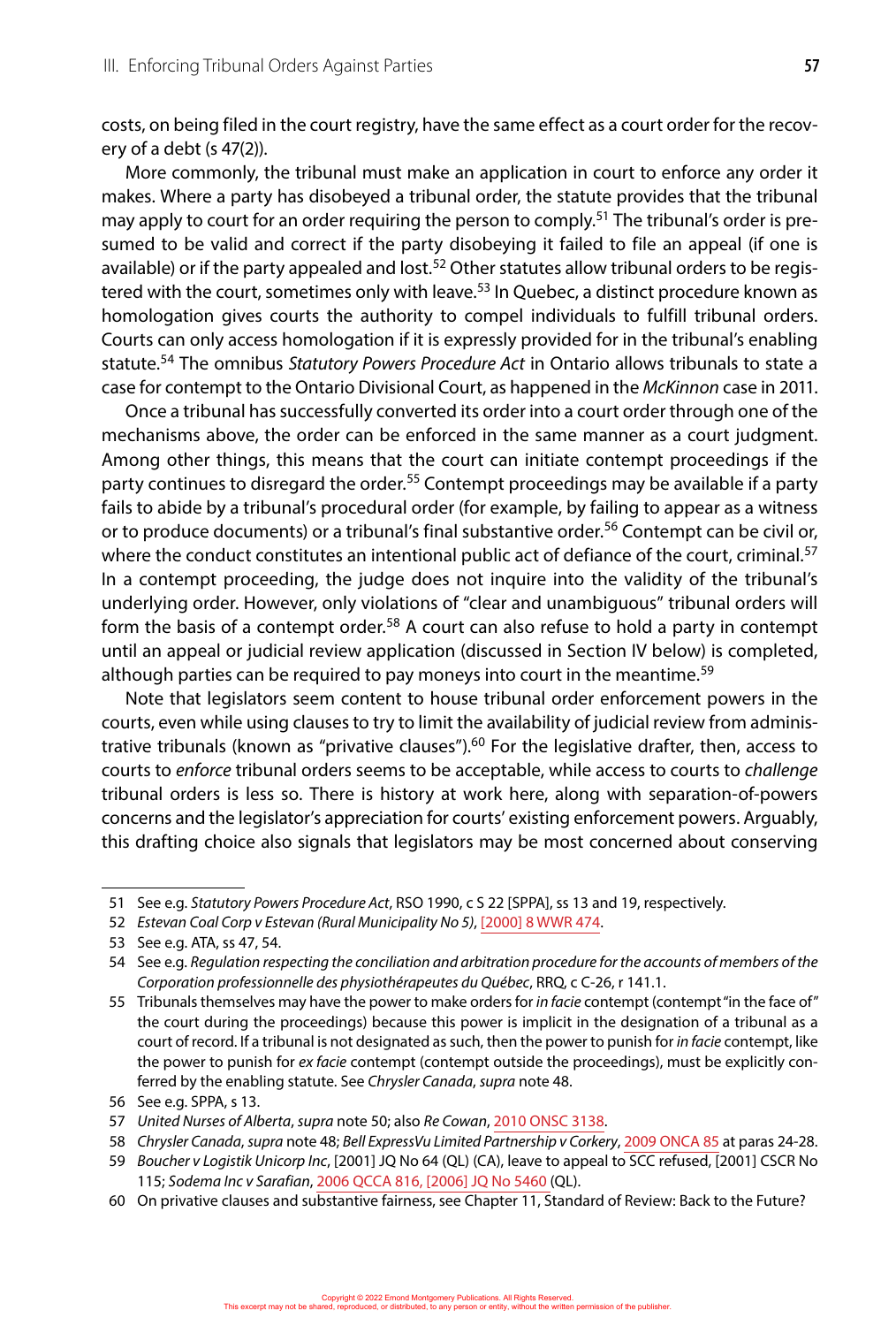scarce judicial resources when those judicial resources might be deployed to undermine, rather than buttress and reinforce, the authority of the tribunals the legislation creates.

## **B. A Party Seeks to Enforce a Tribunal's Order**

A party to an administrative action may also, exceptionally, bring an action against another party in court to enforce the tribunal's order. For example, a group of teachers successfully sought to enforce an arbitrator's order that a school board annually set aside certain funds for teachers' professional development.<sup>61</sup> Sara Blake has suggested that the party's success "may depend on whether the tribunal order is of a type that a court would enforce, and whether the court believes it should enforce the tribunal order in the absence of any statutory procedure for obtaining court assistance."<sup>62</sup> In other words, courts may be more likely to grant a private application to enforce a tribunal order where the court recognizes the tribunal's order as similar to the kind of order that a court might make. However, the private applicant will first have the difficult task of convincing the court that it should intervene in this way, even though there may be no statutory provision explicitly empowering it to do so.

## **C. Criminal Prosecution**

Many statutes provide for quasi-criminal prosecution of persons who disobey tribunal orders. Quasi-criminal offences are prosecuted by the federal or provincial Crown, as appropriate, and they carry penalties that include fines and imprisonment. For example, a person who commits an offence under s 155 of the BC *Securities Act*<sup>63</sup> is liable to a fine of not more than \$3 million, to imprisonment for not more than three years, or both. Indictable offences under the federal *Fisheries Act*64 may attract, at their upper end, fines of up to \$500,000 or imprisonment for up two years, or both.<sup>65</sup>

In the absence of other provisions, it is a criminal offence to disobey a lawful order of a federal or provincial tribunal. The federal *Criminal Code* states:

127(1) Every one who, without lawful excuse, disobeys a lawful order made by a court of justice *or by a person or body of persons authorized by any Act to make or give the order*, other than an order for the payment of money, is, *unless a punishment or other mode of proceeding is expressly provided by law*, guilty of

- (a) an indictable offence and liable to imprisonment for a term not exceeding two years; or
	- (b) an offence punishable on summary conviction.<sup>66</sup>

The *Criminal Code* provision is only available where no other penalty is expressly provided by law. What does this mean? Superior courts' own contempt powers do not generally count

<sup>61</sup> *Melia v Moose Jaw Roman Catholic Separate School District No 22* (1979), [108 DLR \(3d\) 113, \[1979\] SJ No](https://www.canlii.org/en/sk/skca/doc/1979/1979canlii2225/1979canlii2225.html?resultIndex=1)  [568 \(QL\) \(CA\)](https://www.canlii.org/en/sk/skca/doc/1979/1979canlii2225/1979canlii2225.html?resultIndex=1).

<sup>62</sup> Sara Blake, *Administrative Law in Canada*, 4th ed (Markham, Ont: LexisNexis Butterworths, 2006) at 226.

<sup>63</sup> BC *Securities Act*

<sup>64</sup> *Fisheries Act*, RSC 1985, c F-14.

<sup>65</sup> *Fisheries Act,* s 78(b).

<sup>66</sup> *Criminal Code*, s 127(1) (emphasis added).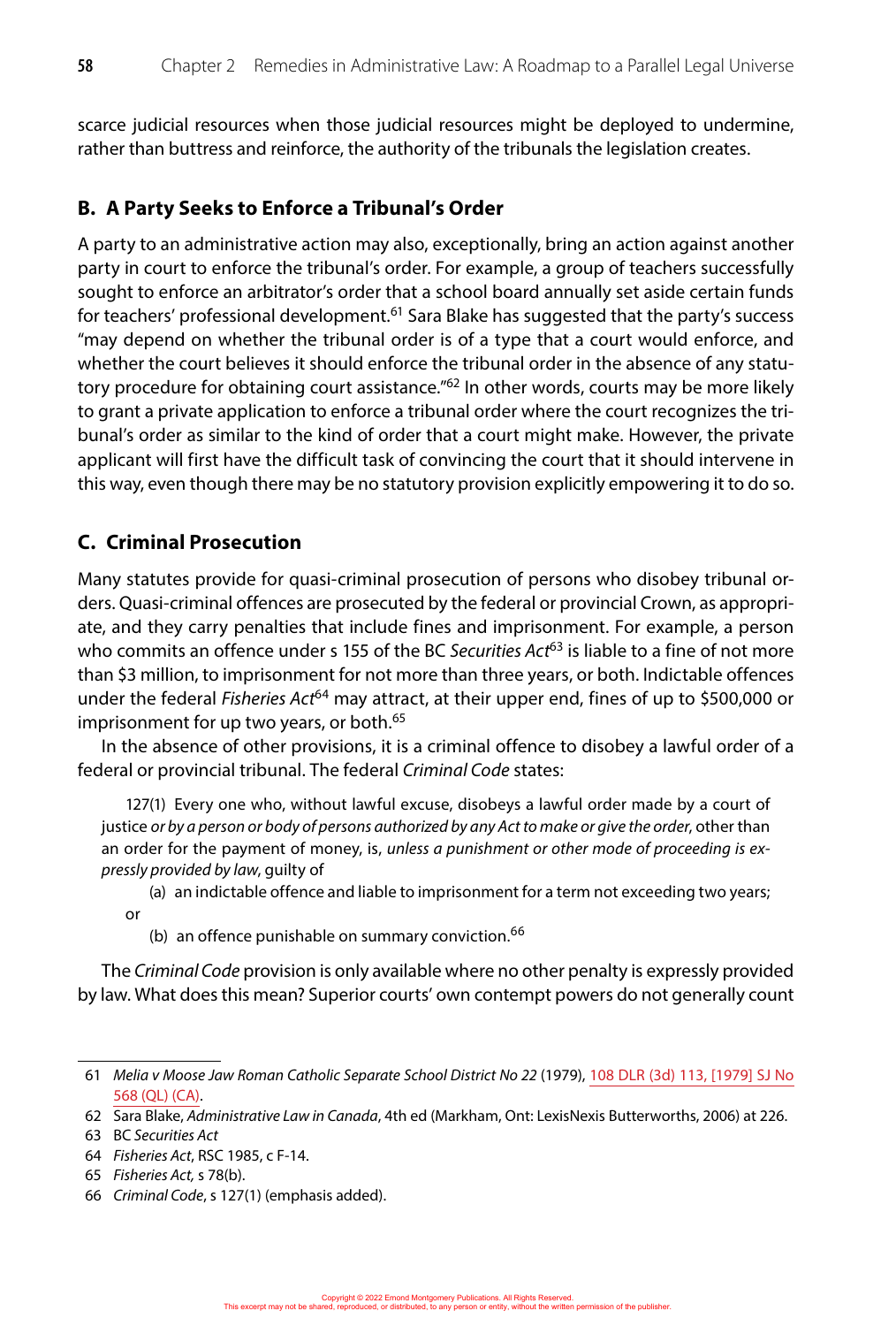as an "other mode of proceeding" for purposes of this section.<sup>67</sup> Most administrative tribunals do not have the ability to make contempt orders on their own. Therefore, the *Criminal Code* provisions should apply where no "punishment or other mode of proceeding" is explicitly set out in the *tribunal's enabling statute*. This has been held not to violate the constitutional separation of powers, even when dealing with provincial tribunals, on the basis that the provincial tribunal is still making orders that are non-criminal. Parliament, acting within its sphere, is the one that has decided that breach of those provincial provisions is a criminal offence.68

# **IV. CHALLENGING ADMINISTRATIVE ACTION WITHOUT GOING TO COURT**

A party to an administrative action may also decide to challenge that administrative action itself. The possible bases for a party's challenge are described in other chapters in this text. For example, a party may challenge the tribunal's jurisdiction, its procedure, its impartiality, or the substance of its final decision. Each of these usually amounts to a direct or indirect challenge to the remedies or orders the tribunal imposes. Sometimes, these challenges are made through applications for what in administrative law is called "judicial review." However, applications for judicial review, like litigation generally, can be expensive and drawn-out affairs. Moreover, it is important to be realistic about what can be achieved through judicial review. In order to bring a successful judicial review application, a challenger must be aware of the specific remedial mechanisms available and how those mechanisms will help them achieve the result that they want. For example, as the *Gitxaala Nation* example shows, a motion to quash a tribunal decision, if successful, will usually only lead to the court sending the matter back to the original tribunal for rehearing.<sup>69</sup> This result may not satisfy the challenger. Even assuming that proper procedure is observed the second time, there is no guarantee that the party will receive the substantive outcome they seek.

For these reasons, parties seeking to challenge administrative action should consider their options carefully. This part of the chapter outlines the various review mechanisms available, including both non-court mechanisms and court-based mechanisms. We begin first with mechanisms that are internal to the administrative apparatus itself, then move to mechanisms that exist externally to both the administrative agency and courts (for example, ombudspersons), finally turning to court-based mechanisms. Here we distinguish between appeals and judicial review, and discuss private law or alternative monetary remedies that may exist against administrative decision-makers.

<sup>67</sup> *R v Gibbons*, [2012 SCC 28, \[2012\] 2 SCR 92](https://www.canlii.org/en/ca/scc/doc/2012/2012scc28/2012scc28.html?resultIndex=1) (holding that s 127 applies "where there is an express alternative statutory response to failures to obey court orders," and that the Ontario Rules of Civil Procedure are not such an alternative); but see *R v Nielsen*, [2014 ABCA 173, 575 AR 197](https://www.canlii.org/en/ab/abca/doc/2014/2014abca173/2014abca173.html?autocompleteStr=R v Nielsen%2C 2014 ABCA 173%2C %5B2014%5D 575 AR 197 &autocompletePos=1) (determining, for purposes of granting leave to appeal, that there is a "real issue" as to whether the Alberta Rules of Court would constitute such an exception).

<sup>68</sup> *United Nurses of Alberta*, *supra* note 50.

<sup>69</sup> See Kate Glover, Chapter 5, The Principles and Practices of Procedural Fairness.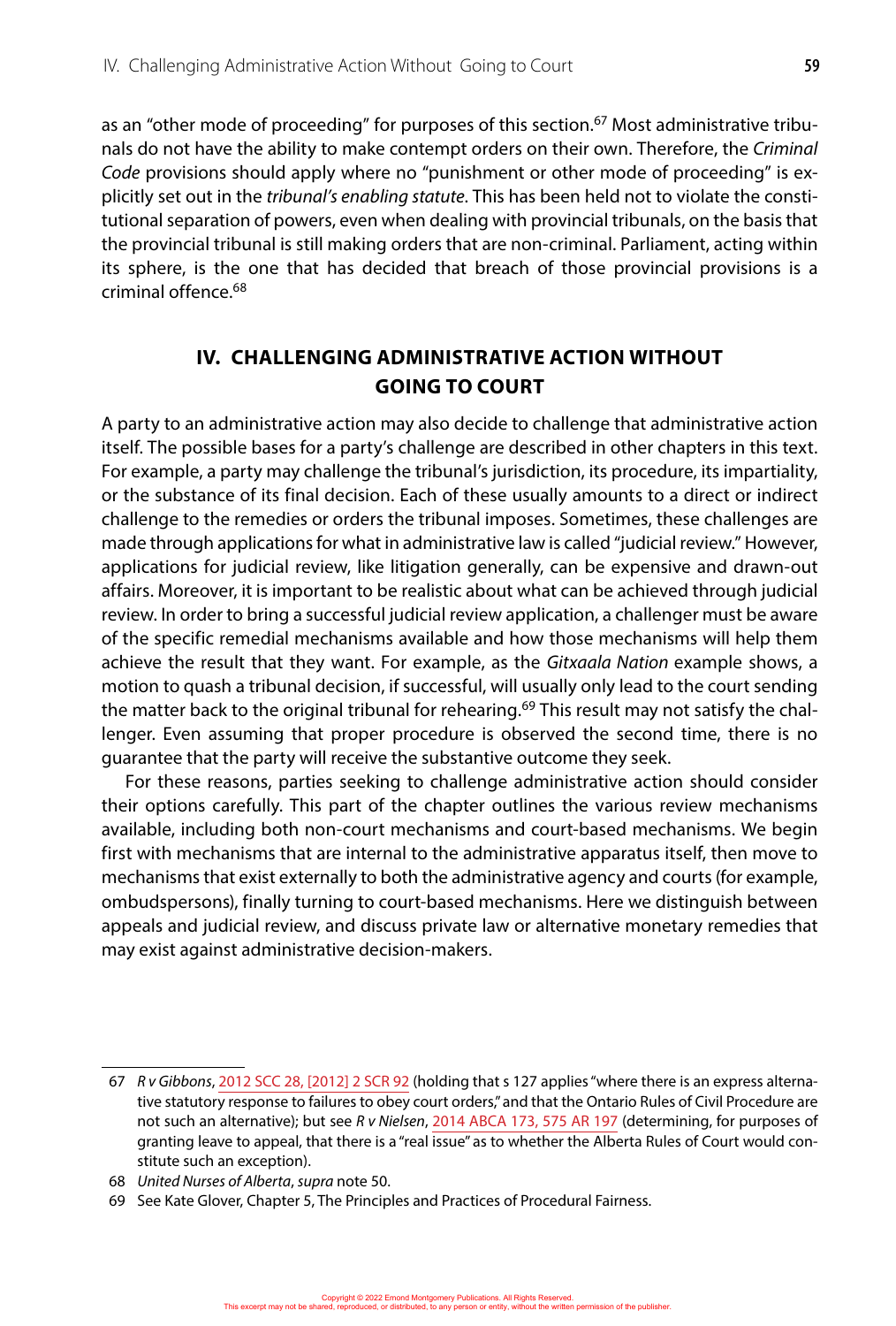#### **A. Internal Tribunal Mechanisms**

A party considering a challenge to tribunal action will need to understand the particular tribunal's structure and capacity, as established by its enabling statute. All tribunals can fix certain things, such as clerical errors or factual errors due to mistake or dishonesty, without express statutory authority. This is sometimes called the "slip rule."70 Tribunals can also "change their minds" until the time a final decision is made. Therefore, what constitutes a "final decision" is important. For example, if a statute provides that final decisions must be in writing, then only written decisions will constitute final decisions. Preliminary rulings can also be changed until the final decision on a matter has been made. $71$ 

Some enabling statutes specifically provide tribunals with the ability to reconsider and rehear decisions they have made. This is most common where a particular tribunal has ongoing regulatory responsibility over a particular domain, such as public utilities regulation or employer–employee relations. For example, the *Public Service Labour Relations Act* provides, "[s]ubject to subsection (2) [prohibiting retroactive effect of any rights acquired], the Board may review, rescind or amend any of its orders or decisions, or may rehear any application before making an order in respect of the application."<sup>72</sup> Absent such express statutory authority, however, for policy reasons that favour finality of proceedings, a tribunal cannot reconsider or alter a final decision made within its jurisdiction. Once it has made a final decision, the tribunal is *functus officio*. 73

As a next-best alternative for challenging a tribunal decision, consider that some administrative tribunals are part of multi-tiered administrative agencies. Those tribunals' enabling statutes may provide for appeals internal to the administrative agency itself. For example, parties appearing before Canada's Immigration and Refugee Board Immigration Division may appeal to its Immigration Appeal Division.<sup>74</sup> Similarly, provincial securities acts across the country provide that persons directly affected by decisions made by Securities Commission staff may appeal to (or, in some statutes, seek "review" from) the commission itself, to which staff report.<sup>75</sup> Again, parties should be aware that internal appellate structures may not look much like courts.

These internal review proceedings do not preclude subsequent appeals to the courts. Indeed, the various provincial securities acts mentioned above provide for appeals under limited conditions from their internal appellate bodies to the courts. These are called "statutory appeals." Where the statute does not provide for an appeal to the courts, the parties' only access to the courts is by means of judicial review. However, as discussed in more detail below, where a statute provides for reconsideration or internal administrative appeals within

<sup>70</sup> See e.g. *Chandler v Alberta Association of Architects*, [\[1989\] 2 SCR 848 at 861](https://www.canlii.org/en/ca/scc/doc/1989/1989canlii41/1989canlii41.html?resultIndex=3) [*Chandler*]; *Muscillo Transport Ltd v Ontario (Licence Suspension Appeal Board)* [\(1997\), 149 DLR \(4th\) 545 at 553 \(ONSC\), aff'd \[1998\] OJ](https://www.canlii.org/en/on/onsc/doc/1997/1997canlii12317/1997canlii12317.html?resultIndex=1)  [No 1488](https://www.canlii.org/en/on/onsc/doc/1997/1997canlii12317/1997canlii12317.html?resultIndex=1) (QL) (CA).

<sup>71</sup> *Comeau's Sea Foods Ltd v Canada (Minister of Fisheries and Oceans)*, [\[1997\] 1 SCR 12.](https://www.canlii.org/en/ca/scc/doc/1997/1997canlii399/1997canlii399.html?autocompleteStr=Comeau Sea&autocompletePos=1)

<sup>72</sup> *Public Service Labour Relations Act*, SC 2003, c 22, s 43.

<sup>73</sup> *Chandler*, *supra* note 70. Because rights of appeal from tribunals tend to be more limited than from courts, the *functus officio* doctrine should be more flexible and less formulistic for such tribunals.

<sup>74</sup> *Immigration and Refugee Protection Act*, SC 2001, c 27 [IRPA], ss 62-71, 174-75. Recourse to the courts is only available with leave of the Federal Court: *ibid*, s 72.

<sup>75</sup> See e.g. Ontario *Securities Act*, RSO 1990, c S 5, s 8(2); Alberta *Securities Act*, RSA 2000, c S-4 [AB *Securities Act*], s 35(1); BC *Securities Act*, ss 165(3), 167(1).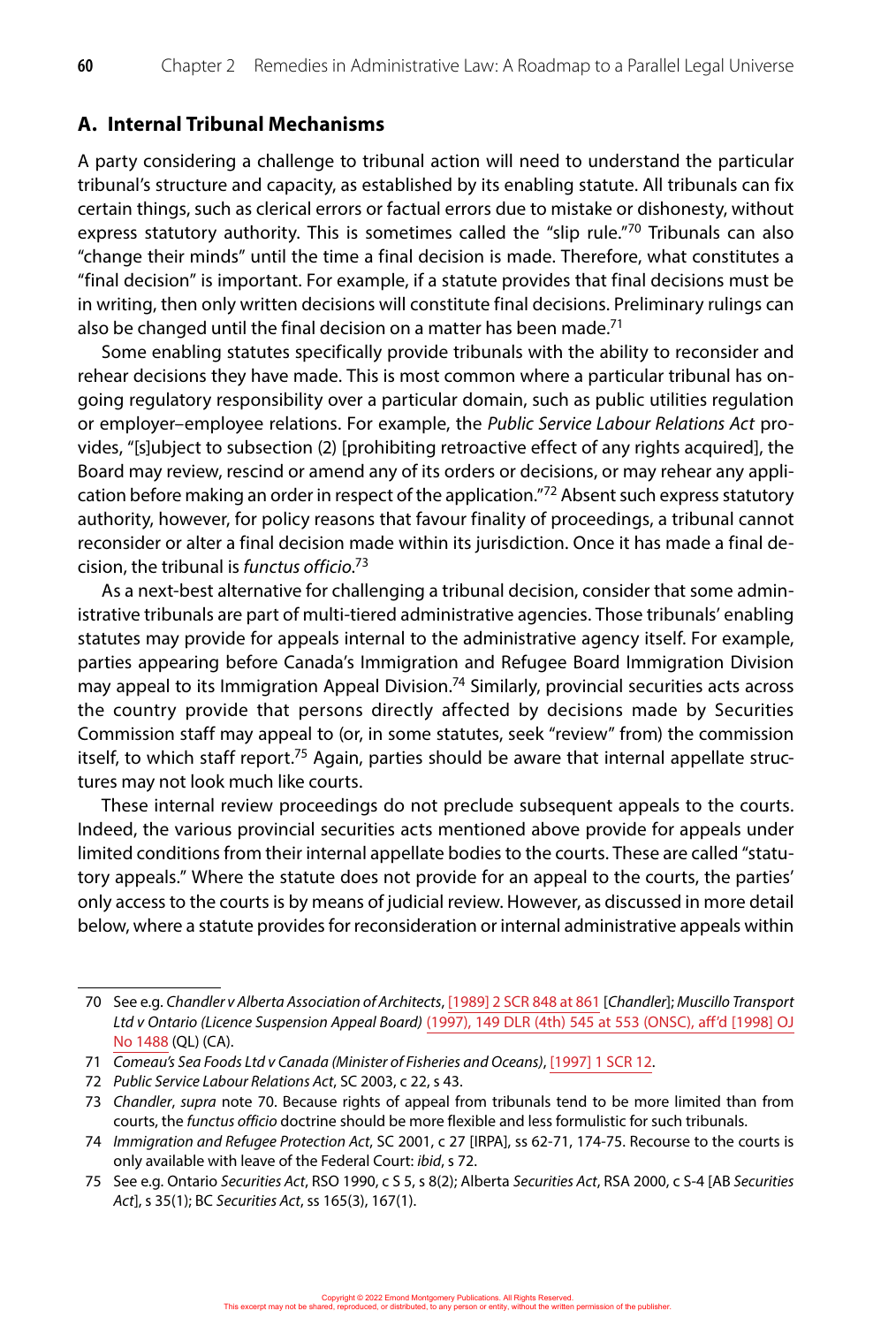a multi-tiered agency, a challenger will generally be expected to exhaust those avenues before making an application for judicial review.

One of the more interesting innovations in internal administrative appeals was created in 1996, with the passage of Quebec's *Administrative Justice Act*. 76 The statute creates the Tribunal administratif du Québec (TAQ), a supertribunal that hears "proceedings" brought against almost all administrative tribunals and public bodies in the province, including government departments, boards, commissions, municipalities, and health care bodies.<sup>77</sup> As a practical matter, this means that there is now one main appellate/review body for administrative matters in the province. According to the Act, the tribunal's purpose is "to affirm the specific character of administrative justice, to ensure its quality, promptness and accessibility and to safequard the fundamental rights of citizens."<sup>78</sup> It is an administrative (that is, executive branch) institution, not a judicial one, but its remedial powers include judicial review-style options and (surprisingly for common law administrative lawyers) the ability to substitute its decision for an original tribunal's: "[i]n the case of the contestation of a decision, the Tribunal may confirm, vary or quash the contested decision and, if appropriate, make the decision which, in its opinion, should have been made initially."<sup>79</sup> Where the TAQ has jurisdiction to consider a proceeding, claimants should exhaust the remedies available from it rather than trying to circumvent the administrative process.<sup>80</sup> Avenues of appeal from the TAQ to the Superior Court of Quebec are limited.<sup>81</sup>

## **B. External Non-Court Mechanisms**

A party considering a challenge to administrative action should also not overlook non-legal avenues. For example, ombudspersons or similar positions exist by statute in every Canadian province. There is no overarching federal ombudsperson, but some federal departments and subject areas have their own specialized ombudspersons. Generally, the mandate of an ombudsperson is to provide a forum for citizens to bring their complaints regarding the way that government departments and agencies have dealt with them. There is no charge to make a complaint to an ombudsperson. Ombudspersons have discretion as to whether or not they will investigate a complaint.

An ongoing issue has been the degree to which an ombudsperson can assert jurisdiction with respect to administrative tribunal decisions and processes (as opposed to the general

<sup>76</sup> *An Act Respecting Administrative Justice*, RSQ, c J-3.

<sup>77</sup> *Ibid*, s 14. The use of the word "proceedings" rather than "appeal" or "review" indicates that the tribunal can hear appeals in the traditional sense, but it can also hear various demands that look more or less like review or *révision*. The scope and nature of the available proceedings depend on the wording of each tribunal's enabling statute.

<sup>78</sup> *Ibid*, s 1.

<sup>79</sup> *Ibid*, s 15.

<sup>80</sup> *Okwuobi v Lester B Pearson School Board; Casimir v Quebec (Attorney General); Zorrilla v Quebec (Attorney General)*, [2005 SCC 16, \[2005\] 1 SCR 257](https://www.canlii.org/en/ca/scc/doc/2005/2005scc16/2005scc16.html?resultIndex=1).

<sup>81</sup> The tribunal is composed of four divisions (social affairs, immovable property, territory and environment, and economic affairs), but, per s 159 of the Act, an appeal to the court is only available from the immovable property division and from decisions regarding the preservation of agricultural land. This tracks the appeals that were available from those tribunals before the TAQ was created; the TAQ replaced a plethora of administrative appeal bodies, but was not intended to increase the number of available appeals to the courts.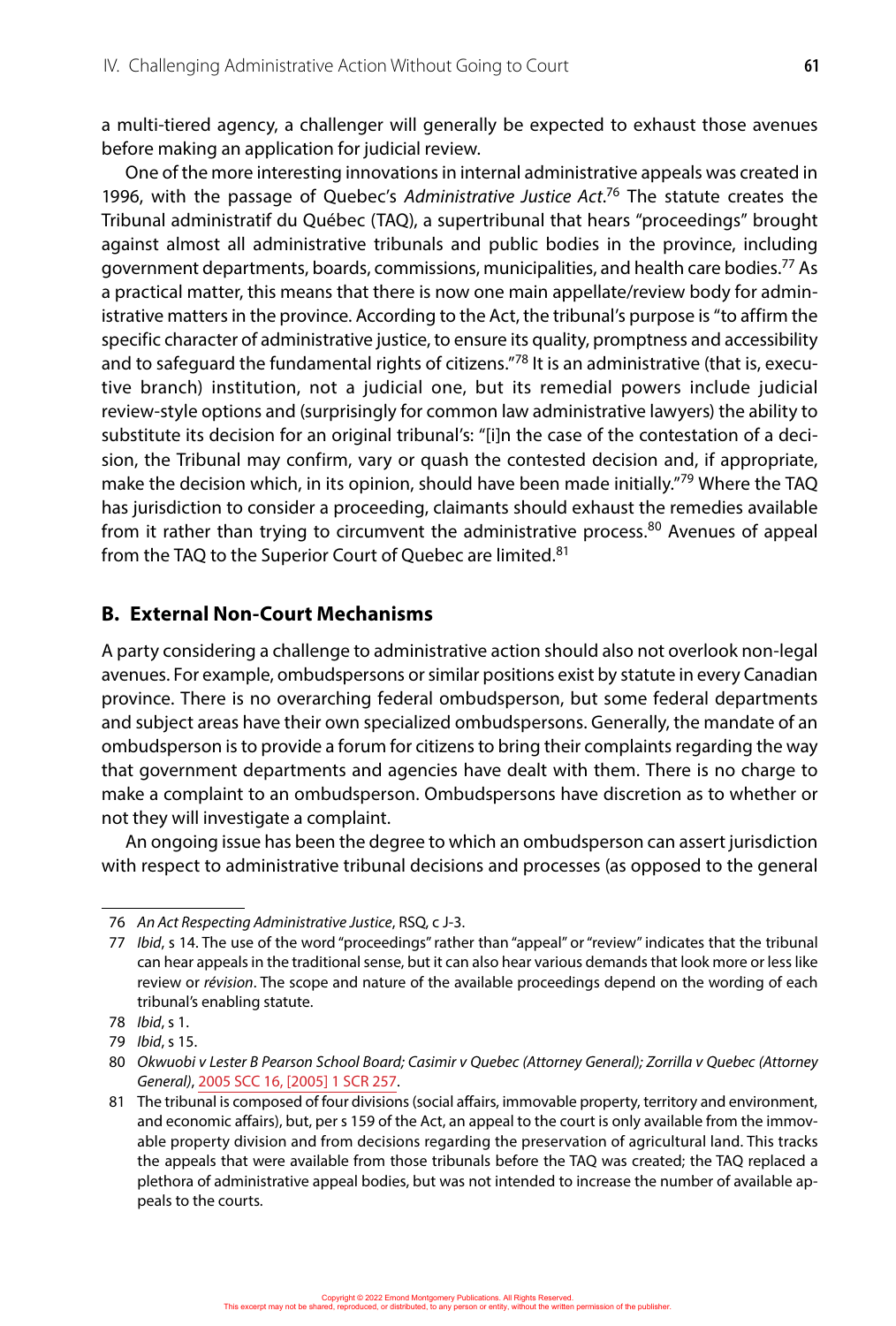run of government departments and ministries—that is, public servants not possessing the statutorily created decision-making structure that tribunals have). Most legislation defines the ombudsperson's jurisdiction as being over "matters of administration," and courts have tended to define "administration" expansively as involving generic administrative processes, not simply as the antonym of "judicial" processes. $82$  Among the tribunals themselves, the range of bodies subject to an ombudsperson's investigatory powers can be quite broad. In Ontario, for example, the courts have held that even largely independent bodies can be subject to ombuds review if the government pays its members' wages.<sup>83</sup> However, most ombuds statutes provide that an ombudsperson is not authorized to investigate a tribunal's decision until after any right of appeal or review on the merits has been exercised or until after the time limit for doing so has expired.<sup>84</sup>

Several other public officials similar to ombudspersons also exist, including freedom of information and privacy commissioners, the auditor general, provincial auditors, and human rights commissioners. While harder for individuals to instigate, public inquiries are another mechanism for challenging government conduct.<sup>85</sup>

## **C. Using the Courts**

Finally, there are the courts. The ability to challenge administrative action in the courts is a mixed, but necessary, blessing. On the downside, even leaving aside some very serious concerns about costs and access to justice, courts may be reluctant to embrace novel, non-courtlike, yet potentially effective remedies devised by specialized tribunals. The richness and creativity that may characterize administrative law remedies could be stifled by potentially over-judicialized, overly interventionist court scrutiny. This is one reason that the internal appeal mechanisms described above, which permit decisions to be reviewed by higher-level bodies within the administrative agency structure itself, make sense. On the other hand, there are times—among others, during national emergencies—when executive action unquestionably needs to be subject to the rule of law, as applied by independent courts.<sup>86</sup> As with so many things in administrative law, context matters in thinking about the legitimacy of each alternative. There may be times when it makes sense to maintain the integrity of the administrative regime through all internal appeal stages. There may also be

<sup>82</sup> For example, in *British Columbia Development Corporation v Friedmann (Ombudsman)*, [\[1984\] 2 SCR 447](https://www.canlii.org/en/ca/scc/doc/1984/1984canlii121/1984canlii121.html?autocompleteStr=British Columbia Development Corporation v Friedmann (Ombudsman)%2C %5B1984%5D 2 SCR 447&autocompletePos=1), the Supreme Court ruled that policy-making activities of provincial Crown corporations were "matters of administration" for the purposes of the *Ombudsman Act*. The Ontario Court of Appeal has interpreted the ombudsperson's jurisdiction over "administration of a government agency" to include investigations into matters determined by administrative tribunals: *Ombudsman of Ontario v Ontario (Labour Relations Board)* (1986), [44 DLR \(4th\) 312](https://www.canlii.org/en/on/onca/doc/1986/1986canlii2710/1986canlii2710.html?autocompleteStr=Ombudsman of Ontario v Ontario (Labour Relations Board) &autocompletePos=1) (Ont CA).

<sup>83</sup> *Ontario (Ombudsman) v Ontario (Health Disciplines Board)* (1979), [104 DLR \(3d\) 597 \(Ont CA\)](https://www.canlii.org/en/on/onca/doc/1979/1979canlii1763/1979canlii1763.html?autocompleteStr=104 DLR (3d) 597&autocompletePos=1).

<sup>84</sup> See e.g. the Yukon *Ombudsman Act*, RSY 2002, c 163, s 12. The Manitoba *Ombudsman Act*, CCSM c O45, s 18(d) and the Saskatchewan *Ombudsman and Children's Advocate Act*, RSS 1978, c O-4, s 15(1)(d) provide that rights of appeal or review preclude an ombudsperson's intervention "unless the Ombudsman is satisfied that in the particular case it would have been unreasonable to expect the complainant to resort to the tribunal or court," although the time limitation for appeal or review must still have run.

<sup>85</sup> See Peter Carver, Getting the Story Out: Accountability and the Law of Public Inquiries, [<www.emond.ca/](http://www.emond.ca/adminlaw3e) [adminlaw3e](http://www.emond.ca/adminlaw3e)>.

<sup>86</sup> See Chapter 4, Administering the Canadian Rule of Law. The national security context is also treated differently: consider *Canada (Prime Minister) v Khadr*, [2010 SCC 3, \[2010\] 1 SCR 44 \[](https://www.canlii.org/en/ca/scc/doc/2010/2010scc3/2010scc3.html?autocompleteStr=Canada (Prime Minister) v Khadr%2C 2010 SCC 3%2C %5B2010%5D 1 SCR 44 %5BKhadr%5D.&autocompletePos=1)*Khadr*].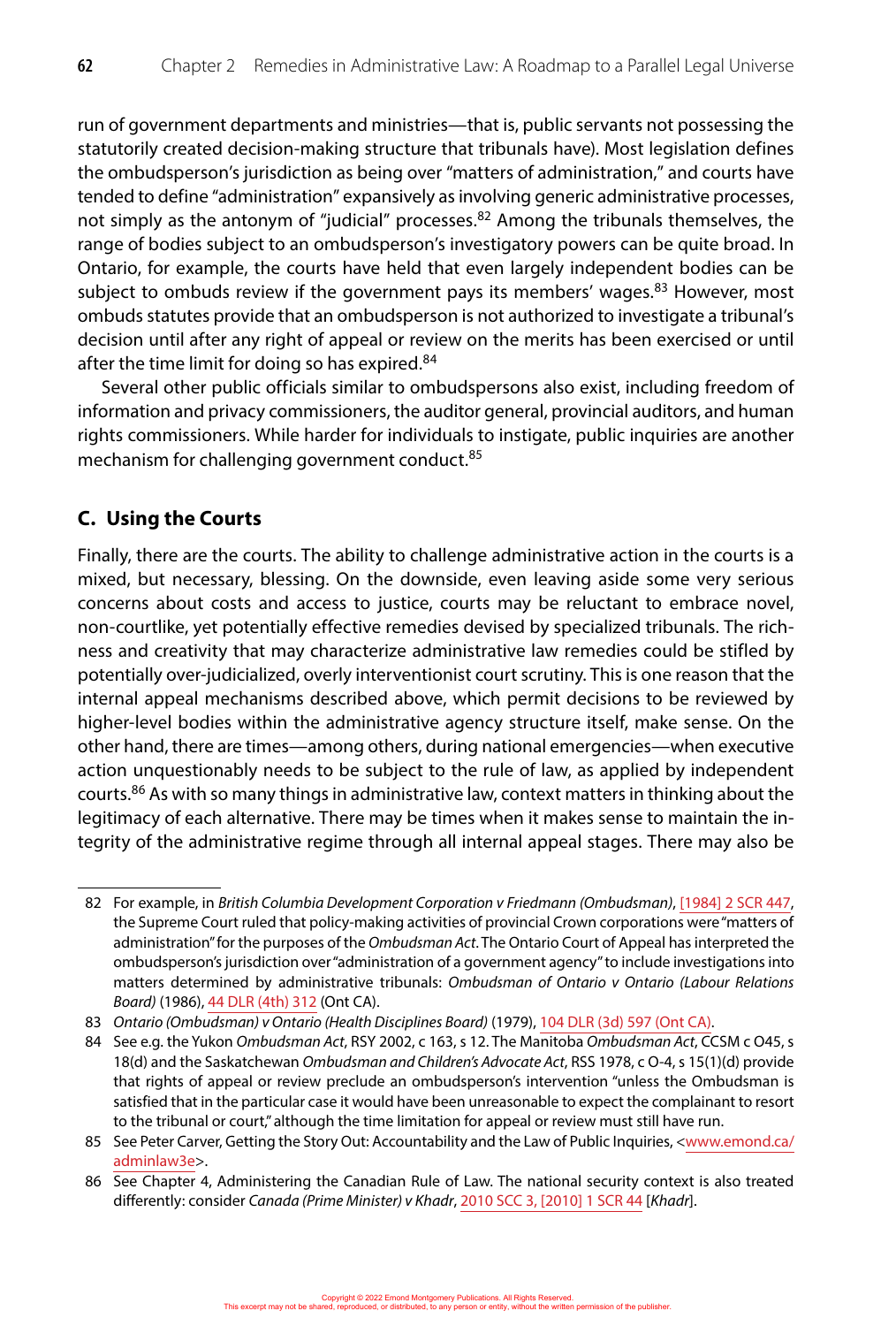times when what is required is faster and unapologetic recourse to the courts—for example, allowing a party to "leapfrog" the internal appeals and proceed directly to judicial review.

There are two main ways by which a party to a tribunal action can access the courts to challenge that action: appeal and judicial review. Appeal mechanisms—either to internal administrative appellate bodies or to courts—are provided for in the statutory scheme itself. The scope of a possible appeal is confined to what the statute expressly provides. Courts still struggle sometimes with knotty issues in taking appeals from administrative tribunals, but relative to judicial review it is easier to determine whether internal appeals or statutory appeals to the courts are available: one just has to read the statute. By contrast, judicial review is an exceptional remedy that goes beyond what the statute provides for. $87$  Significantly, judicial review is also discretionary. Judicial review doctrine is the product of decades of contentious court battles, modified from time to time by statute, directly pitting "legal" values of justice and the rule of law against "democratic" values and legislative intent, as well as "bureaucratic" values such as efficiency and expertise. Even the seemingly basic questions of whether judicial review is available in a particular situation, and what remedies are available, have been shaped by these contests.

Regardless of whether a party exercises a statutory right of appeal, where available, or seeks judicial review, that court decision can be appealed further up the judicial hierarchy.<sup>88</sup>

#### *1. Statutory Rights of Appeal to the Courts*

Below are the major questions a party must ask to determine whether an appeal from a tribunal to the courts is available to them.

#### *a. Does the Tribunal's Enabling Statute Provide for a Right of Appeal?*

Courts have no inherent appellate jurisdiction over administrative tribunals.<sup>89</sup> A tribunal's enabling statute may provide for a right to appeal to the courts. If it does not, then quite simply there is no such appeal. A dissatisfied party could only access the courts by way of the exceptional remedy of judicial review, described below. Moreover, parties generally may not appeal interlocutory rulings (for example, on jurisdiction, procedural or evidentiary issues, or bias).<sup>90</sup> To be appealable, the tribunal's decision must decide the merits of the matter or otherwise be a final disposition of it.<sup>91</sup>

<sup>87</sup> David J Mullan, *Administrative Law* (Toronto: Irwin Law, 2001) at 462.

<sup>88</sup> When reviewing a statutory appeal from an administrative actor or a judicial review, an appellate court should "step into the shoes" of the court that initially conducted the judicial review, determining whether the judge selected the appropriate standard of review and applied it correctly: *Agraira v Canada (Public Safety and Emergency Preparedness)*, [2013 SCC 36, \[2013\] 2 SCR 559](https://www.canlii.org/en/ca/scc/doc/2013/2013scc36/2013scc36.html) at paras 46-47.

<sup>89</sup> *Medora v Dental Society* (1984), 56 NBR (2d) 145 at 147, [1984] NBJ No 236 (QL) (CA).

<sup>90</sup> *Mary & David Goodine Dairy Farm v New Brunswick (Milk Marketing Board)*, [2002 NBCA 38, 217 DLR \(4th\)](http://canlii.ca/t/5k9m) [708, \[2002\] NBJ No 177](http://canlii.ca/t/5k9m) (QL); *Roosma v Ford Motor Co of Canada Ltd* (1988), [66 OR \(2d\) 18 \(Div Ct\)](https://www.canlii.org/en/on/onscdc/doc/1988/1988canlii5633/1988canlii5633.html?resultIndex=1); *Newfoundland Transport Ltd v Newfoundland (Public Utilities Board)*, [1983] NJ No 92, 45 Nfld & PEIR 76 at 78 (CA); *contra*, *Fox v Registered Nurses' Assn*, [2002 NSCA 106, 207 NSR \(2d\) 330.](http://canlii.ca/t/5jcj)

<sup>91</sup> *Ontario (Human Rights Commission) v Ontario Teachers' Federation*, [19 OR \(3d\) 371, \[1994\] OJ No 1585 \(QL\)](https://www.canlii.org/en/on/onsc/doc/1994/1994canlii10578/1994canlii10578.html?autocompleteStr=Ontario (Human Rights Commission) v Ontario Teachers%27 Federation%2C &autocompletePos=1) [\(Div Ct\);](https://www.canlii.org/en/on/onsc/doc/1994/1994canlii10578/1994canlii10578.html?autocompleteStr=Ontario (Human Rights Commission) v Ontario Teachers%27 Federation%2C &autocompletePos=1) *Prince Albert (City) v Riocan Holding Inc*, [2004 SKCA 73, 241 DLR \(4th\) 308](https://www.canlii.org/en/sk/skca/doc/2004/2004skca73/2004skca73.html?autocompleteStr=Prince Albert (City) v Riocan Holding Inc&autocompletePos=1) (CA).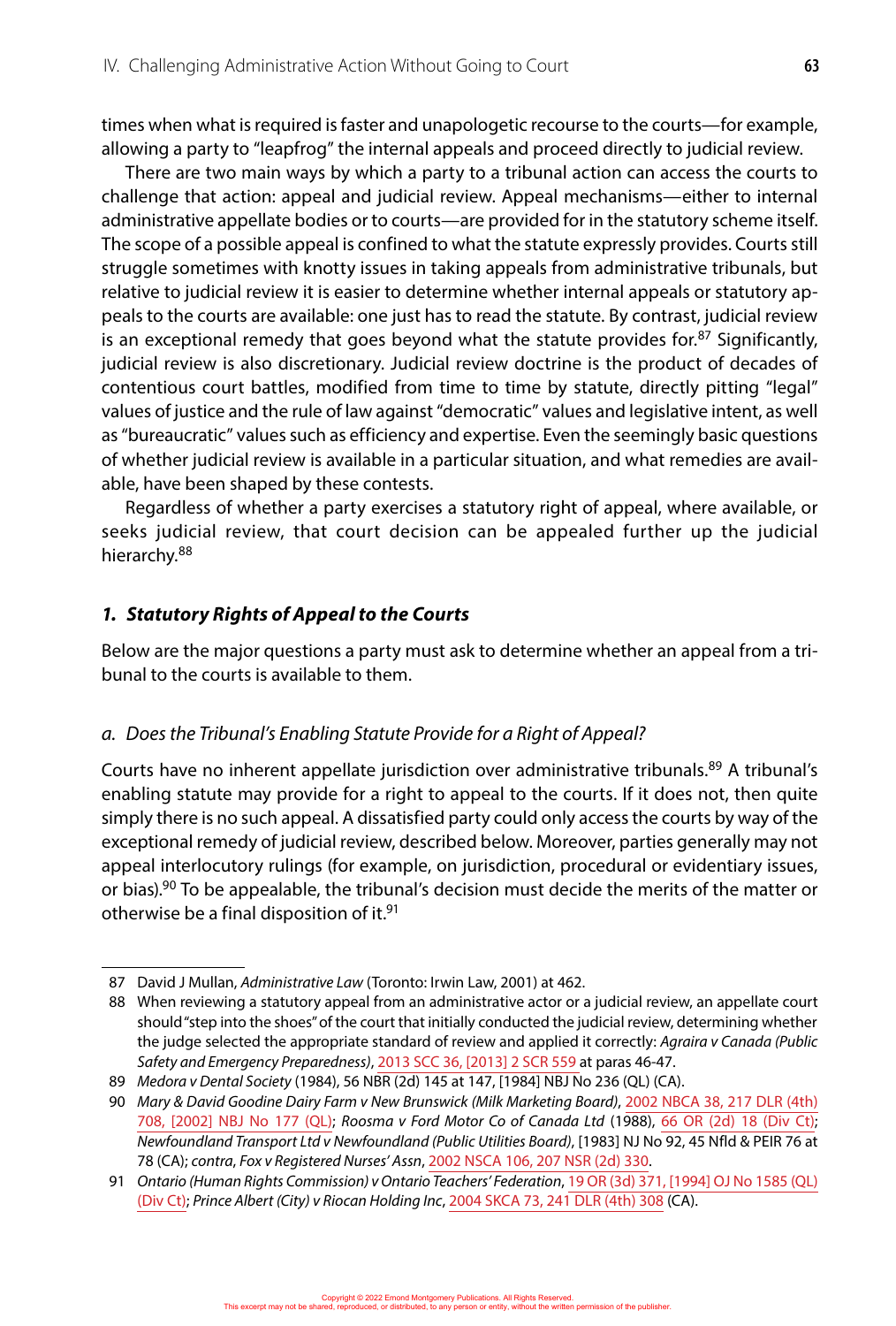Usually, a tribunal's enabling statute will also set out the court to which tribunal orders may be appealed. For federal tribunals, appeals are usually taken to the Federal Court or the Federal Court of Appeal.<sup>92</sup> Appeals from provincially constituted tribunals may be taken, depending on what the enabling statute says, to the province's trial court of general jurisdiction,<sup>93</sup> to a divisional court,<sup>94</sup> or to a court of appeal.<sup>95</sup> Rarely, a statute will provide a right (seldom exercised) to appeal a tribunal decision to Cabinet itself.<sup>96</sup>

## *b. What Is the Scope of Available Appeal?*

Just as the enabling statute determines whether a statutory appeal is available in the first place, the enabling statute entirely determines its scope. That scope varies from tribunal to tribunal. Some statutes permit complete *de novo* review of a tribunal's decision, while others will be limited to issues of law based entirely on the record. In other words, an appellate court's jurisdiction in reviewing *tribunal* decisions may be different in scope from an appellate court's jurisdiction in reviewing lower *court* decisions. A court that has been designated to take appeals from a tribunal's decision must look to the tribunal's enabling statute to determine the breadth and scope of its appellate powers. Often, for example, enabling statutes will provide for a statutory right of appeal from an administrative decision-maker only on questions of law or jurisdiction.<sup>97</sup>

Arguably, the scope of an available appeal is determined by how closely the tribunal's subject matter, and its expertise, mirror the mandate and expertise of general courts. Statutes are more likely to provide a right of appeal to the courts where the tribunal has the power to affect individual rights (for example, human rights tribunals, land-use planning tribunals, and professional licensing). Labour relations and employment-related matters, which have long been adjudicated by tripartite boards with specialized expertise and which involve claims by organized labour to which courts were historically perceived to be hostile, cannot generally be appealed to the courts.<sup>98</sup> The same considerations affect the scope of available appeal. A statute is more likely to provide for a right of appeal to the courts where

<sup>92</sup> Respectively, see e.g. *Trade-marks Act*, RSC 1985, c T-13, s 56; and CTA, s 13.

<sup>93</sup> See e.g. Nunavut's *Travel and Tourism Act*, RSNWT 1988, c T-7, s 8.

<sup>94</sup> See e.g. Ontario's *Expropriations Act*, RSO 1990, c E26, s 31.

<sup>95</sup> See e.g. Newfoundland and Labrador's *Law Society Act, 1999*, SNL 1999, c L-9.1, s 55.

<sup>96</sup> See e.g. *Broadcasting Act*, SC 1991, c 11, s 28.

<sup>97</sup> In *Edmonton (City) v Edmonton East (Capilano) Shopping Centres Ltd*, [2016 SCC 47, \[2016\] 2 SCR 293](https://www.canlii.org/en/ca/scc/doc/2016/2016scc47/2016scc47.html?autocompleteStr=Edmonton (City) v Edmonton East (Capilano) Shopping Centres Ltd%2C 2016 SCC 47%2C %5B2016%5D 2 SCR 293 &autocompletePos=1) at para 29 [*Edmonton East*], the majority pointed to six recent Supreme Court of Canada decisions involving statutory rights of appeal. In five of those cases, as well as in the *Edmonton East* context itself, the statutes in question provided for leave to appeal to the relevant court only on questions of law or of jurisdiction. In one case, *Sattva Capital Corp v Creston Moly Corp*, [2014 SCC 53, \[2014\] 2 SCR 633](https://www.canlii.org/en/ca/scc/doc/2014/2014scc53/2014scc53.html?resultIndex=1), a statutory appeal was available on a question of law, with leave and subject to potential conditions, effectively where the court had determined that the point of law was of particular importance to the parties, to a group of individuals, or to the public generally: *Arbitration Act*, RSBC 1996, c 55, s 31(2). It is not surprising that arbitrators would be treated differently than tribunals in this regard.

<sup>98</sup> Gus Van Harten et al, *Administrative Law: Cases, Text, and Materials*, 7th ed (Toronto: Emond Montgomery, 2015) at 17. While Canadian courts were historically not friendly to organized labour, they were not as hostile to it as US courts were: John Godard, "Labour Law and Union Recognition in Canada: A Historical-Institutionalist Perspective," (2013) 38:2 Queen's LJ 391-418 at 400.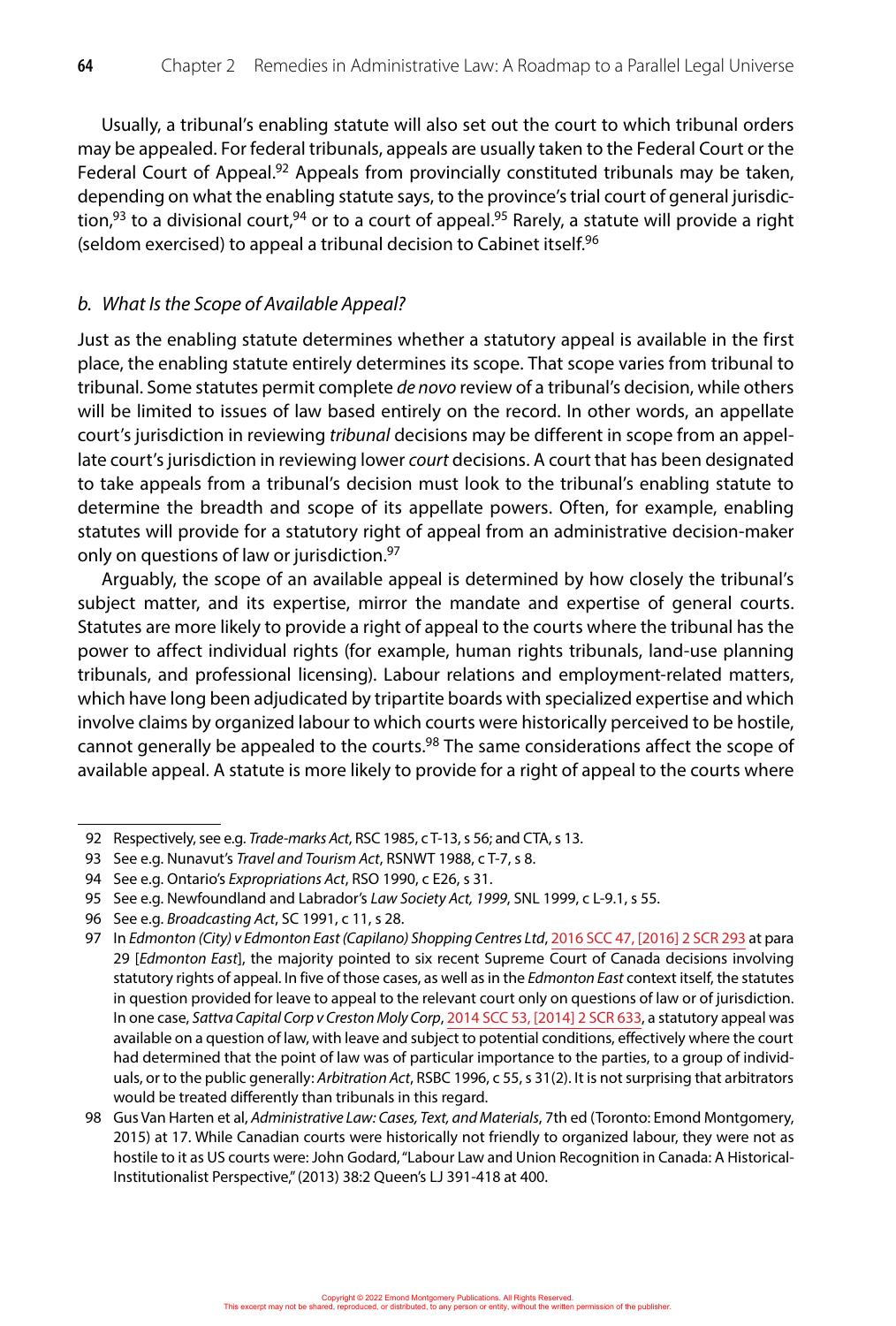individual rights are at stake. For example, statutes generally provide for a broad power to appeal from certain professional disciplinary tribunals on questions of fact and law, where professionals risk losing their ability to practise their profession, $99$  and from human rights tribunals adjudicating on violations of human rights codes.<sup>100</sup>

Yet even where the appeal rights are broad, courts will show deference to a tribunal's decisions, in order to respect the legislative intention to give a specialized tribunal responsibility for a particular statutory regime, and because of the tribunal's expertise and its familiarity with its own legislative scheme. Note that the standard of review on a statutory appeal from an administrative decision is generally "reasonableness." That is, unlike an appeal from a trial court to an appellate court, the question is not whether the original decision-maker made an error of law, or committed a palpable and overriding error of fact.<sup>101</sup> Most of the time, the question on a statutory appeal from an administrative decision-maker, as it is on judicial review, is not whether the decision-maker's decision was correct, but whether it was *reasonable*. 102 Standard of review is discussed in detail in Chapters 13 and 14 of this text.

Below are a few more considerations relevant to statutory appeals from administrative tribunals.

## *c. Is an Appeal Available as of Right, or Is Leave Required? If Leave Is Required, Who May Grant It?*

Appeals can be as of right or require leave. Where leave must be obtained, it can be the leave either of the original decision-maker or, more frequently, of the appellate body (that is, the court). For example, British Columbia's *Forest Practices Code of British Columbia Act*103 provides for an appeal as of right from the Forest Appeals Commission to the BC Supreme Court on questions of law or jurisdiction. By contrast, a person affected by a decision of the BC

<sup>99</sup> See e.g. *Ontario College of Teachers Act, 1996*, SO 1996, c 12, s 35(4). See also *Reddall v College of Nurses of Ontario* [\(1983\), 149 DLR \(3d\) 60, 42 OR \(2d\) \(CA\).](https://www.canlii.org/en/on/onca/doc/1983/1983canlii1947/1983canlii1947.html?resultIndex=1) Ontario statutes in particular tend to provide explicitly for appeal from various tribunals "on questions of law or fact or both."

<sup>100</sup> See e.g. Ont HRC, s 42(3); also *Zurich Insurance Co v Ontario (Human Rights Commission)*, [\[1992\] 2 SCR 321](https://www.canlii.org/en/ca/scc/doc/1992/1992canlii67/1992canlii67.html?resultIndex=2) at 336-38.

<sup>101</sup> In *Wilson v Atomic Energy of Canada Ltd*, [2016 SCC 29, \[2016\] 1 SCR 770](https://www.canlii.org/en/ca/scc/doc/2016/2016scc29/2016scc29.html?autocompleteStr=Wilson v Atomic Energy of Canada Ltd%2C 2016 SCC 29%2C %5B2016%5D 1 SCR 770 &autocompletePos=1) [*Wilson*] at paras 14-16, the Court stated that the standard of review on an appeal from a judicial review was still reasonableness (overruling the Federal Court of Appeal in *Wilson v Atomic Energy of Canada Limited*, [2015 FCA 17](https://www.canlii.org/en/ca/fca/doc/2015/2015fca17/2015fca17.html?resultIndex=1), which had held at paras 25-26 and 34 that the normal appellate standard applied).

<sup>102</sup> *Mouvement laïque québécois v Saguenay (City)*, [2015 SCC 16, \[2015\] 2 SCR 3](https://www.canlii.org/en/ca/scc/doc/2015/2015scc16/2015scc16.html?autocompleteStr=Mouvement la%C3%AFque qu%C3%A9b%C3%A9cois v Saguenay (City)%2C 2015 SCC 16%2C %5B2015%5D 2 SCR 3 &autocompletePos=1) at paras 38, 46 ("Where a court reviews a decision of a specialized administrative tribunal, the standard of review must be determined on the basis of administrative law principles … regardless of whether the review is conducted in the context of an application for judicial review or of a statutory appeal," and "on judicial review of a decision of a specialized administrative tribunal interpreting and applying its enabling statute, it should be presumed that the standard of review is reasonableness"); also *Edmonton East*, *supra* note 97 at paras 22-31. In *Edmonton East*, the Court split 5:4, with a forceful dissent, on the question of whether the standard of review was necessarily reasonableness, when the statutory regime provided for a right of appeal from the administrative decision-maker to the courts. However, all judges apparently agreed that statutory appeals from administrative decision-makers should be conducted on the basis of administrative law principles.

<sup>103</sup> RSBC 1996 [*Forest Practices Code*].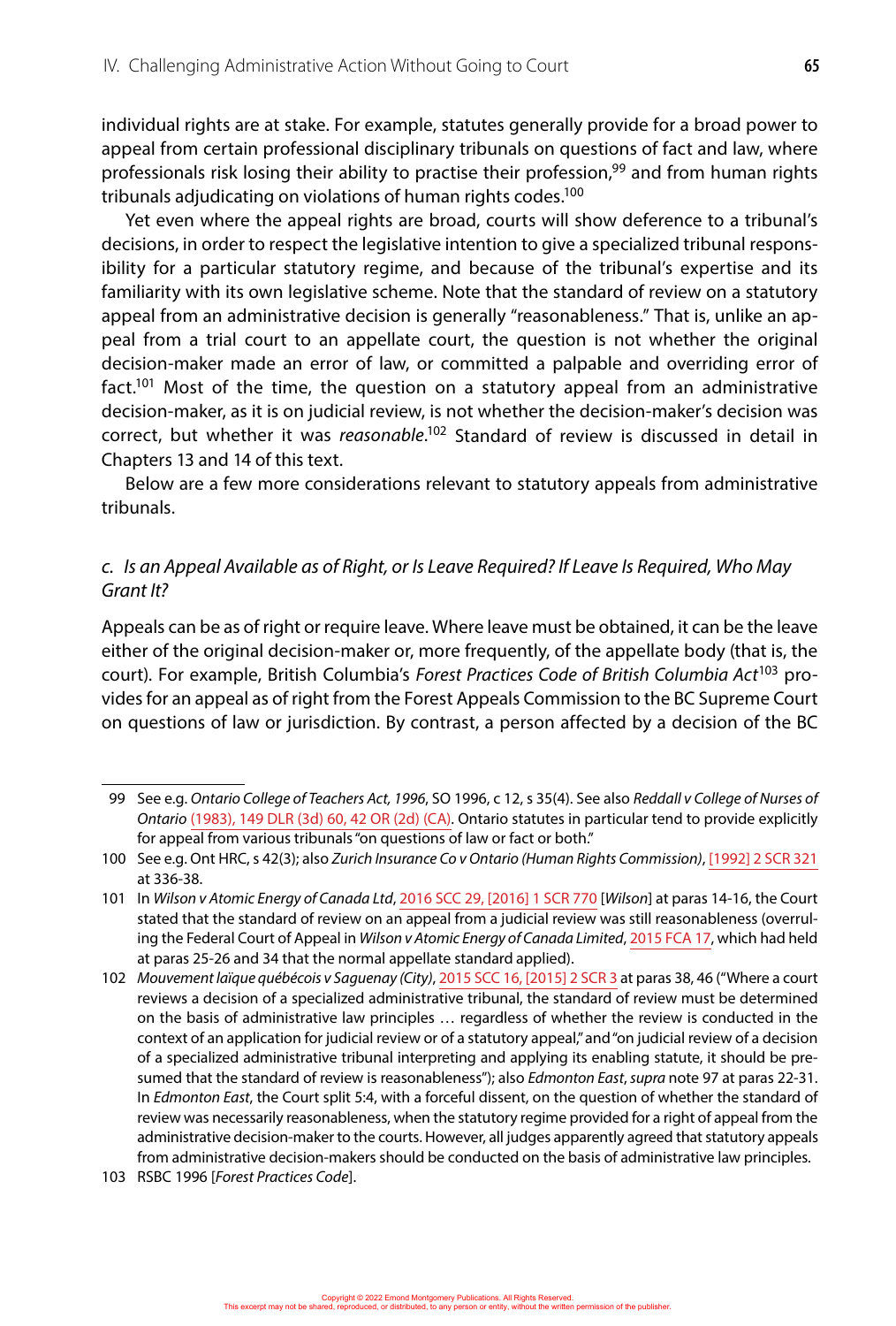Securities Commission may appeal to the BC Court of Appeal only with leave of a justice of that court.<sup>104</sup> Sometimes, additional statutory criteria must also be met before such leave will be granted.<sup>105</sup>

## *d. Is a Stay of Proceedings Automatic, or Must One Apply for It?*

The rules governing stays of proceedings vary between jurisdictions and even tribunals. Specific enabling statutes may expressly empower their tribunals or the appellate bodies (internal or court) to which they appeal to stay enforcement of the tribunal order pending appeal.106 The Ontario *Statutory Powers Procedure Act* establishes a default rule that an appeal operates as a stay of a tribunal's proceedings.<sup>107</sup> The BC ATA, by contrast, provides that "the commencement of an appeal does not operate as a stay or suspend the operation of the decision being appealed unless the tribunal orders otherwise."<sup>108</sup> In the Federal Court, as well, stays of proceedings are usually discretionary.<sup>109</sup> Unless a statute specifically excludes it, as BC's ATA does, the superior court that is the tribunal's designated appellate court has the inherent authority to grant a stay.<sup>110</sup>

Like the legislative decision to permit appeals as of right or only with leave, a legislative decision to make a stay automatic or not says something about how the legislature views the tribunals in question. Requiring potential appellants to apply for leave to appeal places an additional hurdle before them. Automatically staying a tribunal's decision holds its powers in abeyance while a court checks the tribunal's decision. Where the legislature decides that stays will not be automatic, the legislature may choose to allocate the power to order a stay either to the tribunal or to a court. These statutory drafting decisions reflect the legislature's assessment of the proper balancing of rule-of-law and efficiency concerns, the balance between tribunal expertise and judicial oversight, and the legislature's comfort with granting broad autonomy to the relevant tribunal.

<sup>104</sup> Compare *Forest Practices Code*, s 141 with BC *Securities Act*, s 167.

<sup>105</sup> For example, an appeal to the Federal Court of Appeal from judicial review by the Federal Court on immigration matters may be made only if the Federal Court judge certifies that "a serious question of general importance" is involved. See IRPA, s 74.

<sup>106</sup> See e.g. *Re Hampton Court Resources Inc*, 2006 ABASC 1447 (June 13, 2006) (holding that, taken together, s 38(5) of the AB *Securities Act* and the provisions of the Alberta Rules of Court require that a stay of a commission decision be sought in the first instance from the commission).

<sup>107</sup> SPPA, s 25.

<sup>108</sup> ATA, s 25.

<sup>109</sup> *Federal Courts Act*, RSC 1985, c F-7, s 50(1) [FCA]; but see s 50.1 concerning mandatory stays of claims against the Crown under certain conditions. In *Cardoza Quinteros v Canada (Citizenship and Immigration)*, [2008 FC 643](https://www.canlii.org/en/ca/fct/doc/2008/2008fc643/2008fc643.html?resultIndex=1) at paras 10, 13, the Federal Court noted that the granting of a stay requires (1) a serious issue to be tried; (2) that irreparable harm would be suffered if no stay were granted; and (3) that the balance of convenience favour granting the order. The Court also noted that the serious issue threshold "cannot automatically be met simply by formulating a ground of judicial review which, on its face, appears to be arguable."

<sup>110</sup> *Kooner v College of Physicians and Surgeons of Ontario* [\(2002\), 213 DLR \(4th\) 707 \(Ont Div Ct\)](https://www.canlii.org/en/on/onscdc/doc/2002/2002canlii63869/2002canlii63869.html?resultIndex=5).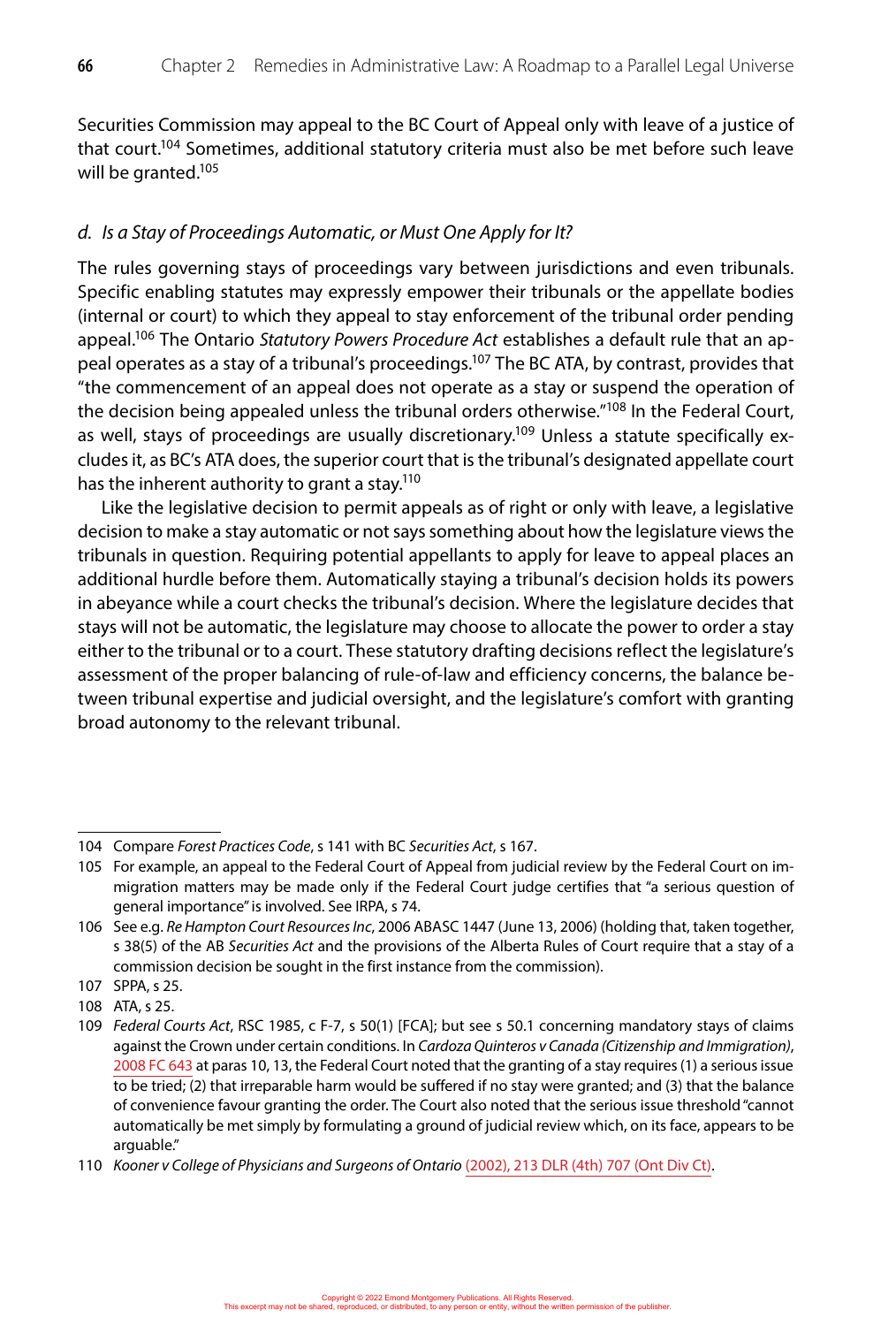#### **D. Using the Courts: Judicial Review**

Now, finally, we discuss judicial review, the parallel universe under whose rules the outcome in *Gitxaala Nation* could be considered some sort of victory for the Gitxaala.

Judicial review has long been the fixation of administrative law, at the expense of tribunal-based and extralegal mechanisms and statutory appeals—not to mention the hugely important arena of administrative rulemaking—in part because administrative law is created primarily by judges, lawyers, and legal scholars. The legal training these individuals receive is, understandably, preoccupied with legal mechanisms and, in particular, with courts and the common law. This makes for an overly narrow lens. And yet, having placed judicial review in its broader context, it nonetheless deserves careful attention. Judicial review can be conceptually and logistically complex, and it differs from a straightforward appeal. The outcome in *Gitxaala Nation* was a function of the available judicial review remedies.

As we shall see throughout this volume, the basic nature of judicial review is different from statutory or internal tribunal appeals because, at its root, judicial review is about the inherent jurisdiction of courts to oversee and check administrative (that is, executive) action in the interest of the rule of law. This makes it a potentially sweeping remedy. Unlike appeals from tribunals, which are statutorily created, judicial review is the review of executive action *beyond* what the legislature provided for.

Here are four things to know about judicial review: first, courts always and fundamentally retain the discretion to hear, or not to hear, an application for judicial review. Second, in addition to overcoming the fundamentally discretionary nature of judicial review, an applicant will need to cross some specific thresholds in order to be heard. Third, the historical development of the remedies available through judicial review has actively shaped, and limited, the possibilities and potential of judicial review itself. In spite of statutory reform and evolving case law, the ancient prerogative writs that were the original forms of judicial review continue to haunt its present forms. And finally, in response to the apparent disconnect between what some parties may want by way of remedies and what they can obtain on judicial review, some interesting private law and monetary damages-oriented remedies have sprung up around the edges of judicial review. Each of these points is developed in more detail below.

#### *1. Discretionary Bases for Refusing a Remedy*

A court's decision whether to grant judicial review is intimately bound up with the core tension that underlies all of administrative law—what the Supreme Court has called "an underlying tension between the rule of law and the foundational democratic principle, which finds an expression in the initiatives of Parliament and legislatures to create various administrative bodies and endow them with broad powers."111 Courts are the indispensable guardians of the rule of law, but they still need to operate within their sphere of authority. This means respecting the fact that, through enabling statutes, legislatures grant authority over certain things to administrative tribunals, *and not to the courts*. A lot of administrative

<sup>111</sup> *Dunsmuir v New Brunswick*, [2008 SCC 9, \[2008\] 1 SCR 190](https://www.canlii.org/en/ca/scc/doc/2008/2008scc9/2008scc9.html?resultIndex=1) at para 27 [*Dunsmuir*].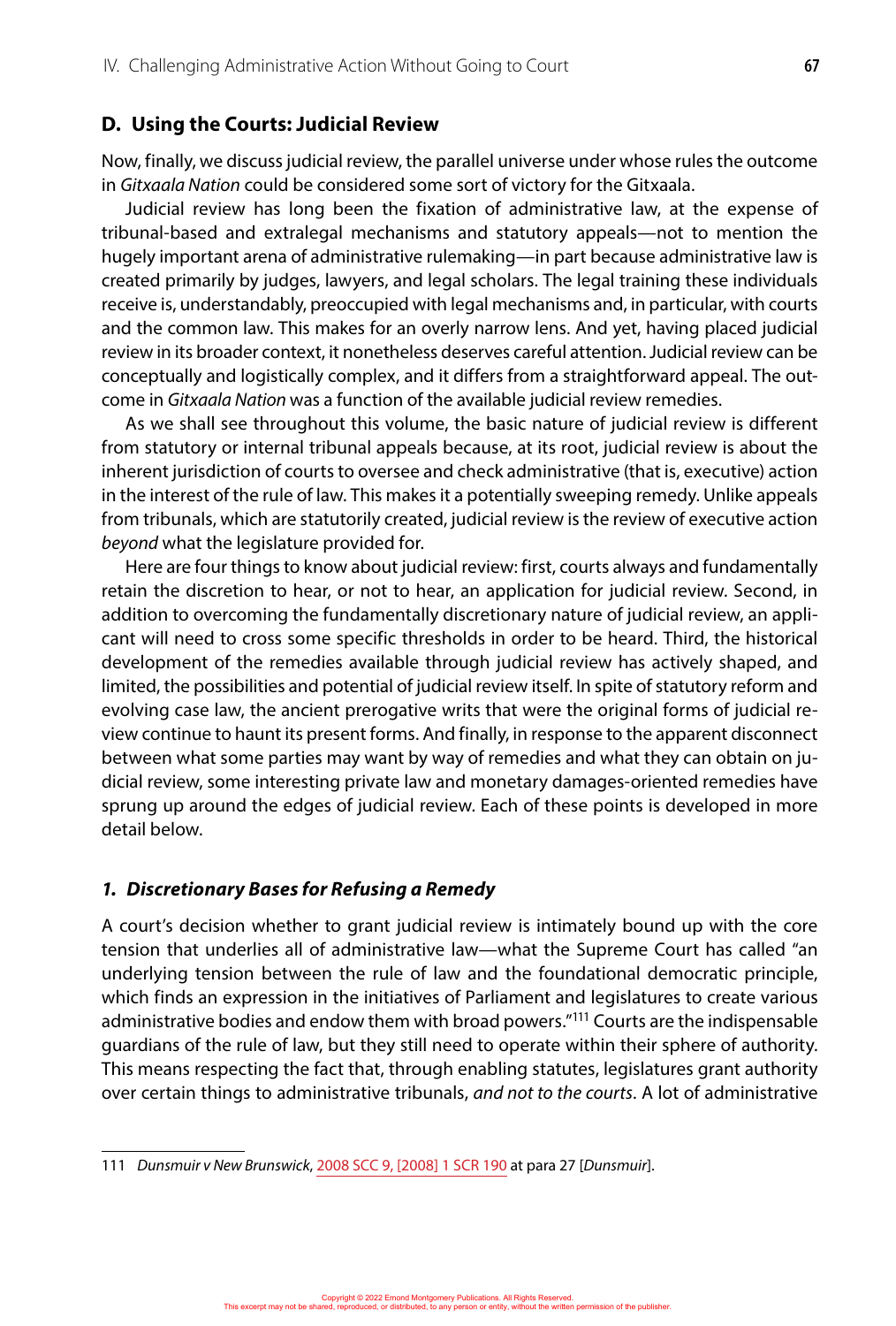law jurisprudence is devoted to trying to negotiate a path through the difficult territory on the borders of the branches' spheres of authority. What concerns us here is the threshold question of whether to grant judicial review at all—before considering the merits of the case, before figuring out the standard of review, and before determining the degree of procedural fairness a party is entitled to. Judicial review is fundamentally discretionary in a way that appeals are not. A court has the discretion to refuse to grant a remedy even where one seems clearly warranted on the facts.<sup>112</sup>

The original set of discretionary grounds for refusing relief derive from common law and equity, and they have survived the statutory reform of judicial review. They are reminiscent of similar equity-based grounds in civil procedure, such as laches (unreasonable delay), or unconscionability:

- 1. The most important basis for refusing to grant a remedy in judicial review is discussed in more detail below: that *adequate alternative remedies are available*. 113 Parties should exhaust all other legal avenues for review before proceeding to the "last resort" of judicial review.
- 2. Judicial review applications that are brought before tribunal proceedings have been concluded are usually dismissed as being *premature*. This includes challenges to the tribunal's interim procedural and evidentiary rulings. The policy rationales that underlie dismissals for prematurity include: (a) that administrative action is meant to be more cost-effective than court proceedings, and interim judicial review fragments and protracts those proceedings; (b) that preliminary complaints may become moot as the proceedings progress; and (c) that the court will be in a better position to assess the situation once a full and complete record of tribunal proceedings exists.<sup>114</sup> A judge on judicial review retains the discretion to hear an early application; there is no "hard and fast rule" that prevents reviewing interim decisions.115 However, to obtain judicial review of a tribunal's preliminary or interim ruling, an applicant must generally show exceptional circumstances, the presence of which mean the applicant should not be forced to wait until the administrative proceeding concludes. This is particularly true where the evidentiary record is not complete, factual issues have not been resolved, or the tribunal's expertise has not yet been brought to bear on relevant issues.<sup>116</sup> Evidence of irreparable harm, prejudice, costs, or delay, or the absence of an appropriate remedy at the end of the proceedings may constitute special or exceptional circumstances.<sup>117</sup> Concerns that do not qualify include those about procedural fairness or bias, jurisdictional issues, the presence of an important legal or

<sup>112</sup> *Strickland v Canada (Attorney General)*, [2015 SCC 37, \[2015\] 2 SCR 713](https://www.canlii.org/en/ca/scc/doc/2015/2015scc37/2015scc37.html?resultIndex=1) at paras 37-45 [*Strickland*]; *Immeubles Port Louis Ltée v Lafontaine (Village)*, [\[1991\] 1 SCR 326](https://www.canlii.org/en/ca/scc/doc/1991/1991canlii82/1991canlii82.html?autocompleteStr=Immeubles Port Louis Lt%C3%A9e v Lafontaine (Village)%2C %5B1991%5D 1 SCR 326&autocompletePos=1) [*Immeubles Port Louis*].

<sup>113</sup> See *infra* notes 147 to 149 and accompanying text.

<sup>114</sup> *Halifax (Regional Municipality) v Nova Scotia (Human Rights Commission)*, [2012 SCC 10, \[2012\] 1 SCR 364.](https://www.canlii.org/en/ca/scc/doc/2012/2012scc10/2012scc10.html?resultIndex=1)

<sup>115</sup> *British Columbia (Ministry of Public Safety and Solicitor General) v Mzite*, [2014 BCCA 220.](https://www.canlii.org/en/bc/bcca/doc/2014/2014bcca220/2014bcca220.html?resultIndex=1)

<sup>116</sup> *Ibid*.

<sup>117</sup> *Ibid*; *Manitoba Hydro-Electric Board v Consumers' Association of Canada (Man) Inc*, [2012 MBCA 1, 275 Man](https://www.canlii.org/en/mb/mbca/doc/2012/2012mbca1/2012mbca1.html?resultIndex=1)  [R \(2d\) 60;](https://www.canlii.org/en/mb/mbca/doc/2012/2012mbca1/2012mbca1.html?resultIndex=1) *Calgary (City) v Alberta (Human Rights and Citizenship Commission)*, [2011 ABCA 65, 39 Alta LR](https://www.canlii.org/en/ab/abca/doc/2011/2011abca65/2011abca65.html?resultIndex=1) [\(5th\) 104;](https://www.canlii.org/en/ab/abca/doc/2011/2011abca65/2011abca65.html?resultIndex=1) *Volochay v College of Massage Therapists of Ontario*, [2012 ONCA 541, 111 OR \(3d\) 561](https://www.canlii.org/en/on/onca/doc/2012/2012onca541/2012onca541.html?resultIndex=1) [*Volochay*].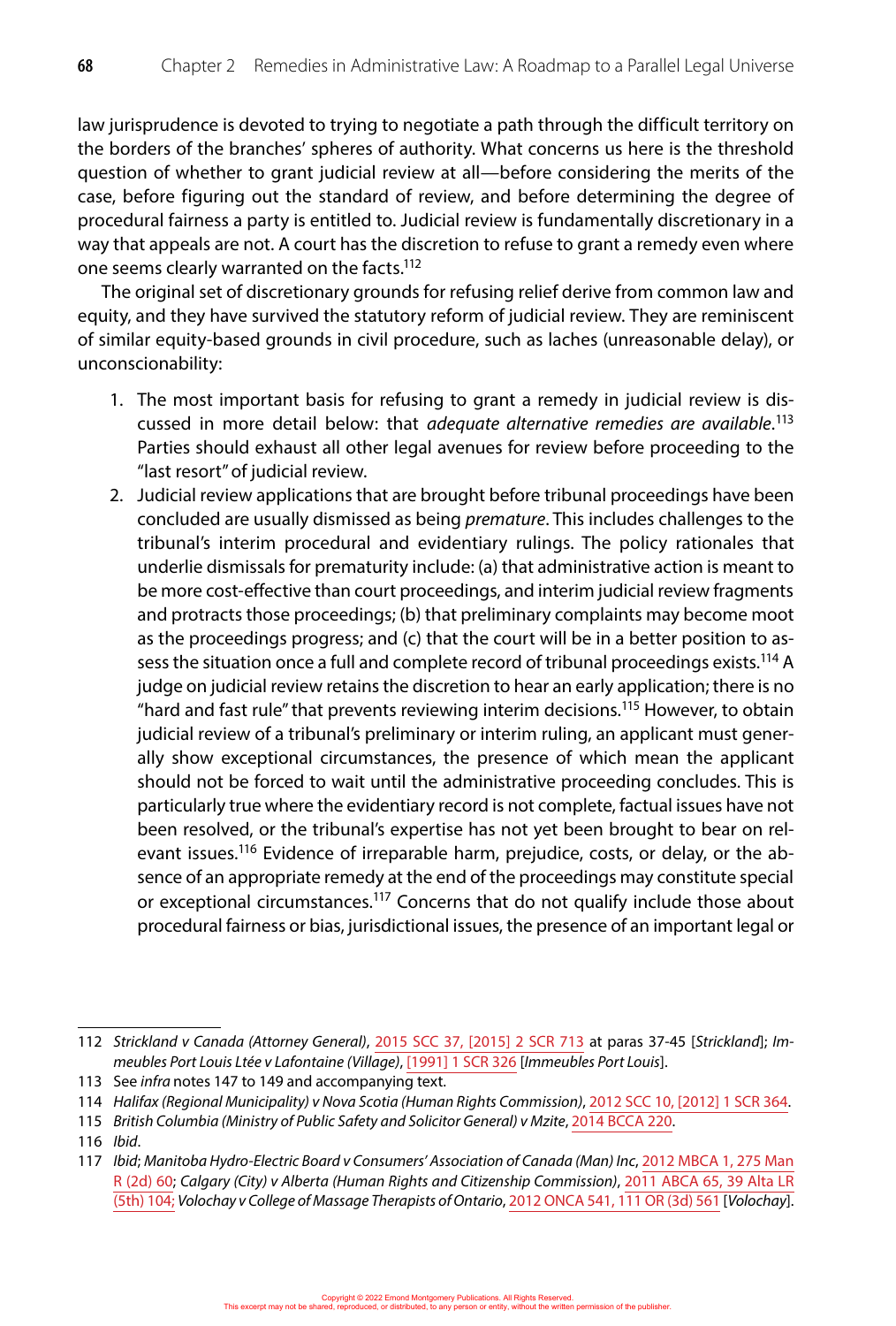constitutional issue, or the fact that all parties have consented to seeking judicial review early.<sup>118</sup>

- 3. Even if statutory time limits for filing a judicial review application have been met, parties must be aware that *delay and acquiescence* may be grounds for a reviewing court to refuse a remedy.<sup>119</sup> Parties should object promptly to any perceived impropriety on the part of the tribunal. Similarly, choosing not to attend a hearing could waive any right to judicial review.
- 4. A remedy in judicial review will not be granted where the issues are *moot*. This may be the case where a dispute is over or has not yet arisen, where a tribunal's order has expired or no longer affects the applicant, or where the litigant no longer actually wants the remedy that the tribunal might have granted had it not erred.<sup>120</sup>
- 5. The court will use its discretion to refuse to grant a remedy on judicial review where the party making the judicial review application *does not come with clean hands*. This could include seeking a remedy to facilitate illegal conduct or to obtain an unfair advantage, or flouting the law or making misrepresentations.<sup>121</sup>

By the 1990s, these long-standing grounds for refusing relief came to be overlaid with a different vision of judicial review that reflected a new sensitivity to separation of powers issues, and increased deference toward administrative tribunals. The overarching presumption of judicial deference toward administrative decision-making percolated throughout the judicial review process, eventually reaching the discretionary grounds for granting relief in the first place. In other words, even where the five original grounds above were not present, courts began to recognize that it could sometimes be appropriate to refuse to grant judicial review out of deference to tribunals' unique institutional roles. Perhaps the most forceful statement about the contingent nature of judicial review remedies from this era comes from *Domtar Inc v Quebec*. 122 In deciding not to intervene to resolve a conflict in legal interpretation between two tribunals construing the same statutory language, the Supreme Court of Canada stated, "[t]he advisability of judicial intervention in the event of conflicting decisions among administrative tribunals, even when serious and unquestionable, cannot, in these circumstances, be determined solely by the 'triumph' of the rule of law."123 The court went on to articulate what was then a novel, and striking, notion: that even the most deeply cher-

<sup>118</sup> *Canada (Border Services Agency) v CB Powell Limited*, [2010 FCA 61, \[2011\] 2 FCR 332](https://www.canlii.org/en/ca/fca/doc/2010/2010fca61/2010fca61.html?resultIndex=1), leave to appeal to SCC refused, 2011 SCCA No 267, at para 33 [*CB Powell*].

<sup>119</sup> *Immeubles Port Louis*, *supra* note 112; *2122157 Ontario Inc v Tarion Warranty Corporation*, [2016 ONSC 851](http://canlii.ca/t/gn6bw) (Div Ct).

<sup>120</sup> *Borowski v Canada (Attorney General)*, [\[1989\] 1 SCR 342](https://www.canlii.org/en/ca/scc/doc/1989/1989canlii123/1989canlii123.html?resultIndex=1) at 353; but see *Mission Institution v Khela*, [2014](https://www.canlii.org/en/ca/scc/doc/2014/2014scc24/2014scc24.html?resultIndex=1) [SCC 24, \[2014\] 1 SCR 502](https://www.canlii.org/en/ca/scc/doc/2014/2014scc24/2014scc24.html?resultIndex=1) at paras 13-14 [*Khela*] (agreeing to hear a *habeas corpus* appeal in spite of its factual mootness, given the time it takes to pursue such an application); *Attawapiskat First Nation v Canada*, [2012 FC 948](https://www.canlii.org/en/ca/fct/doc/2012/2012fc948/2012fc948.html?resultIndex=1) at paras 41-48 [*Attawapiskat First Nation*] (exercising discretion to hear judicial review in spite of technical mootness, where parties are in an ongoing relationship, and same issue will arise in other similar relationships).

<sup>121</sup> See e.g. *Gazlat v Canada (Citizenship and Immigration)*, [2008 FC 532, \[2008\] FCJ No 677](https://www.canlii.org/en/ca/fct/doc/2008/2008fc532/2008fc532.html?resultIndex=1) (QL). Courts may still exercise their discretion to grant judicial review even if an applicant does not come with clean hands: *Canada (Minister of Citizenship and Immigration) v Thanabalasingham*, [2006 FCA 14, 263 DLR \(4th\) 51](https://www.canlii.org/en/ca/fca/doc/2006/2006fca14/2006fca14.html?autocompleteStr=Canada (Minister of Citizenship and Immigration) v Thanabalasingham%2C 2006 FCA 14%2C %5B2006%5D 263 DLR &autocompletePos=1).

<sup>122</sup> *Domtar Inc v Quebec (Commission d'appel en matière de lésions professionnelles)*, [1993 SCC 106, \[1993\] 2](https://www.canlii.org/en/ca/scc/doc/1993/1993canlii106/1993canlii106.html?autocompleteStr=Domtar Inc v Quebec (Commission d%27appel en mati%C3%A8re de l%C3%A9sions professionnelles)%2C %5B1993%5D 2 SCR 756.&autocompletePos=1)  [SCR 756](https://www.canlii.org/en/ca/scc/doc/1993/1993canlii106/1993canlii106.html?autocompleteStr=Domtar Inc v Quebec (Commission d%27appel en mati%C3%A8re de l%C3%A9sions professionnelles)%2C %5B1993%5D 2 SCR 756.&autocompletePos=1) [*Domtar*].

<sup>123</sup> *Ibid* at 795.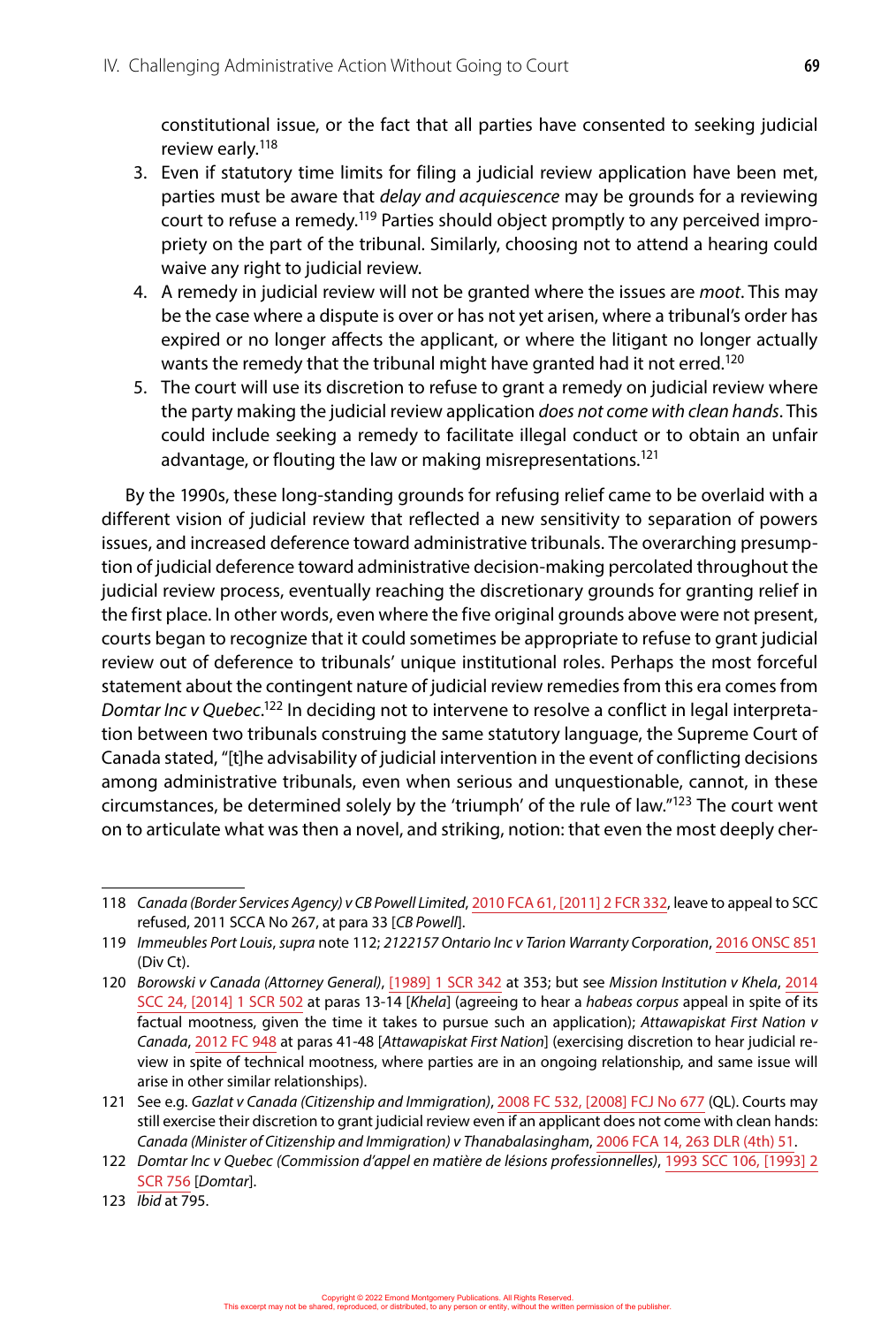ished rule-of-law values will not always point the way to the only, or perhaps even the most appropriate, response to a problem in administrative law:

[C]ertainty of the law and decision-making consistency are chiefly notable for their relativity. Like the rules of natural justice, these objectives cannot be absolute in nature regardless of the context. The value represented by the decision-making independence and autonomy of the members of administrative tribunals goes hand in hand here with the principle that their decisions should be effective. In light of these considerations we must conclude that, *for purposes of judicial review*, *the principle of the rule of law must be qualified*. This is consistent with the continuing evolution of administrative law itself.<sup>124</sup>

Consistent with this, in 1999, then Chief Justice McLachlin set forth a vision of a "new rule of law," which would

[make] it possible for institutions other than courts to play key roles in maintaining it. It opens the door to the idea that courts do not necessarily have a monopoly on the values of reasons and fairness … [C]ontrary to Dicey's view that the courts' primary role is to constrain, limit and, if possible eliminate administrative power, the new Rule of Law allows courts to respect and advance the roles of administrative tribunals. The courts' role shifts from being a brute guardian of an artificial and restrictive Rule of Law to that of a partner.<sup>125</sup>

In this way, courts moved past the restrictive traditional grounds for refusing to exercise discretion to grant judicial review. They did so in the service of a more respectful relationship with the other branches of government, and particularly with administrative tribunals. But to the extent that this shift could be read as introducing some poorly defined, deferential "X factor" into the decision-making process, it risked exempting courts from the very ethos of justification that tribunals were expected to observe in their decision-making. Surely this would be a misreading. The fact that judicial review is discretionary does not mean that courts should refuse to grant judicial review solely on the basis of some abstract ideal of partnership with administrative tribunals, or a relative and qualified rule-of-law value. Respecting, protecting, and adhering to the rule of law means that judges should base even their discretionary decisions on identifiable reasons.

Today, in deciding whether to exercise its discretion to grant judicial review, a court adopts a multi-factorial, contextual approach that nevertheless draws some insight from the traditional grounds described above. Deference to tribunals at the point of deciding whether to grant judicial review is understood to be consistent with normal judicial review analysis, which generally aims to strike the balance between the courts' essential role in upholding the rule of law, while avoiding "undue interference" with administrative powers.<sup>126</sup> While the factors to be considered in exercising the discretion "cannot be reduced to a checklist or a statement of general rules,"127 there is guidance to be had. In *Khosa*, the court

<sup>124</sup> *Ibid* at 799-800 (emphasis added).

<sup>125</sup> Beverley McLachlin, "The Roles of Administrative Tribunals and Courts in Maintaining the Rule of Law" (1998-1999) 12 CJALP 171-89 at 175. This article is also an early statement of the Chief Justice's concept of the "ethos of justification" that underlies the rule of law, and this concept continues to be a vital part of contemporary jurisprudence.

<sup>126</sup> See especially *Dunsmuir*, *supra* note 111 at paras 20-24.

<sup>127</sup> *Strickland*, *supra* note 112 at para 45 (in considering whether adequate alternative remedies had been exhausted).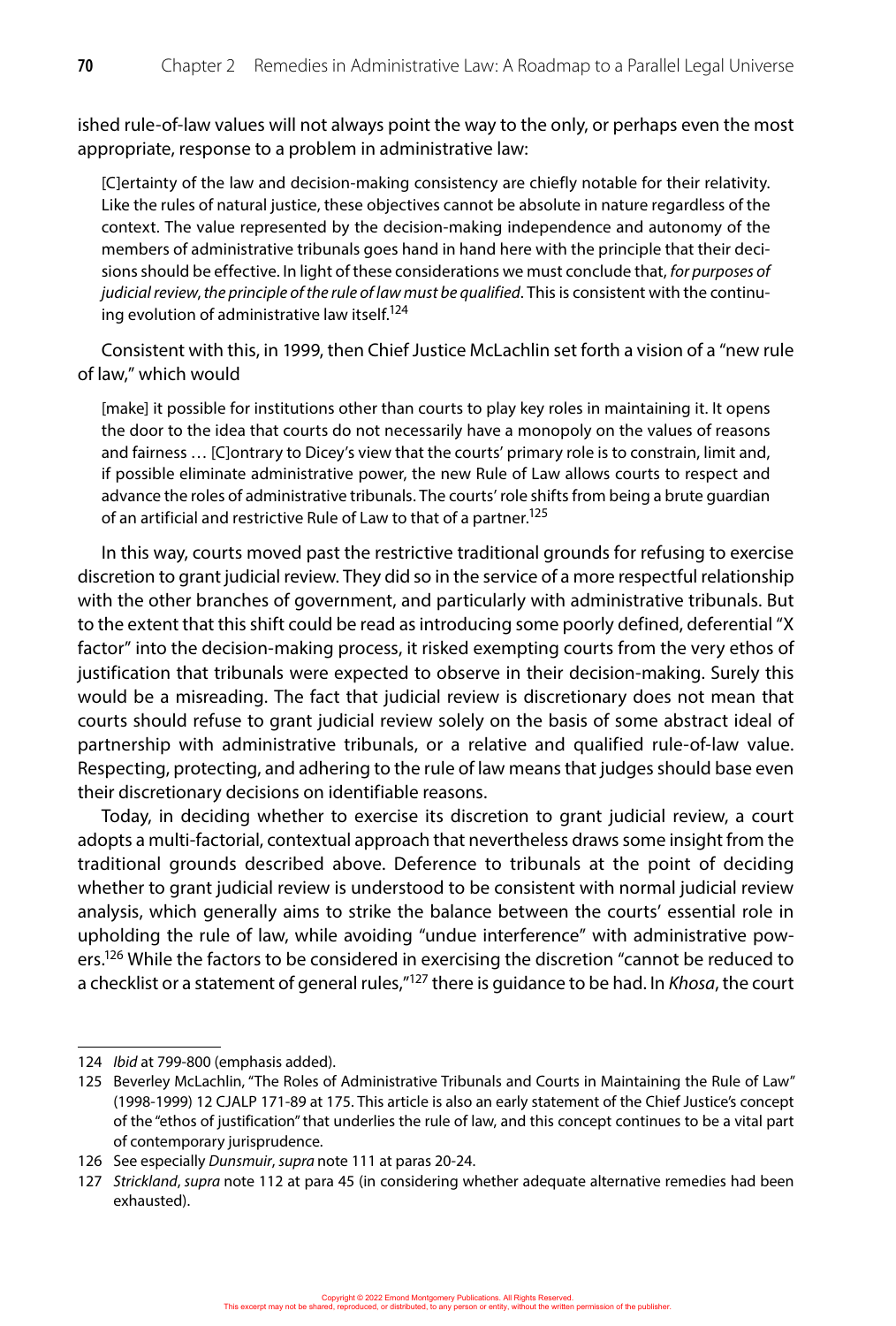stated that the discretion to grant or withhold judicial review "must be exercised judicially and in accordance with proper principles." $128$  In setting out those proper principles, the court identified the standard of review principles that govern administrative law generally, and which are discussed in other chapters of this book, plus the traditional grounds as identified and described above: "other factors such as an applicant's delay, failure to exhaust adequate alternate remedies, mootness, prematurity, bad faith and so forth."<sup>129</sup> In *MiningWatch* (*per coram* with Rothstein J writing), the court added another consideration. It is one that has been rising in salience since *Khosa*: the balance of convenience to the various parties.130 In an interesting juxtaposition to the *Domtar* language, which had proposed that the rule of law must sometimes be qualified, *MiningWatch* observes that, because the discretionary power to refuse judicial review "may make inroads upon the rule of law, it must be exercised with the greatest care."131

#### *2. Is Judicial Review Available? Threshold Questions*

Leaving to one side what the cases above have said about the discretionary nature of judicial review writ large, the unique history, purpose, and mechanics of judicial review also mean that whether it will be available in any particular situation depends on a set of considerations particular to administrative law.132

One of the key threshold questions is whether the tribunal whose actions are being challenged is, in fact, a public body. Judicial review is available to check executive action. Therefore, only public bodies can be subject to judicial review.<sup>133</sup> While this may sound straightforward, some organizations in Canadian society exercise some degree of "public" function, yet operate at considerable distance from government. Others seem private, but

133 Private actors may also owe a duty of fairness that can be enforced through the private law remedies of declaration and injunction; however, these remedies are outside the scope of this chapter.

<sup>128</sup> *Canada (Citizenship and Immigration) v Khosa*, [2009 SCC 12, \[2009\] 1 SCR 339](https://www.canlii.org/en/ca/scc/doc/2009/2009scc12/2009scc12.html?autocompleteStr=Canada (Citizenship and Immigration) v Khosa%2C 2009 SCC 12%2C %5B2009%5D 1 SCR 339 &autocompletePos=1) at para 40 [*Khosa*].

<sup>129</sup> *Ibid* at para 51.

<sup>130</sup> *MiningWatch Canada v Canada (Fisheries and Oceans)*, [2010 SCC 2, \[2010\] 1 SCR 6](https://www.canlii.org/en/ca/scc/doc/2010/2010scc2/2010scc2.html?resultIndex=1) at para 52 [*MiningWatch*]; see also *Khosa*, *supra* note 128 at paras 36, 133-35. In that case, the balance of convenience justified reducing the impact of the remedy granted, from relief in the nature of *certiorari* and *mandamus* to a declaration. (These specific forms of relief are discussed below.)

<sup>131</sup> *MiningWatch* at para 52.

<sup>132</sup> For this chapter's purposes, we will assume that the court in question has the jurisdiction to grant judicial review. Note, however, that preliminary objections about a subject's justiciability have been raised in the Crown prerogative context: in *Hupacasath First Nation v Canada (Foreign Affairs and International Trade Canada)*, [2015 FCA 4, 379 DLR \(4th\) 737](https://www.canlii.org/en/ca/fca/doc/2015/2015fca4/2015fca4.html?autocompleteStr=Hupacasath First Nation v Canada (Foreign Affairs and International Trade Canada)%2C 2015 FCA 4%2C %5B2015%5D 379 DLR (4th) 737%2C&autocompletePos=1) [*Hupacasath First Nation*], a First Nation alleged that a foreign investment agreement between Canada and the People's Republic of China might affect Aboriginal rights and interests that it had asserted over territory in British Columbia, and that Canada had a duty to consult with it and if necessary to accommodate its concerns before the agreement came into force. Canada argued that decisions to enter into international agreements and treaties are exercises of federal Crown prerogative power, over which the Federal Court has no jurisdiction. In its decision, the Federal Court of Appeal declined to follow Ontario Court of Appeal jurisprudence holding that the Federal Courts had no jurisdiction over exercises of the Crown prerogative, and further held that exercises of pure federal Crown prerogative are justiciable. For more on the interplay between aboriginal law and administrative law, see Chapter 3, Realizing Aboriginal Administrative Law. The fact that government is exercising the Crown prerogative can also affect the scope of remedies a court is prepared to grant: see *Khadr*, *supra* note 86, in which it limited the appropriate remedy to a declaration.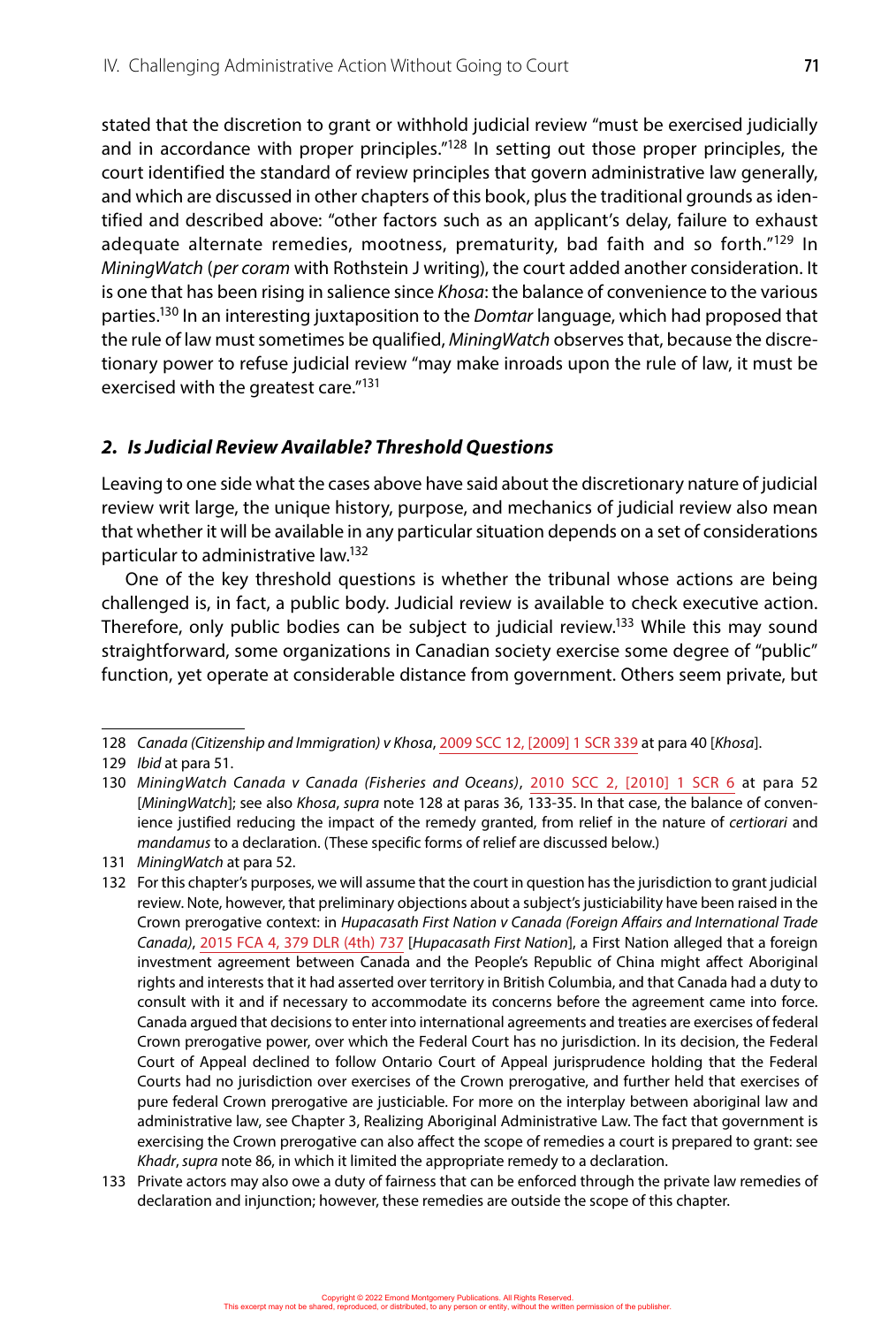have some connection to public authority. For example, stock exchanges regulate the conduct of their members and issue and revoke licences, and their operations clearly go to the protection of the public. However, their authority to act as they do derives from a compact with their members rather than from any statutory grant of authority. Similarly, one should distinguish between government-acting-as-the-state, and government-acting-as-privatecontracting-party. As a general matter, a private party will have difficulty seeking judicial review of a government board's decision not to award it a particular contract.<sup>134</sup> As well, public employees with employment contracts will have their employment relationships governed by private (contract) law, not public (administrative) law.135

Various factors go into determining whether a particular tribunal is a private body or a public one. Relevant considerations include whether the matter at issue is of a more public or more private character; the nature of the decision-maker and the nature of its relationships to a statutory scheme or to government action; whether the decision being challenged was authorized by a public source of law; and whether public law remedies would be "suitable."136

In addition to determining whether a tribunal is a sufficiently "public" body, a party seeking to challenge administrative action should determine whether they have *standing* to challenge a tribunal decision. The answer will be straightforward for individuals who are actual parties to an administrative action, but other persons may have a collateral interest in the same matter and may want to challenge a tribunal order that does not directly affect them.137 There is also discretionary "public interest standing," under which an individual or group may be able to challenge administrative action on behalf of others.<sup>138</sup> Given that tribunals are expected to maintain a degree of impartiality, courts will also exercise their discretion in deciding whether, and to what degree, a tribunal should be able to participate when a party challenges its administrative action.<sup>139</sup> Angus Grant and Lorne Sossin discuss standing in greater detail in Chapter 9, Fairness in Context: Achieving Fairness through Access to Administrative Justice.

<sup>134</sup> But consider the improper purpose doctrine: *Shell Canada Products Ltd v Vancouver (City)*, [\[1994\] 1 SCR](https://www.canlii.org/en/ca/scc/doc/1994/1994canlii115/1994canlii115.html?autocompleteStr=Shell Canada Products Ltd v Vancouver (City)%2C %5B1994%5D 1 SCR 231.&autocompletePos=1) [231](https://www.canlii.org/en/ca/scc/doc/1994/1994canlii115/1994canlii115.html?autocompleteStr=Shell Canada Products Ltd v Vancouver (City)%2C %5B1994%5D 1 SCR 231.&autocompletePos=1).

<sup>135</sup> *Dunsmuir*, *supra* note 111 especially at paras 79-83, 112-17.

<sup>136</sup> *Air Canada v Toronto Port Authority*, [2011 FCA 347](https://www.canlii.org/en/ca/fca/doc/2011/2011fca347/2011fca347.html?autocompleteStr=Air Canada v Toronto Port Authority et al%2C 2011 FCA 347 &autocompletePos=1) at para 60; see also *McDonald v Anishinabek Police Service* (2006), [83 OR \(3d\) 132](https://www.canlii.org/en/on/onscdc/doc/2006/2006canlii37598/2006canlii37598.html?autocompleteStr=McDonald v Anishinabek Police Service &autocompletePos=1) (Div Ct) (decisions by the chief of a police service created through a combination of contract and statute could be judicially reviewed); *Attawapiskat First Nation*, *supra* note 120 at paras 50-62; *Setia v Appleby College*, [2013 ONCA 753](https://www.canlii.org/en/on/onca/doc/2013/2013onca753/2013onca753.html?autocompleteStr=Setia v Appleby College%2C 2013 ONCA 753 &autocompletePos=1) (a private high school's decision to expel a student could not be judicially reviewed); *West Toronto United Football Club v Ontario Soccer Association*, [2014](https://www.canlii.org/en/on/onscdc/doc/2014/2014onsc5881/2014onsc5881.html?autocompleteStr=West Toronto United Football Club v Ontario Soccer Association%2C 2014 ONSC 5881 &autocompletePos=1) [ONSC 5881](https://www.canlii.org/en/on/onscdc/doc/2014/2014onsc5881/2014onsc5881.html?autocompleteStr=West Toronto United Football Club v Ontario Soccer Association%2C 2014 ONSC 5881 &autocompletePos=1) (a provincial soccer association's decision to intervene in a disputed match decision was judicially reviewable).

<sup>137</sup> See e.g. *Globalive Wireless Management Corp v Public Mobile Inc*, [2011 FCA 194.](https://www.canlii.org/en/ca/fca/doc/2011/2011fca194/2011fca194.html?autocompleteStr=Globalive Wireless Management Corp v Public Mobile Inc%2C 2011 FCA 194.&autocompletePos=1)

<sup>138</sup> The leading case is *Canada (Attorney General) v Downtown Eastside Sex Workers United Against Violence Society*, [2012 SCC 45](https://www.canlii.org/en/ca/scc/doc/2012/2012scc45/2012scc45.html?autocompleteStr= Canada (Attorney General) v Downtown Eastside Sex Workers United Against Violence Society%2C 2012 SCC 45&autocompletePos=1) at para 37, under which the test is: "(1) whether there is a serious justiciable issue raised; (2) whether the plaintiff has a real stake or a genuine interest in it; and (3) whether, in all the circumstances, the proposed suit is a reasonable and effective way to bring the issue before the courts."

<sup>139</sup> Considerations include whether there is any other party with the necessary knowledge and expertise to stand in opposition to the party challenging the administrative action; whether the tribunal has a more policy-oriented or adjudicatory, dispute resolution oriented role; and what limits need to be imposed to ensure that the tribunal is not "bootstrapping" a weak decision by, e.g., introducing new arguments after the fact: *Ontario (Energy Board) v Ontario Power Generation Inc*, [2015 SCC 414, \[2015\] 3 SCR 147](https://www.canlii.org/en/ca/scc/doc/2015/2015scc44/2015scc44.html?autocompleteStr=Ontario (Energy Board) v Ontario Power Generation Inc%2C 2015 SCC 14&autocompletePos=1) at paras 52-59, 63-69.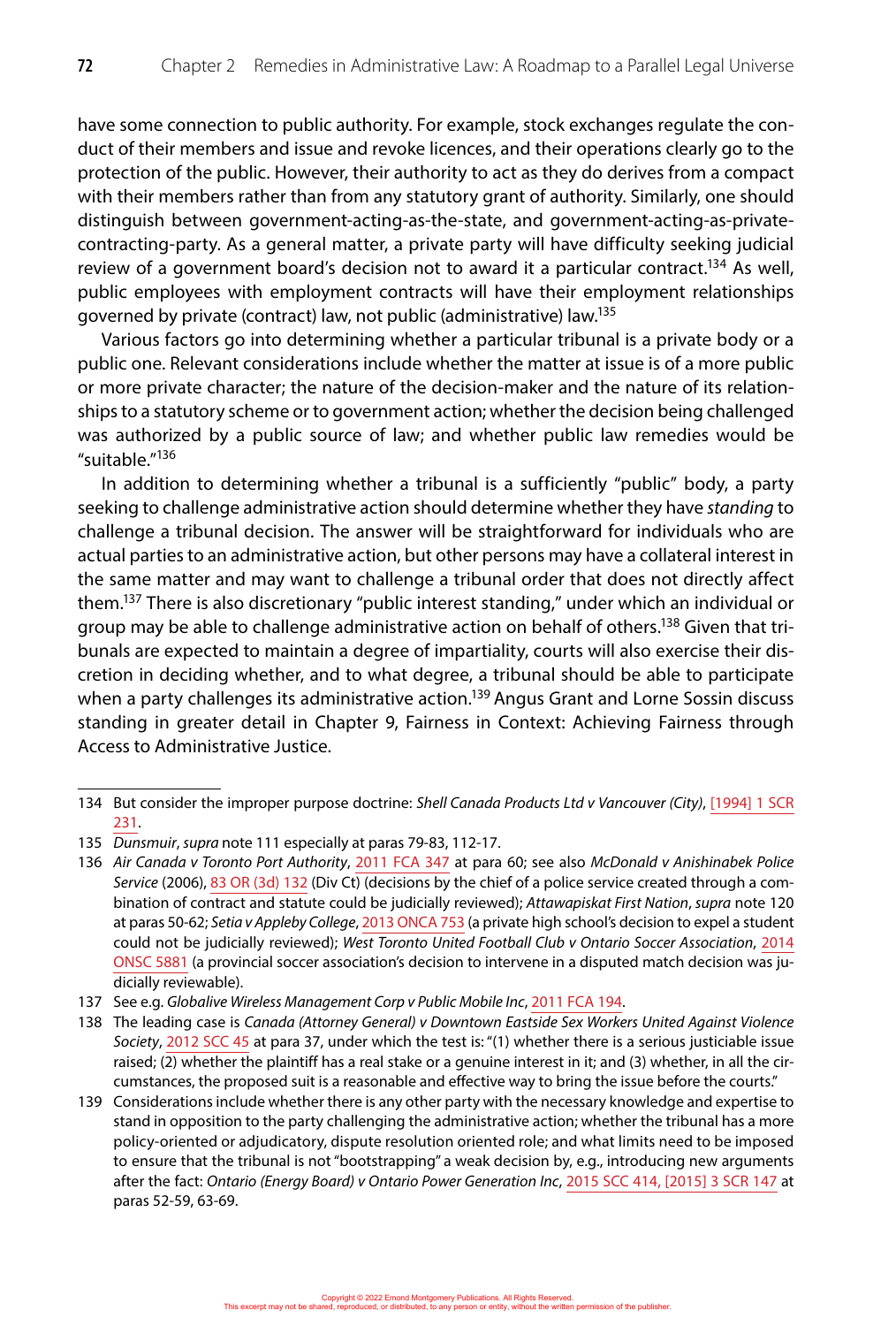Third, a party seeking to challenge administrative action should determine to which court they should apply for judicial review. Both the provincial superior courts and the federal courts have judicial review jurisdiction. Although a tribunal's enabling statute will generally set out which court has jurisdiction to hear a statutory *appeal* to the courts, this is not the case for judicial review. (This makes sense, because judicial review is an extraordinary remedy that the enabling statute does not provide for in the first place.) Typically, the choice of courts is determined by whether the source of the impugned authority's power is provincial or federal.140 Some overarching provincial statutes, such as Ontario's *Judicial Review Procedure Act*, stipulate the particular provincial court to which judicial review applications should be brought. $141$ 

Fourth, a party should ensure that they have not missed any deadlines. Some statutes impose time limits within which a party must file an application for judicial review. For example, the *Federal Courts Act* states that a judicial review application from a federal tribunal to the Federal Court must be made within 30 days of the time the underlying decision or order is first communicated.<sup>142</sup> In Alberta, the rules impose a six-month time limit on all applications for judicial review, except *habeas corpus* applications.143 Nova Scotia precludes all applications for judicial review after the earlier of six months following the decision, or 25 days after the decision is communicated to the person.<sup>144</sup> In British Columbia, the general time limit is 60 days.<sup>145</sup> Parties should therefore check all applicable statutes, including the tribunal's enabling statutes, global procedural and judicial review acts, and rules of court, for time limits affecting judicial review. However, courts are often statutorily empowered to extend the time limit for making a judicial review application—for example, where there is a reasonable explanation for the delay, where no substantial prejudice or hardship would result from such an extension, or where the party can demonstrate *prima facie* grounds for relief.146

<sup>140</sup> There are some exceptions. Provincial superior courts have concurrent or exclusive jurisdiction over some specific aspects of federal statutory regimes, as a result of both the *Constitution Act, 1982*, being Schedule B to the *Canada Act 1982* (UK), 1982, c 11, and the *Federal Courts Act*. In particular, provincial superior courts have concurrent jurisdiction where Charter issues are raised in attacks on federal legislative regimes (*Reza v Canada*, [\[1994\] 2 SCR 394](https://www.canlii.org/en/ca/scc/doc/1994/1994canlii91/1994canlii91.html?autocompleteStr=Reza v Canada%2C %5B1994%5D 2 SCR 394&autocompletePos=1)) and—although this is private law, not judicial review over damages actions in which relief is sought against the federal Crown (*Canada (Attorney General) v TeleZone Inc*, [2010 SCC 62, \[2010\] 3 SCR 585](https://www.canlii.org/en/ca/scc/doc/2010/2010scc62/2010scc62.html?autocompleteStr=Canada (Attorney General) v TeleZone Inc%2C 2010 SCC 62%2C &autocompletePos=1) [*TeleZone*]). On the Crown prerogative see also *Hupacasath First Nation*, *supra* note 132, and on concurrent jurisdiction more generally, see also *Strickland*, *supra* note 112 at paras 16-33 (affirming the Federal Court's refusal to hear a judicial review of family law child support guidelines on the basis that the provincial superior courts were the more appropriate forum).

<sup>141</sup> Ontario *Judicial Review Procedure Act* RSO 1990, c J 1 [Ont JRPA], s 6 says that judicial review applications shall be made to the Divisional Court, unless "the case is one of urgency and … the delay required for an application to the Divisional Court is likely to involve a failure of justice," in which case an application may be made to the Superior Court of Justice.

<sup>142</sup> FCA, s 18.1(2). The deadline can be extended: see e.g. *Canada (Attorney General) v Larkman*, [2012 FCA 204](https://www.canlii.org/en/ca/fca/doc/2012/2012fca204/2012fca204.html?autocompleteStr=Canada (Attorney General) v Larkman%2C 2012 FCA 204.&autocompletePos=1).

<sup>143</sup> Rule 3.15 of the *Alberta Rules of Court* (Alta Reg 124/2010) imposes this time limit where the relief sought is the setting aside of a decision or act.

<sup>144</sup> Rule 7.05(1), *Nova Scotia Civil Procedure Rules*, 2008, imposes the time limit on applications for relief in the nature of *certiorari*, online: [<http://www.courts.ns.ca/Civil\\_Procedure\\_Rules/CPRs\\_in\\_html/Rule\\_07](http://www.courts.ns.ca/Civil_Procedure_Rules/CPRs_in_html/Rule_07.htm#Rule7.05) [.htm#Rule7.05>](http://www.courts.ns.ca/Civil_Procedure_Rules/CPRs_in_html/Rule_07.htm#Rule7.05).

<sup>145</sup> BC ATA, s 57(1). Note, however, that the ATA does not apply to all tribunals in BC.

<sup>146</sup> E.g. Ont JRPA, s 5; BC ATA, s 57(2). The *Federal Courts Act* does not set out the conditions that must be met in order for the court to grant an extension of time: FCA, s 18.1(2).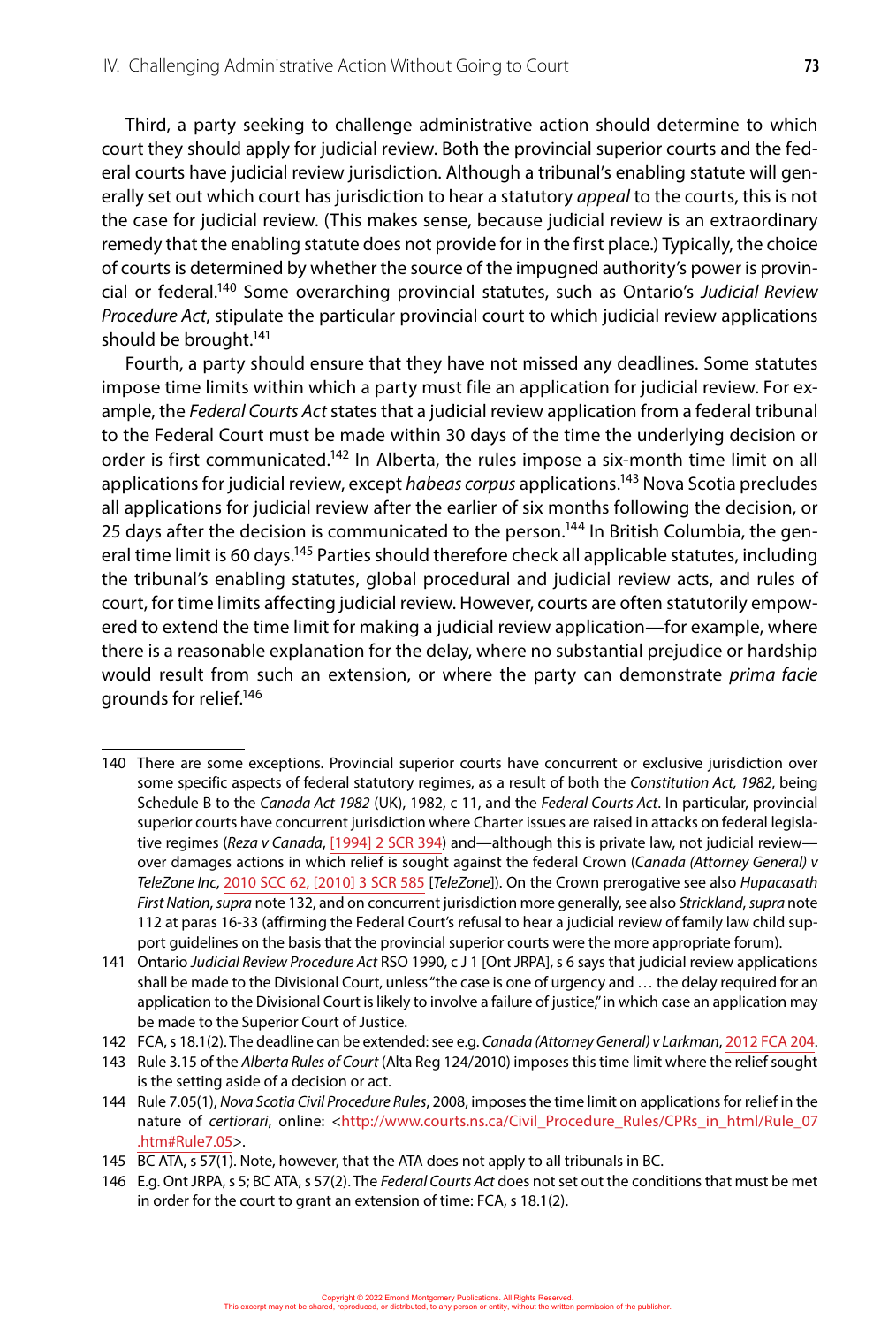The final threshold matter that a party must establish before gaining access to judicial review is that they have exhausted all other adequate means of recourse for challenging the tribunal's actions.<sup>147</sup> Depending on the tribunal's enabling statute, other means of recourse may include almost any of the legal remedies above: reconsideration by the same tribunal, appeals to internal appellate tribunals and other intra-agency mechanisms such as grievance arbitration, and appeals to a court. However, not all other means of recourse will necessarily be adequate. Considerations include "the convenience of the alternative remedy; the nature of the error alleged; the nature of the other forum which could deal with the issue, including its remedial capacity; the existence of adequate and effective recourse in the forum in which litigation is already taking place; expeditiousness; the relative expertise of the alternative decision-maker; economical use of judicial resources; and cost."<sup>148</sup> In balancing these factors, a court should engage in a broad inquiry that considers not only whether some other remedy is adequate but whether—taking into account the purposes and policy considerations underpinning the legislative scheme, the balance of convenience to the parties, and other factors the court may consider relevant—granting judicial review in the circumstances would be appropriate.149

Courts will not find existing non-court appeal mechanisms to be inadequate based only on unproven allegations that an appellate tribunal will suffer from the same errors<sup>150</sup> or biases<sup>151</sup> as the original tribunal. Nor can challengers circumvent available appeals in favour of judicial review by consent, or simply by raising apparent issues with the original tribunal's procedure or jurisdiction.<sup>152</sup> Also, at least in the context of Aboriginal self-government in the taxation field, the fact that appellate tribunal members lack indicia of institutional independence—that is, they may not be paid, they lack security of tenure, and they are appointed by the people whose claims they have to adjudicate—will not make that appellate body "inadequate" without concrete evidence that independence is lacking in practice.153

Parliament and several provinces have also legislated in this area. For example, the *Federal Courts Act* prohibits *judicial review* by the Federal Court where an available appeal of a tribunal's decision to the Federal Court exists.154 Quebec's *Code of Civil Procedure* also prohibits a superior court from applying Quebec's version of *certiorari* to a tribunal decision where an appeal is available, unless the tribunal lacked or exceeded its statutory au-

<sup>147</sup> *Harelkin v University of Regina*, [\[1979\] 2 SCR 561, 96 DLR \(3d\) 14](https://www.canlii.org/en/ca/scc/doc/1979/1979canlii18/1979canlii18.html?autocompleteStr=Harelkin v University of Regina%2C %5B1979%5D 2 SCR 561%2C 96 DLR (3d) 14.&autocompletePos=1) [*Harelkin*].

<sup>148</sup> *Strickland*, *supra* note 112 at para 42.

<sup>149</sup> *Ibid* at paras 43-44.

<sup>150</sup> *Harelkin*, *supra* note 147.

<sup>151</sup> *Turnbull v Canadian Institute of Actuaries* (1995), [129 DLR \(4th\) 42](https://www.canlii.org/en/mb/mbca/doc/1995/1995canlii6265/1995canlii6265.html?autocompleteStr=Turnbull v Canadian Institute of Actuaries (1995)%2C 129 DLR (4th) 42 (Man CA&autocompletePos=1) (Man CA); but see, *contra*, *Re Batorski v Moody* (1983), [42 OR \(2d\) 647](http://canlii.ca/t/g1kj6) (Div Ct).

<sup>152</sup> *CB Powell*, *supra* note 118, at para 33. ("Concerns about procedural fairness or bias, the presence of an important legal or constitutional issue, or the fact that all parties have consented to early recourse to the courts are not exceptional circumstances allowing parties to bypass an administrative process, as long as that process allows the issues to be raised and an effective remedy to be granted … [T]he presence of so-called jurisdictional issues is not an exceptional circumstance justifying early recourse to courts.")

<sup>153</sup> *Canadian Pacific Ltd v Matsqui Indian Band,* [1995] 1 SCR 3.

<sup>154</sup> FCA, s 18.5. For a more extensive discussion of access to judicial review in the Federal Court, see *Canada (National Revenue) v JP Morgan Asset Management (Canada) Inc*, [2013 FCA 250, \[2014\] 367 DLR \(4th\) 525](https://www.canlii.org/en/ca/fca/doc/2013/2013fca250/2013fca250.html?autocompleteStr=Canada (National Revenue) v JP Morgan Asset Management (Canada) Inc%2C 2013 FCA 250%2C %5B2014%5D 367 DLR (4th) 525&autocompletePos=1).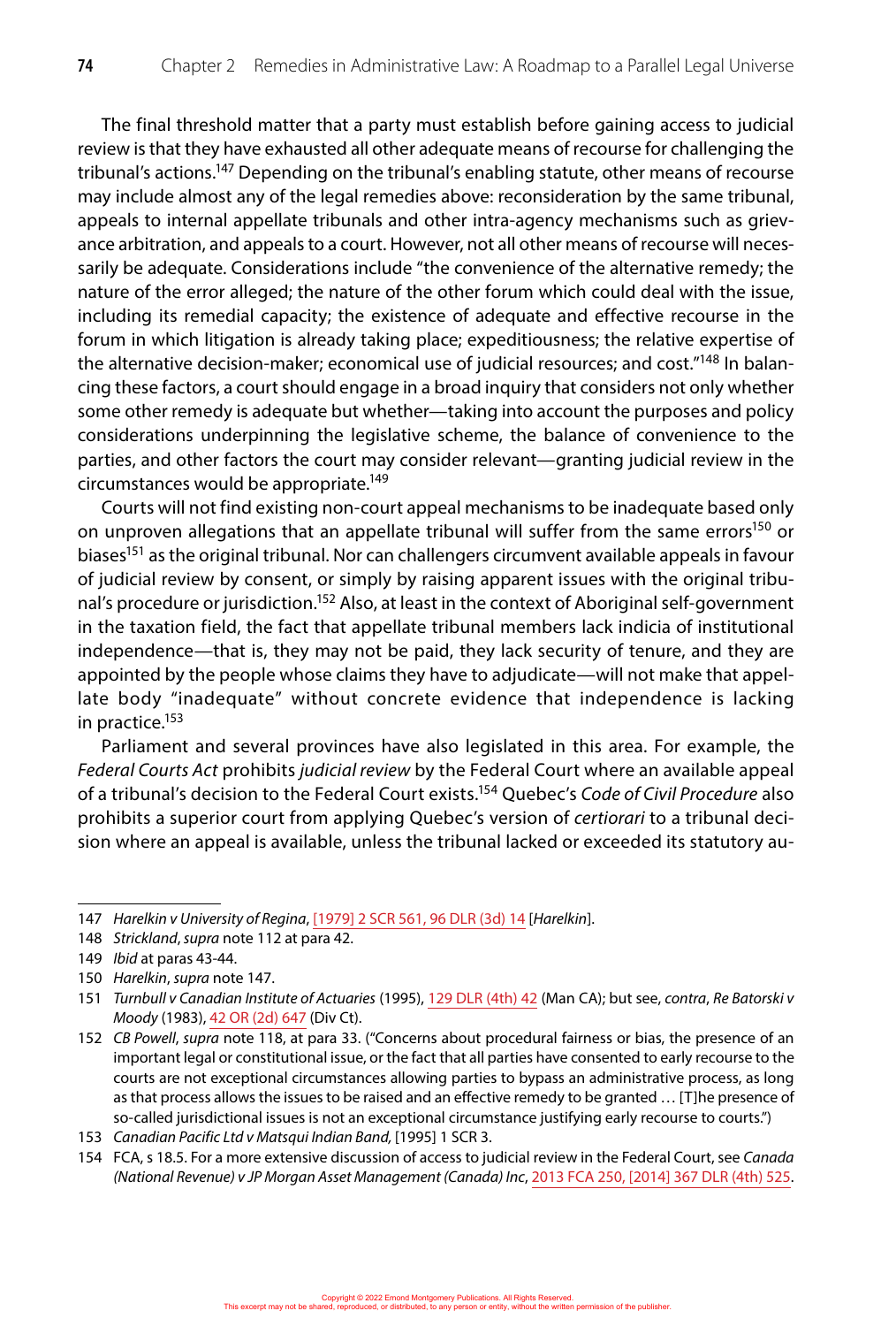thority. On the other hand, Ontario's *Judicial Review Procedure Act* and Prince Edward Island's *Judicial Review Act* both permit judicial review notwithstanding any other right of appeal to the courts.155 Of course, the fact that a court *may* grant judicial review, even where a right of appeal exists, does not mean that it *will* do so. As we might expect, courts are reluctant to do so.<sup>156</sup>

#### **E. Remedies on Judicial Review**

The remedies available on judicial review have their roots in the ancient prerogative writs, discussed further below. Over time, those became unwieldy. In many provinces they were modified by statute to redress problems arising from the writs' extreme technicality and unjustified narrowness. However, it is still necessary to understand the ancient writs to understand the scope and range of remedies available on judicial review. For example, neither the old writs nor the reform statutes, which are based on the old writs, permit a court on judicial review to substitute its views on the substance of a matter for the tribunal's views. The old writs also continue to operate in some provinces, albeit in a more limited way.<sup>157</sup>

A party contemplating judicial review should also be aware that, unlike an appeal, an application for judicial review usually does *not* automatically stay the enforcement of the underlying tribunal order, although the tribunal or the court or both may have the power to stay the tribunal's order on application.<sup>158</sup> The legislative decision to make stays automatic for many appeals but not for judicial review applications is consistent with the "last resort" nature of judicial review. The rules regarding stays vary from jurisdiction to jurisdiction and from tribunal to tribunal, so parties seeking a stay should be sure to review the relevant enabling statute, as well as the rules of court and any omnibus statutes governing procedure or judicial review.

<sup>155</sup> See, respectively, *Code of Civil Procedure*, RSQ, c C-25, art 846; Ont JRPA, s 2(1); and *Judicial Review Act*, RSPEI 1988, c J-3, s 4(2) [PEI JRA].

<sup>156</sup> See e.g. *Volochay*, *supra* note 117 at para 70, *Anne & Gilbert Inc v Government of PEI*, [2012 PECA 4, 320 Nfld](https://www.canlii.org/en/pe/pescad/doc/2012/2012peca4/2012peca4.html?autocompleteStr=Anne %26 Gilbert Inc v Government of PEI%2C 2012 PECA 4%2C %5B2012%5D 320 Nfld %26 PEIR 99.&autocompletePos=1)  [& PEIR 99.](https://www.canlii.org/en/pe/pescad/doc/2012/2012peca4/2012peca4.html?autocompleteStr=Anne %26 Gilbert Inc v Government of PEI%2C 2012 PECA 4%2C %5B2012%5D 320 Nfld %26 PEIR 99.&autocompletePos=1)

<sup>157</sup> For example, the "direct action in nullity" is a judicial review remedy that predates the Quebec *Code of Civil Procedure*, RSQ 1977, c C-25, and is not referred to in it, yet it continues to operate: *Immeubles Port Louis*, *supra* note 112. In New Brunswick, one cannot apply specifically for the traditional prerogative writs of *certiorari*, *mandamus*, or prohibition, which are now available simply as judicial review. However, a range of "alternative" remedies echoing the old prerogative writs continues to exist. See e.g. *Sullivan v Greater Moncton Planning District Commission* (1993), 132 NBR (2d) 285 (TD). Manitoba's Court of Queen's Bench Rules, Man Reg 553/88, Rule 68.01 states only that "[a] Judge on application may grant an order of *mandamus*, prohibition, *certiorari* or *quo warranto*." Yukon Territory has not enacted any statutory changes to the common law writs.

<sup>158</sup> See e.g. Ontario SPPA, s 25 (an appeal acts as a stay, but judicial review is not an appeal for that purpose); New Brunswick *Energy and Utilities Board Act*, SNB 2006, c E-9.18, s 52(2) (judicial review does not automatically stay an order, but the board itself or the Court of Appeal may stay it). Indeed, one federal statute that establishes securities clearing houses and banking and payment systems stipulates that *no* stay shall be granted for a judicial review application related to the government's administration of those systems: *Canadian Payments Act*, RSC 1985, c C-21, s 46.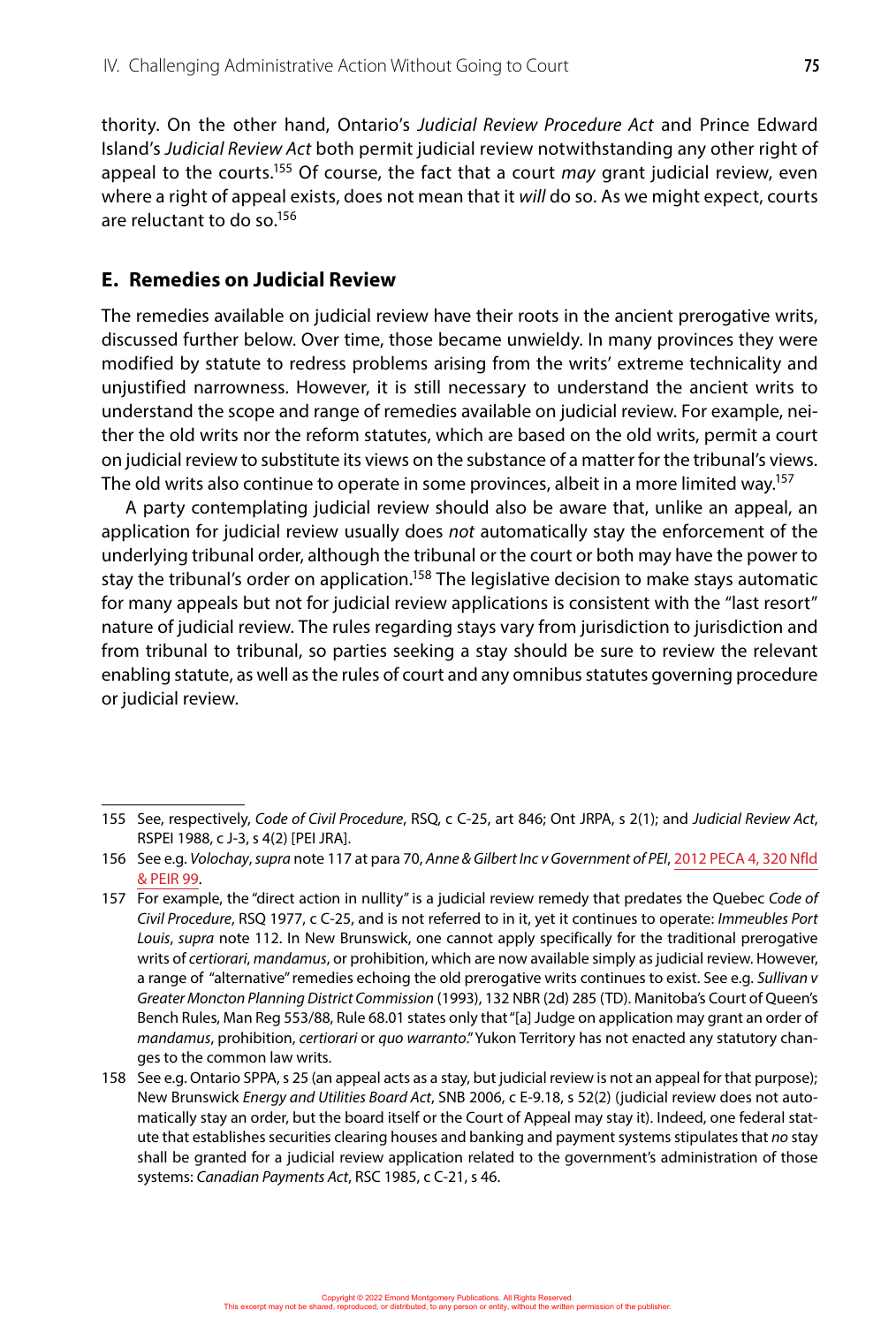The following sections introduce the prerogative writs and subsequent statutory reform. Because judicial review remains a fundamentally discretionary power, the bases on which courts have refused to grant a remedy are also discussed.

#### *1. Introduction to the Prerogative Writs*

*Certiorari* is the most commonly used prerogative remedy, both historically and today. *Certiorari* ("cause to be certified") is a special proceeding by which a superior court requires some inferior tribunal, board, or judicial officer to provide it with the record of its proceedings for review for excess of jurisdiction. It was the established method by which the Court of King's Bench in England, from earliest times, checked the jurisdiction of inferior courts and maintained the supremacy of the royal courts. In the United States, the vast majority of applications to the US Supreme Court are still made by way of a petition for *certiorari*. A successful *certiorari* application results in the "quashing" (effectively, the invalidating) of a tribunal's order or decision. It is an *ex post facto* remedy. Note, however, that generally the court cannot substitute its decision for the decision of a tribunal that the court finds had erred, because the court has not been granted the statutory decision-making authority.<sup>159</sup> Quashing the existing decision effectively means that the matter is remitted to the administrative decision-maker, who still retains the statutory jurisdiction to decide. This is what happened in *Gitxaala Nation*.

The related writ of *prohibition* is another special proceeding, issued by an appellate court to prevent a lower court from exceeding its jurisdiction, or to prevent a non-judicial officer or entity from exercising a power. Prohibition is a kind of common law injunction to prevent an unlawful assumption of jurisdiction. Unlike *certiorari*, which provides relief after a decision is made, prohibition is used to obtain relief pre-emptively. It arrests the proceedings of any tribunal, board, or person exercising judicial functions in a manner or by means not within its jurisdiction or discretion.

*Mandamus* (literally, "we command") is a writ issued by a superior court to compel a lower court or a government agency to perform a duty it is mandated to perform. It can be combined with an application for *certiorari*. *Certiorari* would be used to quash a decision—for example, for a lack of procedural fairness—while *mandamus* would be used to force the tribunal to reconsider the matter in a procedurally fair manner. A variation on *mandamus* gives the court the ability to send a matter back to a tribunal for reconsideration with directions. Superior courts have the inherent power to order reconsideration with directions, and several provincial statutes and rules of court, as well as the *Federal Courts Act*, also grant this power. If the court issues directions, it must clearly state what the original panel is to do or what it must refrain from doing. These directions may only protect against unfair procedures or excess of power and cannot tell the tribunal how it must decide. In particular, the general rule is that *mandamus* cannot be used to force an administrative decision-maker to exercise

<sup>159</sup> In exceptional circumstances, a court will nevertheless make the decision that it finds the original tribunal ought to have made. See e.g. *Renaud v Québec (Commission des affaires sociales)*, [\[1999\] 3 SCR 855,](https://www.canlii.org/en/ca/scc/doc/1999/1999canlii642/1999canlii642.html?autocompleteStr=Renaud v Qu%C3%A9bec (Commission des affaires sociales)%2C %5B1999%5D 3 SCR 855%2C %5B1999%5D SCJ No. 70%2C 184 DLR (4th) 441&autocompletePos=1)  [184 DLR \(4th\) 441, \[1999\] SCJ No 70](https://www.canlii.org/en/ca/scc/doc/1999/1999canlii642/1999canlii642.html?autocompleteStr=Renaud v Qu%C3%A9bec (Commission des affaires sociales)%2C %5B1999%5D 3 SCR 855%2C %5B1999%5D SCJ No. 70%2C 184 DLR (4th) 441&autocompletePos=1) (QL); *Corp of the Canadian Civil Liberties Assn v Ontario (Civilian Commission on Police Services)* (2002), [61 OR \(3d\) 649 \(CA\);](https://www.canlii.org/en/on/onca/doc/2002/2002canlii45090/2002canlii45090.html?autocompleteStr=Corp. of the Canadian Civil Liberties Assn v. Ontario (Civilian Commission on Police Services) (2002)%2C 61 OR (3d) 649 (CA)&autocompletePos=1) *Allman v Amacon Property Management Services Inc*, [2007] BCJ No 1144 (QL) (CA).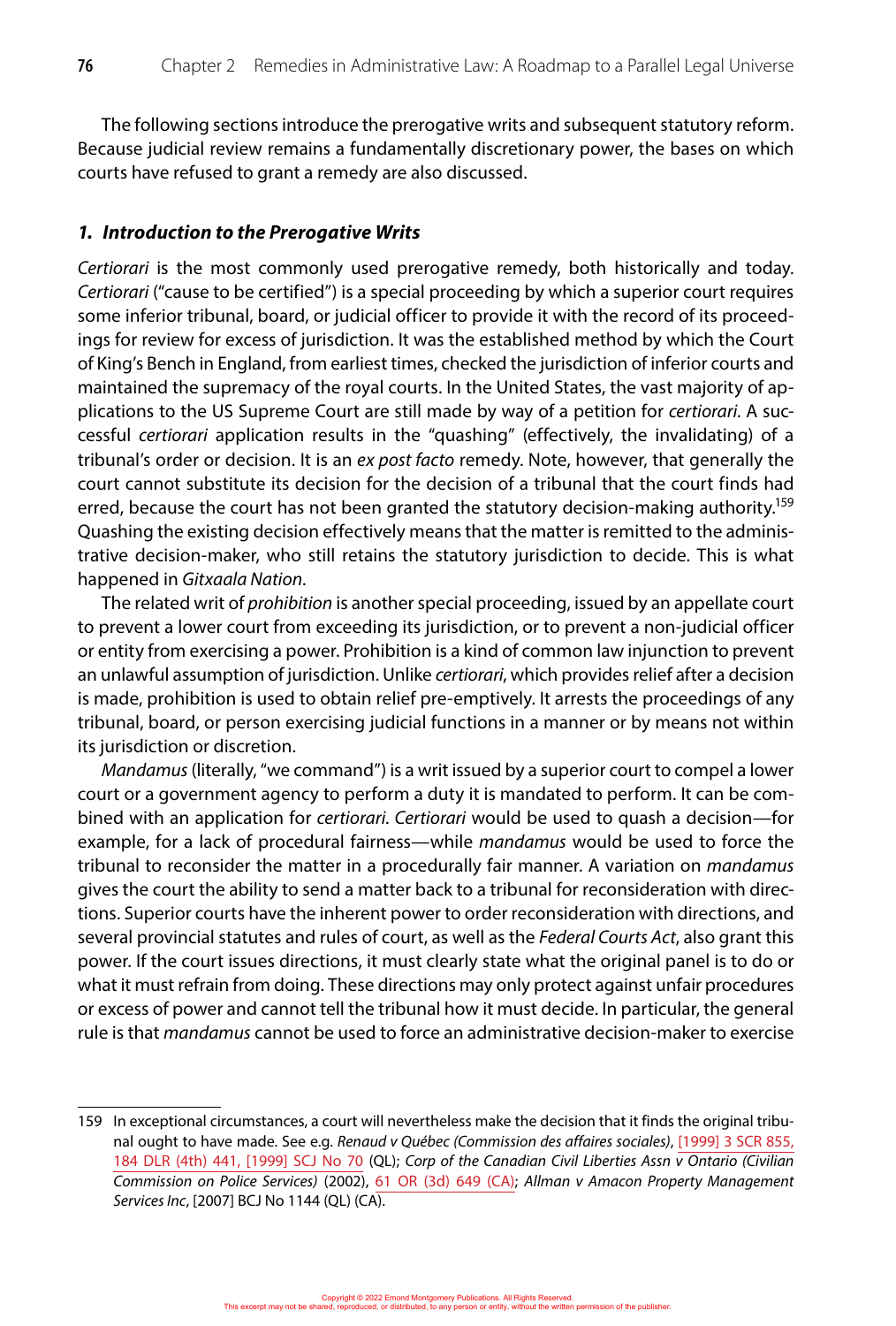its discretion in a particular way, although exercises of discretion cannot be unlawful and must always conform to the constitution.160

A *declaration* is a judgment of a court that determines and states the legal position of the parties, or the law that applies to them. There are two kinds of declarations: the public law kind, used to declare some government action *ultra vires*, and the private law kind, used to clarify the law or declare a private party's rights under a statute. The public law kind is the main concern of administrative law. Declarations are not enforceable, and they cannot require anyone to take or refrain from taking any action. Historically, this made declarations useful in actions against the Crown itself because the traditional common law position was that relief in the nature of *mandamus* was not available against the Crown. It was not thought appropriate for a court to order enforcement against the Crown, because the Crown was the source of its own authority. (These prohibitions on remedies against the Crown itself were substantially, though not completely, relaxed over the course of the 20th century.) The non-coercive nature of the remedy has not often proven to be a problem, because court declarations against government bodies in particular tend to be respected.<sup>161</sup> Where a declaration does not produce a government response, however, as happened in the *Khadr* case,162 the declaration may look like a distinctly second-rate remedy relative to *mandamus*. At least where the Crown prerogative over foreign affairs is concerned, an aggrieved party may find himself or herself having a right without a remedy—or, more accurately, having a right for which a meaningful remedy exists only in the political, and not the legal, arena.

<sup>160</sup> In the special circumstances of the so-called *Insite* case, which concerned a safe drug injection site in Vancouver's Downtown Eastside neighbourhood, the Supreme Court of Canada held that the province's Minister of Health had not exercised its discretion in a manner consistent with the Charter when he refused to exempt Insite from certain criminal law provisions. The Court found that sending the matter back to the Minister for reconsideration would be inadequate in view of the attendant risks and delays, and that "the only constitutional response to [Insite's exemption application] was to grant it." It therefore took the rare step of issuing an order in the nature of *mandamus*, *compelling* the Minister to exercise its discretion so as to issue an exemption to Insite: *Canada (Attorney General) v PHS Community Services Society*, [2011 SCC 44, \[2011\] 3 SCR 134](https://www.canlii.org/en/ca/scc/doc/2011/2011scc44/2011scc44.html?autocompleteStr=Canada (Attorney General) v PHS Community Services Society%2C 2011 SCC 44%2C %5B2011%5D 3 SCR 134&autocompletePos=1) at para 150. The Federal Court of Appeal has done the same in some recent cases in which it held that there was "only one lawful way" in which the decision maker's discretion could be exercised: *Canada (Public Safety and Emergency Preparedness) v LeBon*, [2013 FCA 55](https://www.canlii.org/en/ca/fca/doc/2013/2013fca55/2013fca55.html?autocompleteStr=Canada (Public Safety and Emergency Preparedness) v LeBon%2C 2013 FCA 55&autocompletePos=1); or, pushing the concept further, in "exceptional" cases in which, for example, "there has been substantial delay and the additional delay caused by remitting the matter to the administrative decision-maker for re-decision threatens to bring the administration of justice into disrepute": *D'Errico v Canada (Attorney General)*, [2014 FCA 95](https://www.canlii.org/en/ca/fca/doc/2014/2014fca95/2014fca95.html?autocompleteStr=D%E2%80%99Errico v Canada (Attorney General)%2C 2014 FCA 95 &autocompletePos=1) at paras 16-18.

<sup>161</sup> *Lount Corp v Canada (Attorney General)*, [1984] 1 FC 332 at 365 (TD) (noting that "by long tradition, the executive abides by declarations of the Court even though not formally or specifically directed to do so"); aff'd *sub nom Canada (Attorney General) v Lount Corp*, [\[1985\] 2 FCR 185](https://www.canlii.org/en/ca/fca/doc/1985/1985canlii3094/1985canlii3094.html?autocompleteStr=Canada (Attorney General) v Lount Corp%2C %5B1985%5D &autocompletePos=1).

<sup>162</sup> *Khadr*, *supra* note 86. In 2008 the Supreme Court of Canada determined that Omar Khadr had been deprived of his s 7 Charter rights by Canadian officials operating at the Guantanamo Bay detention facility, who shared transcripts of their interviews of Mr Khadr with US authorities. The Court ordered that the Canadian authorities produce those transcripts to Mr Khadr, which they did, but the Prime Minister refused requests to seek his repatriation from the United States to Canada. In its 2010 decision, the Supreme Court of Canada held that, notwithstanding the violation of Mr Khadr's s 7 Charter rights, it would not order the Canadian government to request his repatriation. In light of the Crown prerogative over foreign affairs, the court concluded that the appropriate remedy was a declaration that Canada had infringed Mr Khadr's s 7 rights, leaving it to the government to decide how best to respond. The government did not seek Mr Khadr's repatriation.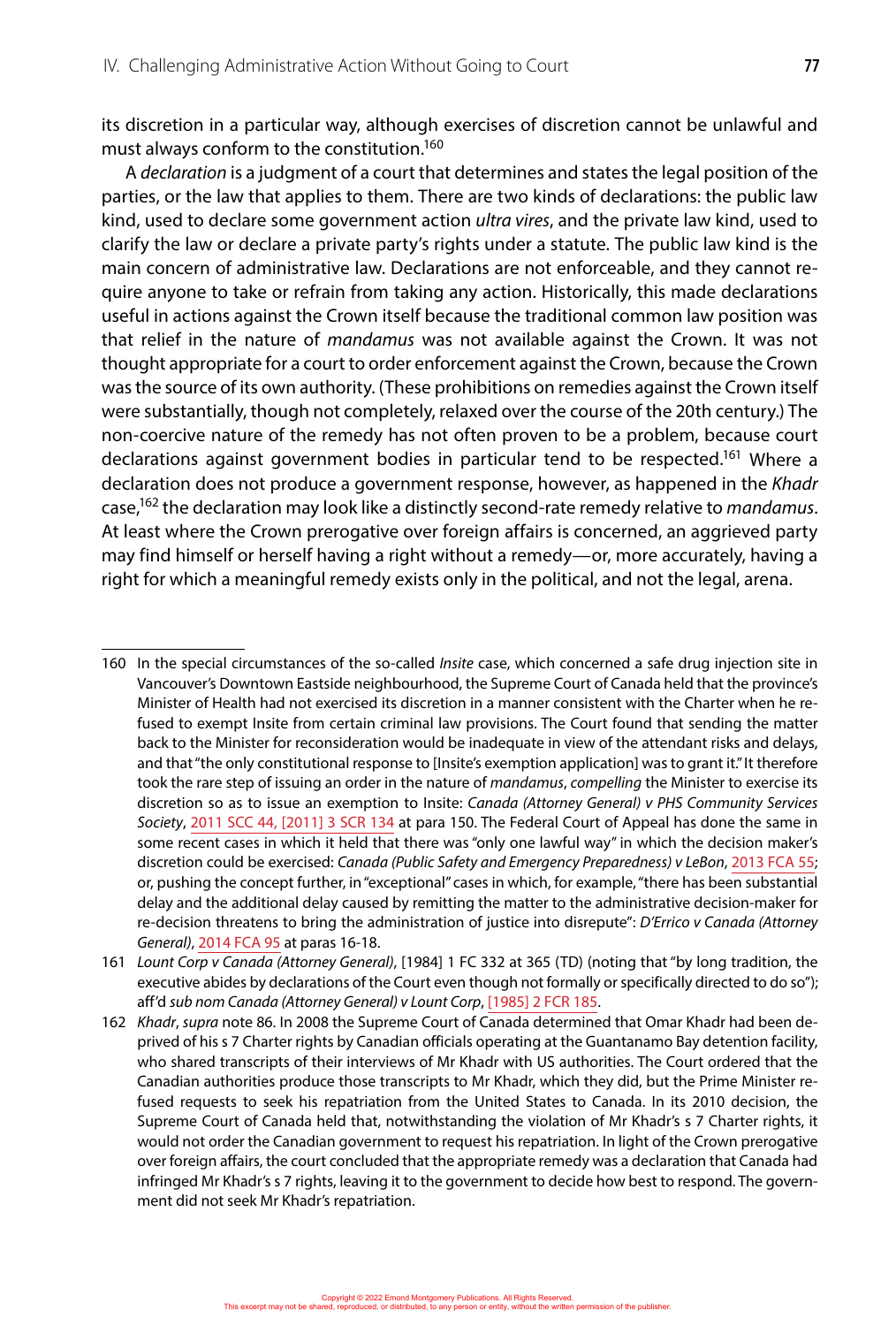Less common these days are the writs of *habeas corpus* and *quo warranto*. *Habeas corpus* (literally, "produce the body") is a writ employed to bring a person before a court, most frequently to ensure that the person's imprisonment or detention is not illegal. Like *certiorari*, *habeas corpus* continues to live an active life in the United States, where it is the primary mechanism for challenging state-level death penalty sentences in the federal courts. In Canada, *habeas corpus* applications are fairly rare. Most are brought by prisoners detained in correctional institutions and by police, immigration, child welfare, and mental health detainees. Unlike the other prerogative writs, *habeas corpus* is not inherently discretionary. It issues "as of right if the applicant proves a deprivation of liberty and raises a legitimate ground upon which to question the legality of the deprivation."163 *Quo warranto* ("by what warrant?" or "by what authority?") is a writ used to inquire into what authority existed to justify acts by or powers claimed by a public office. It is rarely used today, and some provinces have abolished it by statute.<sup>164</sup>

## *2. Statutory Reform*

Over time, each of the prerogative writs above came to be characterized by technical complexity and arcane rules. Potentially meritorious applications were dismissed because the applicant had petitioned for the wrong writ, or because the claim was barred by some technical limitation. For example, although court decisions later re-expanded the writ's scope, a number of cases in Canada in the 1960s and 1970s held that *certiorari* and prohibition were only available to address "judicial" or "quasi-judicial" (as opposed to "administrative") final decisions that affected the rights of citizens. As the case law became more arcane and the practical injustices more obvious, policy reasons for maintaining the distinction between the various writs eroded.

The result, in many provinces and at the Federal Court,<sup>165</sup> was statutory reform. Some provinces enacted omnibus statutes governing judicial review or statutory/civil procedure,166 while others used their rules of court to enact changes.<sup>167</sup> Only Yukon Territory seems to have

<sup>163</sup> *Khela*, *supra* note 120 at paras 38-50. In other ways, as well, *habeas corpus* has developed to be a speedier and more accessible remedy for those who claim to have been unlawfully deprived of their liberty. On the Federal Court's jurisdiction, see also *infra* note 173.

<sup>164</sup> E.g. PEI JRA, s 11; BC *Judicial Review Procedure Act*, RSBC 1996, c 241, s 18 [BC JRPA]. These statutes provide that certain remedies for what would have been an information in the nature of *quo warranto* are still available. However, *quo warranto* is still used in Quebec and New Brunswick to challenge the authority of municipal councillors on the basis of a prohibited conflict of interest. See e.g. *R v Wheeler*, [1979] 2 SCR 650.

<sup>165</sup> FCA, s 18(1) provides that the Federal Court has exclusive original jurisdiction "to issue an injunction, writ of *certiorari*, writ of prohibition, writ of *mandamus*, or writ of *quo warranto*, or grant declaratory relief, against any federal board, commission or other tribunal." Note that *habeas corpus* is not included in the list. Jurisdiction to grant *habeas corpus* in, e.g. federal penitentiaries, which are otherwise subject to Federal Court review, remains with the provincial superior courts: *Khela*, *supra* note 120 at paras 31-35.

<sup>166</sup> Ontario JRPA, BCJRPA, PEI JRA, Quebec *Code of Civil Procedure*, RSQ, c C-25. Ontario and British Columbia have enacted the most comprehensive reforms. Be aware that, apart from *habeas corpus*, terminology in Quebec is different. For example, prohibition and *certiorari* are codified under "evocation" and "revision" in s 846 of the *Civil Code*. Remedies equivalent to *quo warranto* and *mandamus* are codified under ss 838 and 844ff, respectively, and the terms "*quo warranto*" and "*mandamus*" are used in practice, but they do not appear in the Code. There also exists the "declaratory judgment in motion," codified at s 453, which allows a party to have their rights "declared."

<sup>167</sup> Alberta, Manitoba, New Brunswick, Newfoundland, Northwest Territories, Nova Scotia, Nunavut, and Saskatchewan.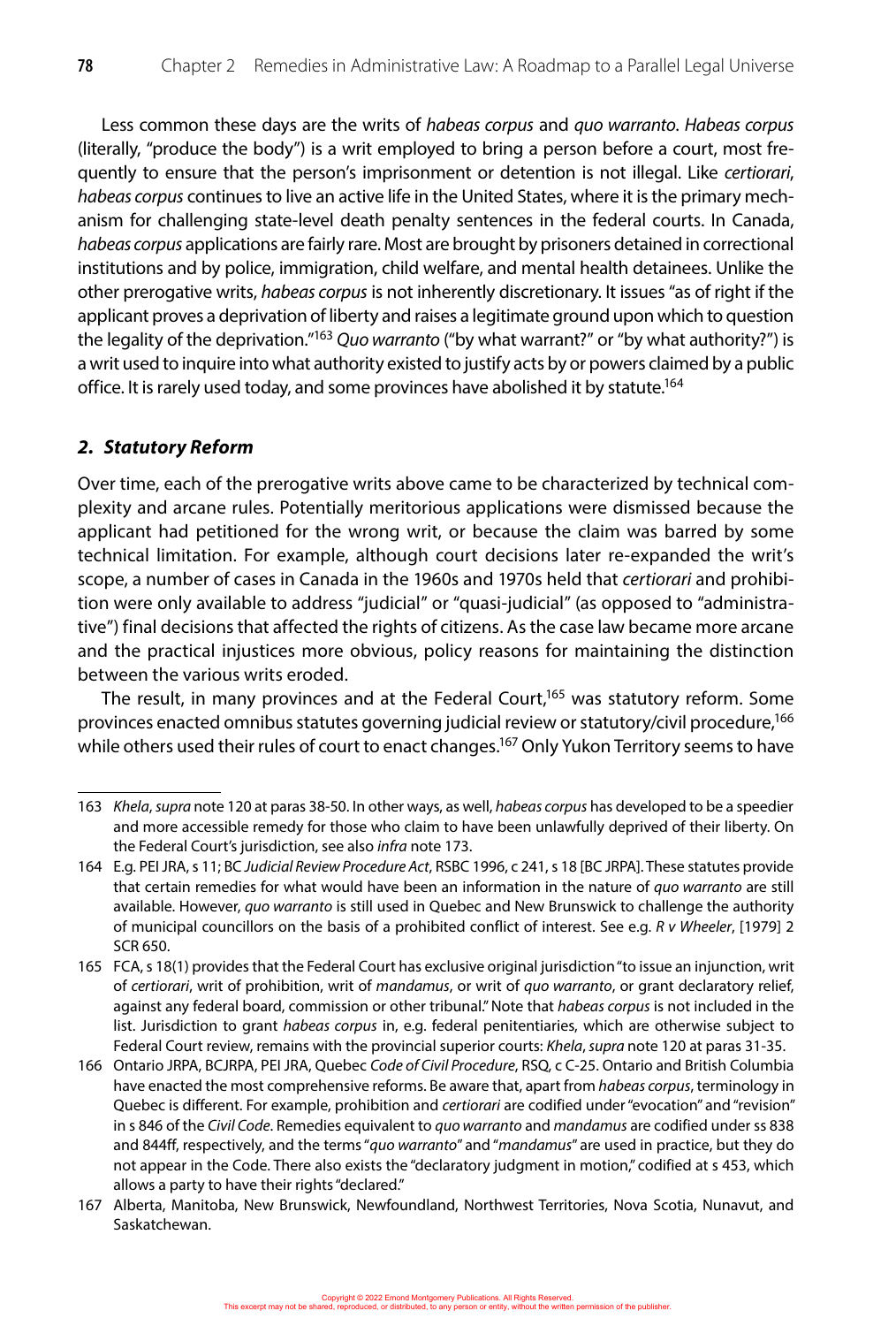left the common law untouched. The details vary from one statutory scheme to another, but key statutes that may apply are the *Federal Courts Act*, the Ontario and BC *Judicial Review Procedure Acts*, the Ontario *Statutory Powers Procedure Act*, the BC *Administrative Tribunals Act*, the PEI *Judicial Review Act*, Quebec's *Code of Civil Procedure*, and the rules of court in other provinces and territories. These important statutes have sought to clarify procedure surrounding judicial review. Some have also sought to change the substantive shape of judicial review itself. Therefore, parties considering challenging a tribunal order must be aware of the relevant statutes' provisions, in addition to the provisions of the tribunal's own enabling statutes. Statutory reforms commonly provide for the following:

- 1. Simplified application procedures. For example, a statute may state that applications for orders "in the nature of" *mandamus*, prohibition, or *certiorari* shall be deemed to be applications for judicial review, to be brought by way of an originating notice or petition. The new judicial review application combines, and in the process supersedes, the old writs of *certiorari*, prohibition, *mandamus*, public law declaration, and injunction. (Some statutes include *quo warranto* and *habeas corpus* within the ambit of the statute; some abolish *quo warranto*; some provinces have a dedicated *Habeas Corpus Act*.) It is sufficient for a party to set out the grounds on which relief is sought and the nature of the relief sought, without having to specify under which particular writ they might have proceeded at common law.
- 2. Simplified remedies including, for example, the power to set aside a decision or direct the tribunal to reconsider its decision, with or without directions. Some statutes also expressly give courts the authority to ignore technical irregularities or defects in form if the court finds no substantial wrong or miscarriage of justice has occurred.
- 3. Greater clarity as to who may be parties to a hearing—for example, decision-makers whose exercise of statutory authority is being questioned. Generally, judicial review statutes also provide that notice must be given to the Attorney General, who is entitled as of right to be heard on the application.
- 4. A right of appeal. Judicial review applications are generally made to provincial superior courts, and the statutes provide for a subsequent right of appeal to the provincial Court of Appeal.
- 5. Judicial review mechanisms to challenge interlocutory orders and to resolve interim issues. At common law, *certiorari* was only available with respect to "decisions"—that is, final orders. However, the BC and Ontario JRPAs use the words "exercise of statutory power," rather than the word "decision," thereby expanding the range of judicial review to include any exercise of statutory power.<sup>168</sup> Other statutes permit a tribunal itself to refer a "stated case" to the courts for determination of a question of law, after which the case can go back to the original tribunal for determination of the ultimate issues.<sup>169</sup> For example, BC tribunals that do not have jurisdiction over constitutional questions under the ATA can issue a stay and refer a constitutional question to a court of competent jurisdiction.<sup>170</sup> Enabling statutes must authorize stated cases.

<sup>168</sup> BC JRPA, s 3; Ontario JRPA, s 2.

<sup>169</sup> E.g. FCA, s 18.3; BC ATA, s 43.

<sup>170</sup> BC ATA, ss 44, 45.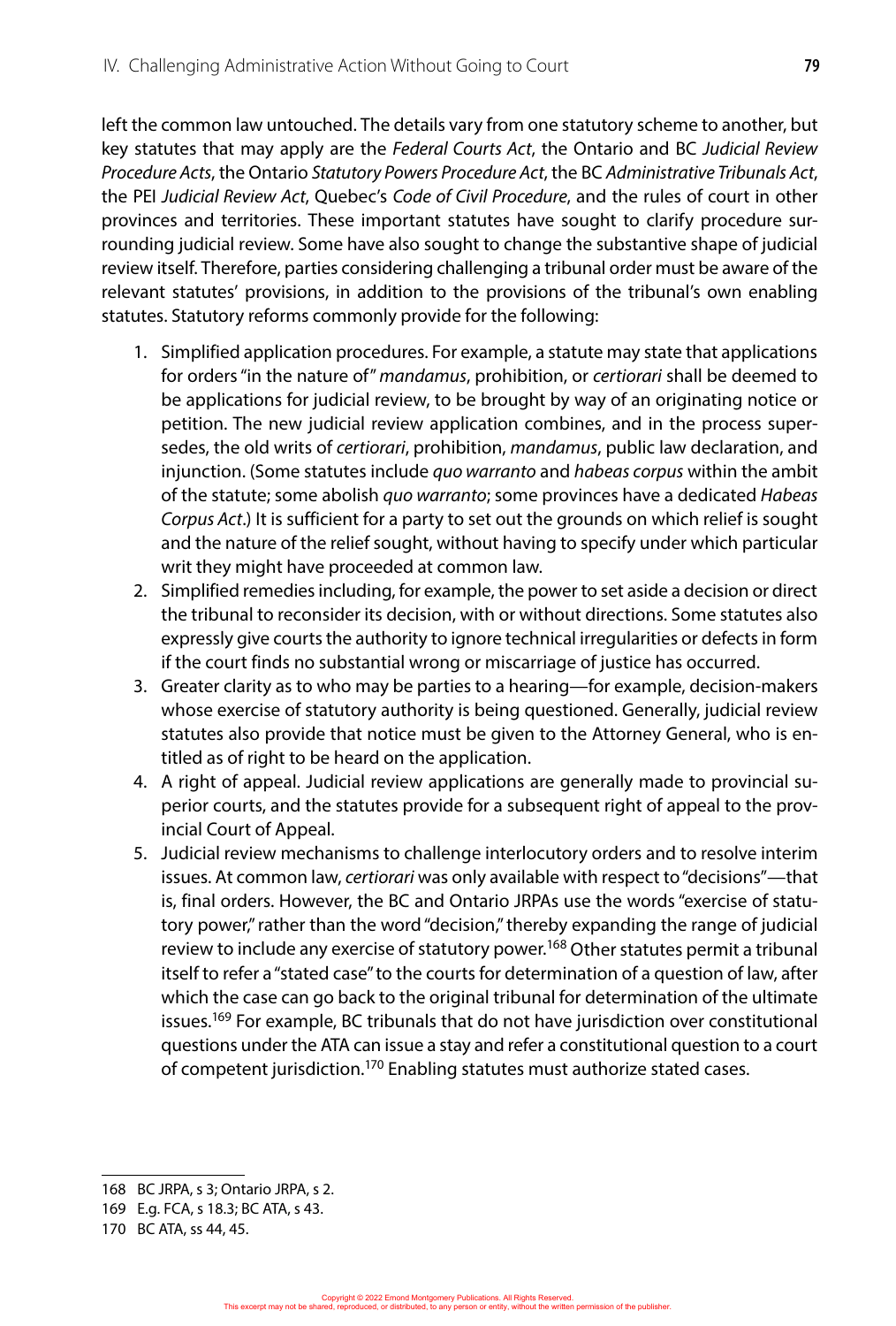## **F. Private Law Remedies**

As noted above, a tribunal's enabling statute may give it the power to order a range of remedies, including money damages. Courts on judicial review do not have the same ability. The difficulty is that neither the old prerogative writs, nor the new statutory remedy of judicial review, allow a party to obtain monetary relief through judicial review. In some circumstances, unhappy parties would probably prefer monetary relief to any other remedy. Attempts to obtain private law remedies from public bodies has put considerable momentum behind the development of the law in this area, and courts have responded in two main ways.

The first has been to clarify and elaborate upon those instances where public bodies, like administrative agencies, can be subject to purely private law remedies outside the scope of administrative action and judicial review. The Crown and its servants can be liable to private parties for monetary relief,<sup>171</sup> although some statutes limit individual administrative tribunal members' liability.<sup>172</sup> However, to seek monetary relief, an aggrieved party must initiate a separate civil action for restitution or damages alongside, or in lieu of, a judicial review application.

Government agencies can be sued, for example, for breach of contract, for the tort of negligence, or the special tort of misfeasance in (or abuse of) public office. The first two are straightforward private law actions. The third, as a potential source of money damages against public actors acting in their public capacity, has attracted some interest lately. The threshold is high, however. To succeed in an action for tort of misfeasance in public office, the plaintiff must establish, in addition to the basic elements of negligence, (1) deliberate and unlawful conduct by someone in public office, and (2) the public officer's subjective knowledge that the conduct was unlawful and likely to harm the plaintiff. Because this tort alleges bad faith on the part of a public official, "clear proof commensurate with the seriousness of the wrong" is required.<sup>173</sup> Because a public officer must be able to make decisions that are adverse to some peoples' interests, in the service of broader public policy goals, mere knowledge of that harm is insufficient. The public officer must "deliberately engage in conduct that he or she knows to be inconsistent with the obligations of the office."174

The leading case on the tort of misfeasance in public office, *Odhavji*, involved an action for damages against police officers and the chief of the Toronto Police Service by the estate of an individual shot by the police. The plaintiffs alleged that the police officers involved in the shooting did not promptly or fully comply with their statutory duty to cooperate with an ensuing investigation, and that the chief of police did not adequately compel them to

<sup>171</sup> The Federal Court has concurrent original jurisdiction over all actions for damages against the federal Crown. See *supra* note 109. Individual servants of the Crown, including ministers, are also liable for breaches of private law duties on the same basis as other individuals. However, "core policy matters" are protected from suit: *R v Imperial Tobacco Canada Ltd*, [2011 SCC 42, \[2011\] 3 SCR 45](https://www.canlii.org/en/ca/scc/doc/2011/2011scc42/2011scc42.html?autocompleteStr=R. v. Imperial Tobacco Canada Ltd%2C %5B2011%5D 3 SCR 45%2C 2011 SCC 42%2C &autocompletePos=1) at para 90 [*Imperial Tobacco*]. A more in-depth discussion is contained in Chapter 15, Making a Federal Case Out of It: The Federal Court and Administrative Law.

<sup>172</sup> E.g. BC ATA, s 56.

<sup>173</sup> *Powder Mountain Resorts Ltd v British Columbia*, [2001 BCCA 619 at para 8](https://www.canlii.org/en/bc/bcca/doc/2001/2001bcca619/2001bcca619.html?autocompleteStr=Powder Mountain Resorts Ltd v British Columbia (2001)%2C 94 BCLR (3d) &autocompletePos=1).

<sup>174</sup> *Odhavji Estate v Woodhouse*, [2003 SCC 69, \[2003\] 3 SCR 263](https://www.canlii.org/en/ca/scc/doc/2003/2003scc69/2003scc69.html?autocompleteStr=Odhavji Estate v Woodhouse%2C 2003 SCC 69%2C %5B2003%5D 3 SCR 263 &autocompletePos=1) at para 28 [*Odhavji*]. For his perspective on the tort's value as a practical tool for enhancing state accountability in the UK context, notwithstanding its rather poor fit with the conceptual underpinnings of modern tort law, see John Murphy, "Misfeasance in a Public Office: A Tort Law Misfit?" (2012) 32 Oxford J Leg Stud 51.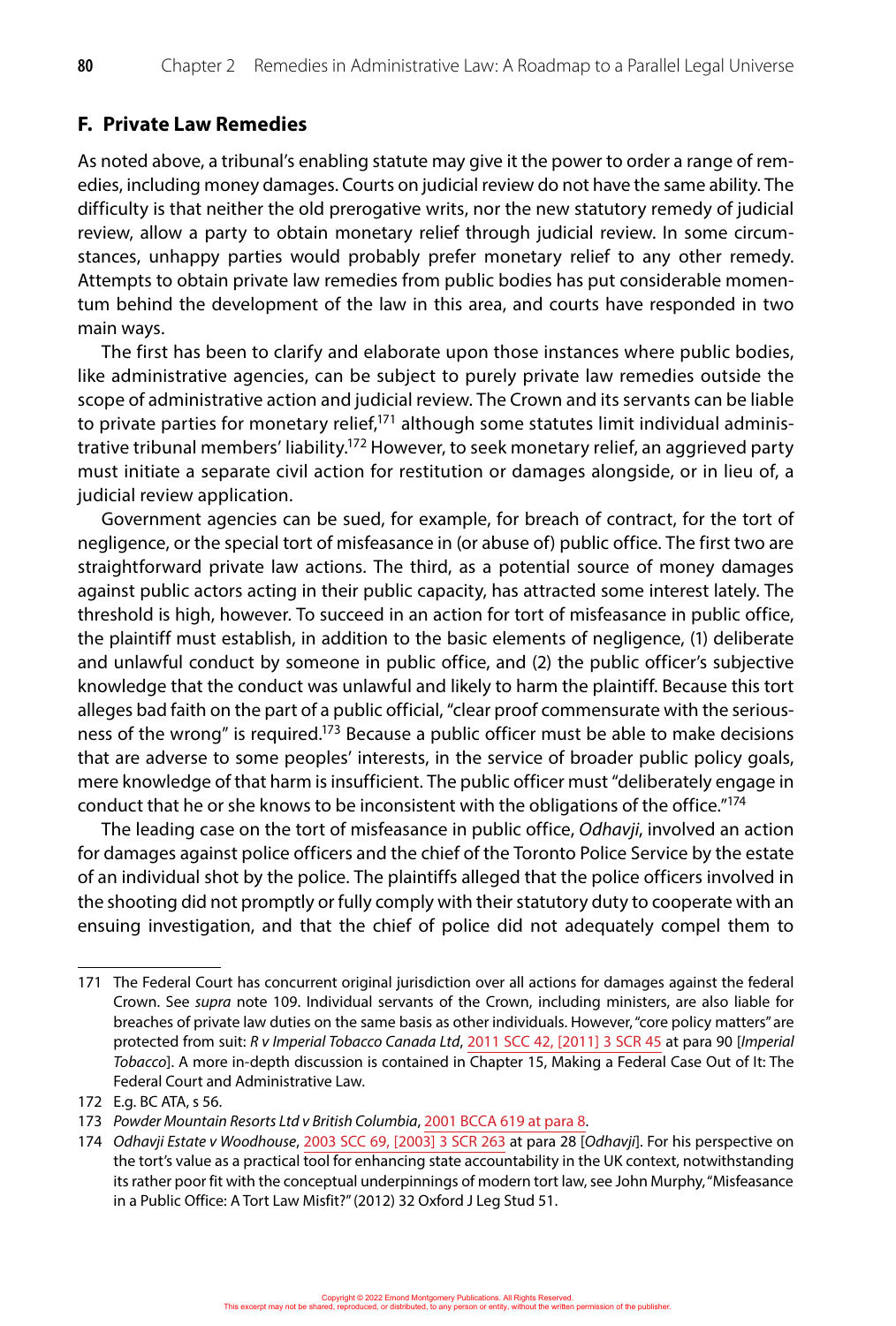cooperate. The case made its way to the Supreme Court of Canada on the defendant's motion to dismiss the plaintiff's claim, where the court determined that the plaintiff had made out a cause of action and that the matter should be allowed to proceed. In other words, the court held that there was such a thing as the tort of misfeasance in public office. Subsequent cases have considered allegations of tort of misfeasance in public office against a range of public actors including provincial and federal departments or ministries, federal penitentiary staff, hospital boards, and racing commissions.<sup>175</sup>

As these cases make clear, some torts overlap with a potential judicial review application while others do not. Judicial review was not a possibility in a case like *Odhavji*, because there was no administrative decision to challenge. It was about police action. In other cases, like one involving Health Canada's handling of a drug approval application, or a hospital board's revocation of a doctor's privileges, an administrative actor's conduct may be precisely what is being challenged.

The relationship and potential overlap between private rights of action and judicial review applications was a cause for concern for a number of years. Then, in 2010, in a case concerning private law claims for breach of contract, negligence, and unjust enrichment, the Supreme Court of Canada made it clear that parties do not need to seek judicial review *before* they can bring a private law action for damages, and the private law action does not constitute a collateral attack on government conduct.176 Alexander Pless discusses this and other cases in greater detail in Chapter 10, Crown Liability for Negligent Administrative Action. Following *TeleZone*, if a party has a fundamentally private law claim arising from an administrative decision, and primarily wants monetary damages, that party may proceed directly by way of private action. As Binnie J points out, though, "no amount of artful pleading in a damages case will succeed in setting aside the order said to have harmed the claimant or enjoin its enforcement. … The claimant must … be content to take its money (if successful) and walk away leaving the order standing."177 Note that, while *TeleZone* makes

<sup>175</sup> Some have succeeded, including *Apotex Inc v Canada*, [2017 FCA 73](https://www.canlii.org/en/ca/fca/doc/2017/2017fca73/2017fca73.html?autocompleteStr=Apotex Inc v Canada%2C 2017 FCA 73 &autocompletePos=1) (Health Canada deliberately evaluated drug approval application against inappropriate standard, and attempted to conceal or dissemble that fact); *Rosenhek v Windsor Regional Hospital*, [2010 ONCA 13, \[2010\] OJ No 129](https://www.canlii.org/en/on/onca/doc/2010/2010onca13/2010onca13.html?autocompleteStr=Rosenhek v Windsor Regional Hospital%2C 2010 ONCA 13%2C %5B2010%5D OJ No 129&autocompletePos=1) (QL), leave to appeal refused, [2010] SCCA No 89 (hospital revoked a doctor's privileges for ulterior purpose, not for the public good, and in bad faith); *Ontario Racing Commission v O'Dwyer*, [2008 ONCA 446, 293 DLR \(4th\) 559](https://www.canlii.org/en/on/onca/doc/2008/2008onca446/2008onca446.html?autocompleteStr=Ontario Racing Commission v O%27Dwyer%2C &autocompletePos=1) (Racing Commission frustrated raceway employee's efforts to pursue a complaint about Commission employee's prior conduct, which had led to employee's firing); *JP v British Columbia (Children and Family Development)*, [2015 BCSC 1216](https://www.canlii.org/en/bc/bcsc/doc/2015/2015bcsc1216/2015bcsc1216.html?autocompleteStr=JP v British Columbia (Children and Family Development)%2C 2015 BCSC 1216 &autocompletePos=1) (ministry employee approached child protection file with a closed mind, wilfully and deliberately behaving unlawfully and not in best interests of the children); *McMaster v The Queen*, [2009 FC 937, \[2009\] FCJ No 1071](http://canlii.ca/t/25ss2) (QL) (long and apparently intentional delay by Corrections and prison staff in getting a prisoner new shoes, resulting in prisoner's injury while exercising). See also *Carhoun & Sons Enterprises Ltd v Canada (Attorney General)*, [2015 BCCA 163](https://www.canlii.org/en/bc/bcca/doc/2015/2015bcca163/2015bcca163.html?autocompleteStr=Carhoun %26 Sons Enterprises Ltd v Canada (Attorney General)%2C 2015 BCCA &autocompletePos=1) [*Carhoun*] (motion to strike dismissed, where respondent alleged unreasonable delay by government in carrying out an environmental assessment). Others have failed: see e.g. *Harrison v British Columbia (Children and Family Development)*, [2010](https://www.canlii.org/en/bc/bcca/doc/2010/2010bcca220/2010bcca220.html?autocompleteStr=Harrison v British Columbia (Children and Family Development)%2C 2010 BCCA 220&autocompletePos=1) [BCCA 220, 319 DLR \(4th\) 251,](https://www.canlii.org/en/bc/bcca/doc/2010/2010bcca220/2010bcca220.html?autocompleteStr=Harrison v British Columbia (Children and Family Development)%2C 2010 BCCA 220&autocompletePos=1) leave to appeal refused, [2010] SCCA No 293 (no evidence of targeted malice by social worker who disclosed unsubstantiated complaint of child abuse to employer of alleged abuser, who worked in youth support services).

<sup>176</sup> *TeleZone*, *supra* note 140. The courts retain the residual discretion to stay a damages action if the claim being made is actually "in its essential character" an application for judicial review. *TeleZone*, *ibid* at para 78; on this point see also *Manuge v Canada*, [2010 SCC 67,](https://www.canlii.org/en/ca/scc/doc/2010/2010scc67/2010scc67.html?autocompleteStr=Manuge v Canada%2C 2010 SCC 67&autocompletePos=1) another of the five companion cases released alongside *TeleZone*.

<sup>177</sup> *TeleZone*, *supra* note 140 at para 75.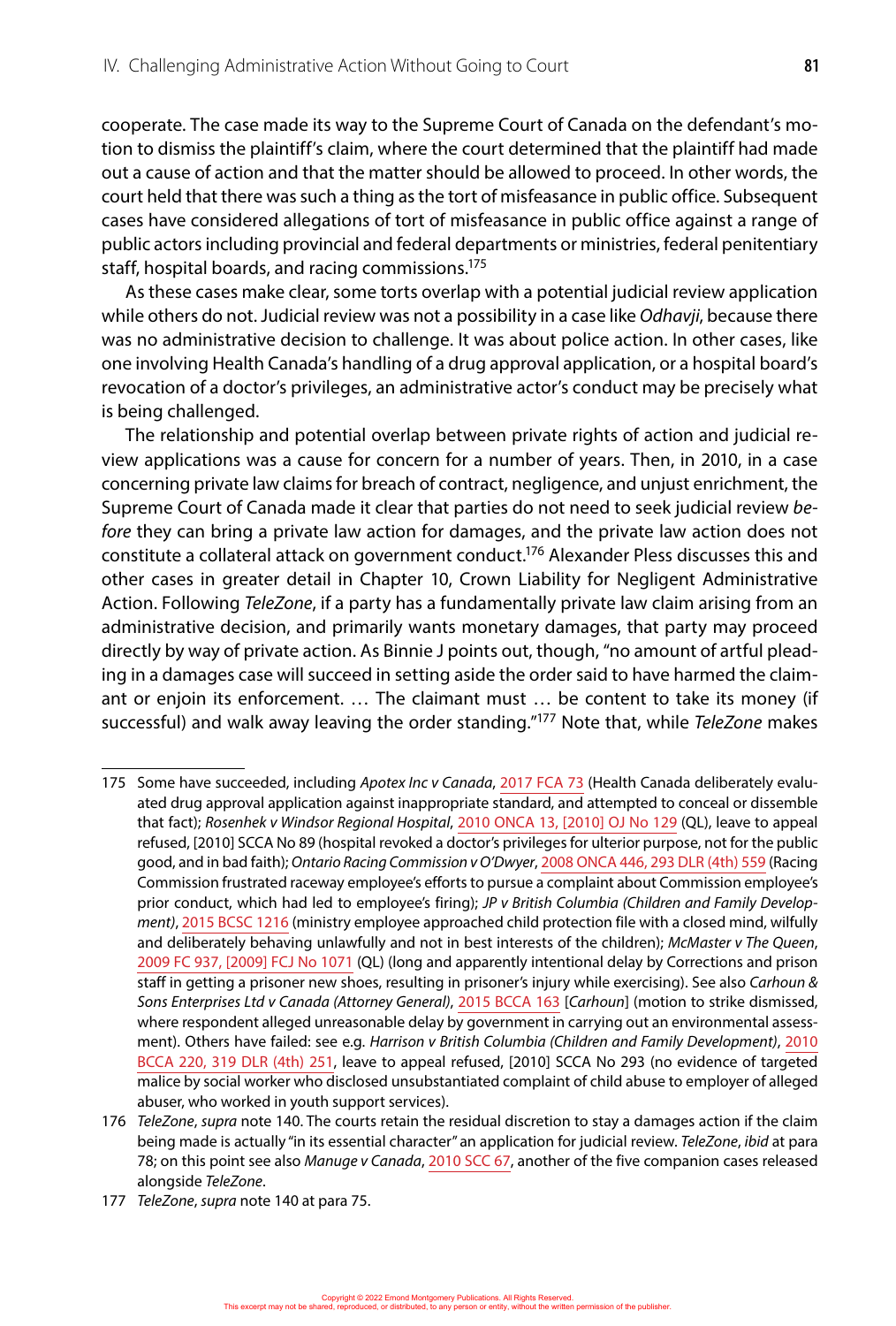clear that parties do not need to seek judicial review before they can bring an action for damages, that case still allows the Crown to raise the legality of the decision as a defence to the damages action.178

A second and genuinely novel response to the question of when damages could be available against administrative authorities would be to develop a claim for monetary relief grounded entirely in public, as opposed to private, law. This is what a majority of the Federal Court of Appeal recently did, in *obiter*, in *Paradis Honey*. 179

The case involved a claim by a group of Canadian beekeepers that the respondents, the Minister of Agriculture and Agri-food and the Canadian Food Inspection Agency, were negligent in imposing a blanket prohibition on importing honey bee "packages" from the United States. (Bees can be imported in "packages," which hold a queen and a small colony, or simply as a "queen," a much smaller container holding a queen bee and a few attendant bees. Replacing a failed bee colony with a package, as opposed to a queen, is more efficient and less risky.) The appellant beekeepers argued that the minister had adopted a blanket policy of issuing no permits for importing bee packages, even though the relevant statute and regulations gave the minister the authority to issue permits to import animals (in this case, bees) in any kind of packaging *so long as* doing so would not introduce disease or toxic substances into Canada. The appellants argued that the prohibition exceeded the minister's lawful authority. They further argued that in prohibiting packages while still permitting queens to be imported, the respondents were using their permit-granting authority in bad faith or for an improper purpose, and impermissibly favouring some parts of the Canadian beekeeping community over others. The decision occurred at the motion to dismiss stage, meaning that the majority of the Federal Court of Appeal held only that, assuming the facts as pleaded were all true, it was not plain and obvious that the appellant beekeepers' claims would fail.

The appellants sought money damages to compensate them for the costs they incurred as a result of the blanket prohibition on importing bee packages. Because they were seeking damages, they had to establish a claim in private law—in this case, primarily in negligence.180 As the majority pointed out in *obiter*, the tort of negligence is indeed a poor fit for a situation in which parties have been harmed by impermissible government action. It is grounded in proximity and the concept of what one owes to one's neighbour—admittedly,

<sup>178</sup> *TeleZone*, *supra* note 140 at para 46. The precise role of legality or illegality in an action for damages is a little more complicated in practice than this, and is explored in more detail in Chapter 10.

<sup>179</sup> *Paradis Honey Ltd v Canada*, [2015 FCA 89, 382 DLR \(4th\) 720](https://www.canlii.org/en/ca/fca/doc/2015/2015fca89/2015fca89.html?autocompleteStr=Paradis Honey Ltd v Canada%2C 2015 FCA 89%2C %5B2015%5D 382 DLR (4th) 720&autocompletePos=1) [*Paradis Honey*]. The majority's reasons (by Stratas JA for himself and Nadon JA) were based on the beekeepers' claims in negligence and bad faith against the respondents: see paras 88-111 (among other things, forcefully criticizing the ban on private suits against government "policy" decisions, following *Imperial Tobacco*, *supra* note 171 at paras 102-110). The majority then went on to observe that "were it necessary," they would also have concluded that the facts pleaded supported a claim for monetary relief in public law. Pelletier JA, dissenting, would have confirmed the Federal Court's dismissal of the beekeepers' statement of claim. The matter was subsequently certified as a class action: *Paradis Honey Ltd v Canada*, [2017 FC 199.](https://www.canlii.org/en/ca/fct/doc/2017/2017fc199/2017fc199.html?autocompleteStr=Paradis Honey Ltd v Canada%2C 2017 FC 199.&autocompletePos=1)

<sup>180</sup> Both majority and minority agreed that the appellants' allegations, if proved, would have given them an administrative law remedy such as *certiorari* and *mandamus: ibid* at paras 1, 76, 112. The appellants also argued that the respondents had acted in bad faith or pursuant to an improper purpose, and the majority of the Federal Court of Appeal declined to strike those claims: *ibid* at para 87.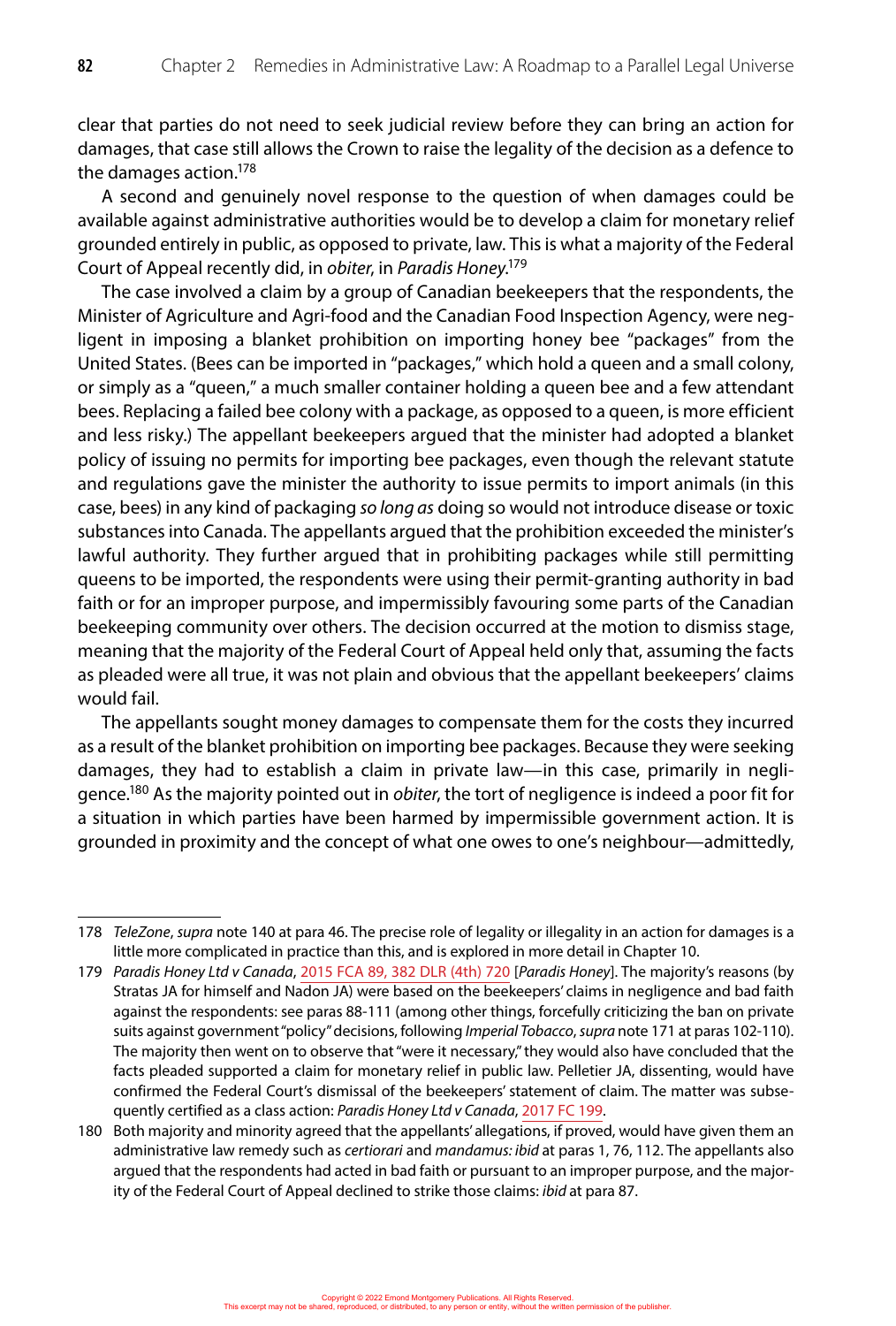a strange way to conceptualize the relationship between citizens and the state.<sup>181</sup> To make a claim, therefore, the appellants had to plead that their rights were particularly welldefined, based on specific legislative criteria, and that the respondents had specifically assured them that imports that affected their economic interests would only be banned where there was scientific evidence of risk.<sup>182</sup>

After dealing with the negligence claim, the majority of the court goes on to consider a matter not pleaded: the novel possibility of a *public law* claim for monetary damages, which the majority describes as a "responsible, incremental change to the common law founded upon legal doctrine and achieved through accepted pathways of legal reasoning … [which] does not throw into doubt the outcomes of previous cases, but rather offers better explanations for them, leading us to a more understandable, more coherent law of liability for public authorities."183 Rather than trying to adapt ill-fitting private law principles to public law contexts (or, in their words, "using a screwdriver to turn a bolt"), $184$  the majority argues for drawing on underlying principles of administrative law and judicial review to create a new test: that as a matter of public law, courts should grant relief, including monetary relief, when (1) "a public law authority acts unacceptably or indefensibly in the administrative law sense," and when (2) "as a matter of discretion, a remedy should be granted."<sup>185</sup> The majority insists that, the limits of the prerogative writs and judicial review aside, underlying public law principles support courts' discretion to grant monetary relief. Moreover, there are times when the goal of adequately compensating the harmed, or perhaps the quality of a public authority's conduct (if it is, for example, exceptionally poor or clearly in violation of a duty), justifies a court exercising its discretion to grant a new species of *public* law monetary damages.

The *obiter* in *Paradis Honey* has begun to provoke discussion, as was surely its intention, not only about the imperfections of existing private law jurisprudence vis-à-vis public actors, but also about the public law foundations on which administrative law rests, and about the limits of the prerogative writs and judicial review.<sup>186</sup> It is too soon to say whether Justice

<sup>181</sup> *Ibid* at paras 119-130.

<sup>182</sup> *Ibid* at paras 90-91.

<sup>183</sup> *Ibid* at para 118; see also para 145.

<sup>184</sup> *Ibid* at para 127.

<sup>185</sup> *Ibid* at para 132. The content of the first requirement—what constitutes unacceptable or indefensible action in administrative law—is the subject of most of the rest of this textbook. Basically, it usually requires that the administrative actor act outside the range of reasonableness. The content of the second requirement—the fact that judicial review and its remedies are discretionary—has been discussed above.

<sup>186</sup> See e.g. *Patrong v Banks*, [2015 ONSC 3078](https://www.canlii.org/en/on/onsc/doc/2015/2015onsc3078/2015onsc3078.html?resultIndex=1) at paras 69-78 (partially endorsing the majority's argument and arguing for a broader understanding of the state's private law liability); but see *Carhoun*, *supra* note 175 (citing *Paradis Honey*, *supra* note 179 before proceeding with a conventional tort law analysis); Paul Daly, "Rethinking Public Authority Liability in Tort: *Paradis Honey Ltd v Canada*, 2015 FCA 89" (13 April 2015) at Administrative Law Matters, online: <[http://www.administrativelawmatters.com/blog/2015/04/13/](http://www.administrativelawmatters.com/blog/2015/04/13/rethinking-public-authority-liability-in-tort-paradis-honey-ltd-v-canada-2015-fca-89/) [rethinking-public-authority-liability-in-tort-paradis-honey-ltd-v-canada-2015-fca-89/>](http://www.administrativelawmatters.com/blog/2015/04/13/rethinking-public-authority-liability-in-tort-paradis-honey-ltd-v-canada-2015-fca-89/). Justice Stratas's reasons in the case have also attracted interest for his discussion at paras 134-137, of how the "margin of appreciation" that courts grant administrative decision-makers on judicial review may be narrower or wider, depending on the nature of the decision-maker. Thus far, the Supreme Court has taken a dim view of this suggestion, preferring an approach that seems more focused on the nature of the question at issue: *Wilson*, *supra* note 101 at paras 18-39. For more on this, see Chapters 11 (Standard of Review: Back to the Future?) and 12 (Making Sense of Reasonableness).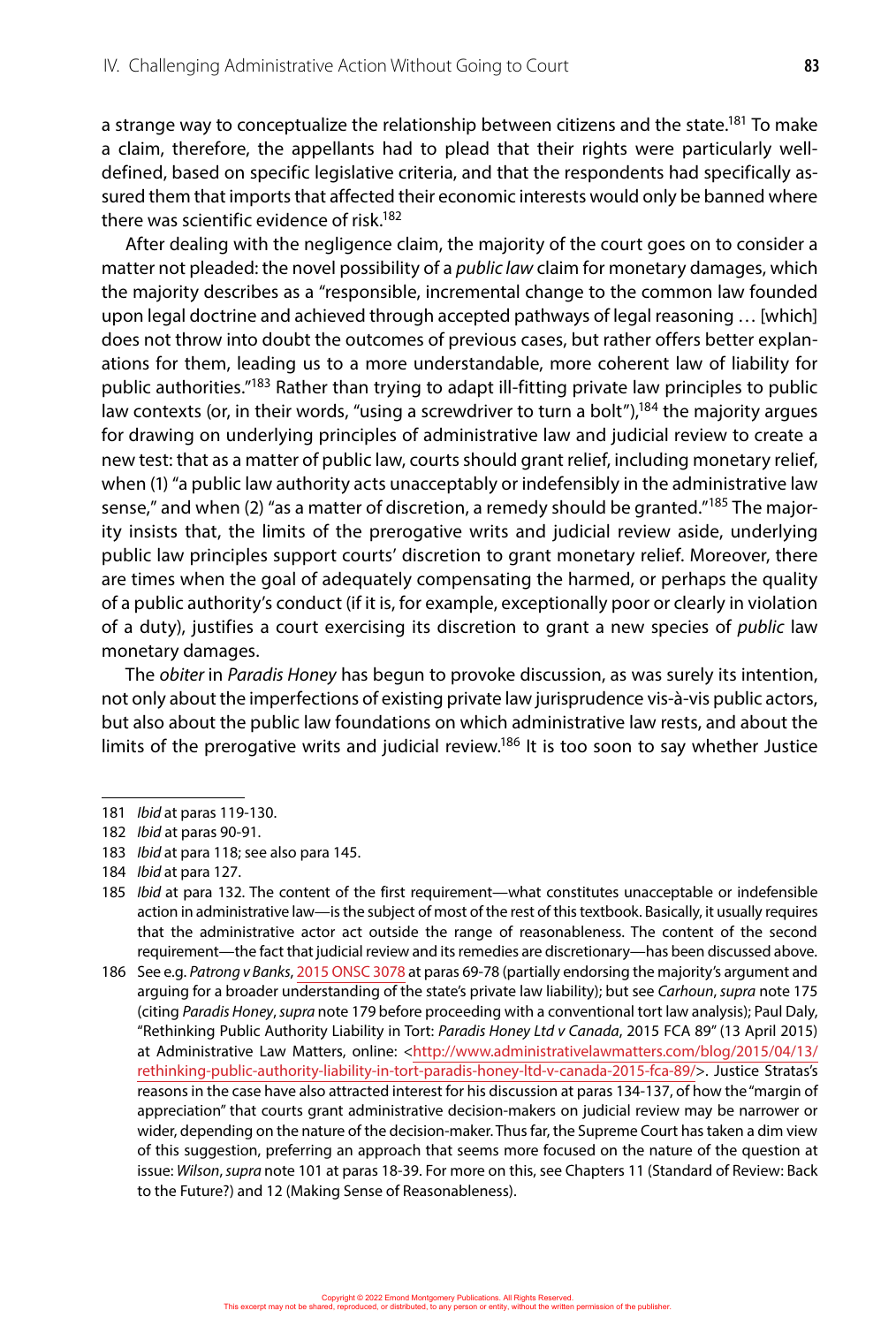Stratas's argument in favour of a public law monetary damages remedy will gain traction. What we can say at this stage is that the proposed change would not be incremental, at least at the level of theory. At the level of application, though, it may be: recognizing a public law remedy in money damages may actually provide us with a more coherent and explicit explanation for outcomes that courts already sometimes reach. Given the ongoing desire by parties for a remedy in money damages and given the narrowness of the tort of misfeasance in public office, we can expect more action around this issue.

## **V. CONCLUSION**

A goal of this chapter has been to locate judicial review within the larger administrative law landscape. By understanding the concerns that animate administrative law generally, we can begin to understand the outlines of this parallel universe of actions and remedies. Administrative law remedies are the product of history, and of democratic and rule-of-law priorities, often acting in tension with each other. They need to be considered in light of the tug of war between courts and legislators as demonstrated by, for example, legislators' creation of internal appeal mechanisms and courts' periodic circumvention of those internal appeals in favour of immediate judicial review. Another recurring theme is the tug of war between tribunals and the courts that oversee them, in terms of courts' willingness to recognize and give effect to potentially creative and uncourtlike tribunal remedies. These tensions are emblematic of a deeper contest between deeply held values around the rule of law on the one hand, and administrative expertise, efficiency, and democratic accountability on the other.

Administrative law remedies are also path-dependent, meaning that they have been shaped by their historical origins in the prerogative writs and by subsequent, sometimes piecemeal, attempts to modify judicial review. If we were to design a set of remedies out of whole cloth today, it is not obvious that we would decide to set up two separate mechanisms for accessing the courts (that is, statutory appeals and judicial review). We might create an overarching administrative review tribunal like Quebec's instead. Perhaps, as well, there was an earlier juncture at which we could have developed a public law remedy for monetary damages, and perhaps it would have spared us a bit of confusing caselaw along the way. Freed of the historical baggage of the prerogative writs, a court might have even imposed monetary damages on the Crown for its failure to consult and accommodate in the *Gitxaala Nation* case. Yet without genuinely sweeping reform, administrative law remedies will continue to be influenced by their historical roots, and the scope of those remedies in turn will continue to influence the development of administrative law as a whole. Even as these remedies continue to evolve, they will be informed by the particular history and rules that govern this parallel legal universe.

In part as a corrective to the heavy conventional emphasis on judicial review and its idiosyncrasies, this chapter tries to situate judicial review remedies within a larger context. Myriad other remedies are available at different stages of administrative action. Rich debate exists concerning appropriate tribunal functioning and the proper scope of tribunal action. Tribunals develop remedies that are novel, by court standards, because they are differently constituted than courts are. It is in part the heterogeneity and depth of this experience that underlies the modern instinct that courts should show some respectful deference in exercising judicial review of tribunal decisions. Regardless of how we may feel about any particular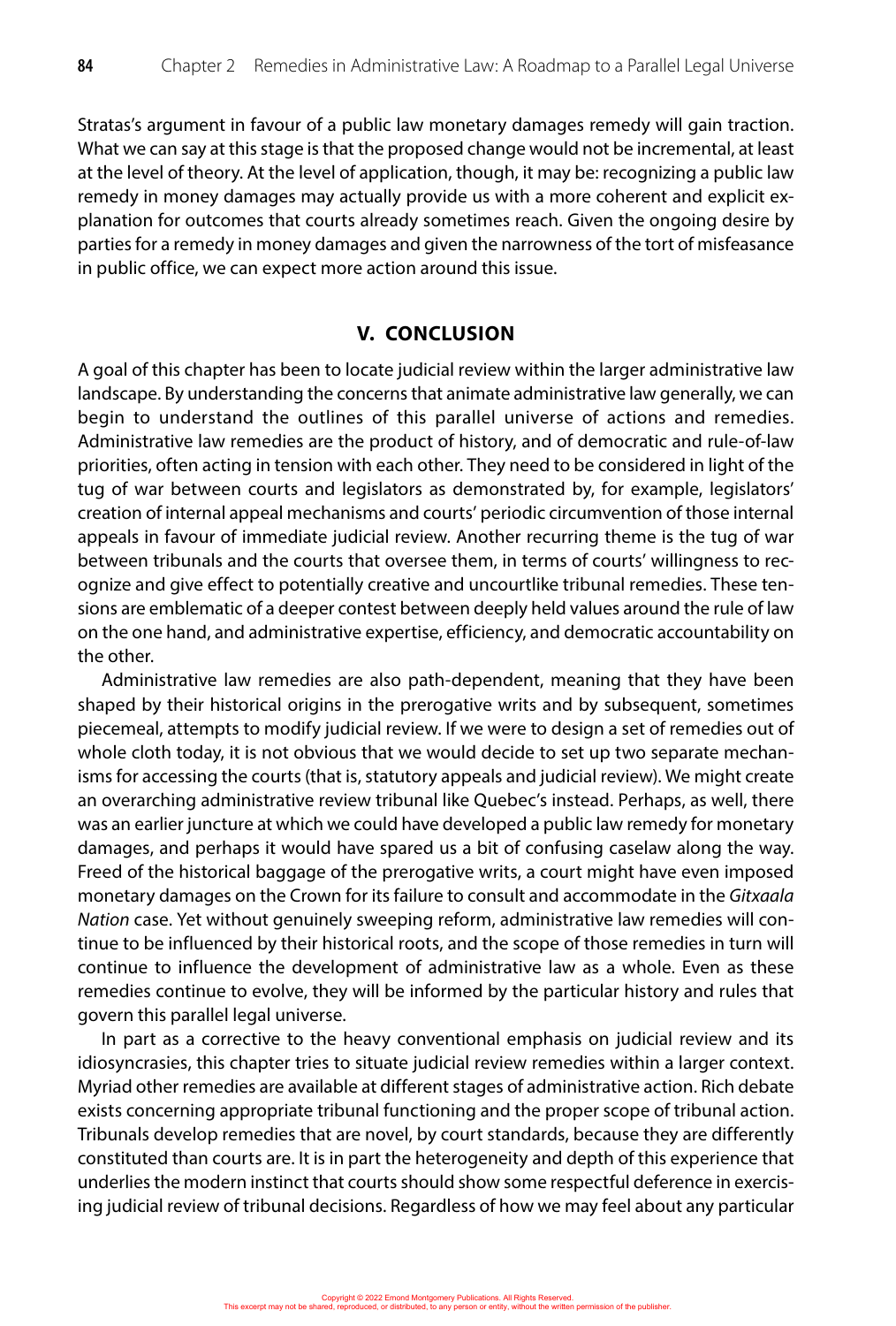decision, this chapter also counsels respect for that difference. A conversation about administrative law remedies illustrates the larger point that animates much of this volume: judicial review and court-centred processes, which make up the bulk of this book, are nevertheless just one, final stage of administrative law and practice. It should not limit our appreciation of, and approach to, the complex and varied forms that front-line administrative action can represent.

# **SUGGESTED ADDITIONAL READINGS**

## **CASES**

*Canada (Attorney General) v PHS Community Services Society*, [2011 SCC 44, \[2011\] 3 SCR 134](https://www.canlii.org/en/ca/scc/doc/2011/2011scc44/2011scc44.html?autocompleteStr=Canada (Attorney General) v PHS Community Services Society%2C 2011 SCC 44%2C %5B2011%5D 3 SCR 134&autocompletePos=1) ("the *Insite* case").

*Canada (Prime Minister) v Khadr*, [2010 SCC 3, \[2010\] 1 SCR 44](https://www.canlii.org/en/ca/scc/doc/2010/2010scc3/2010scc3.html?autocompleteStr=Canada (Prime Minister) v Khadr%2C 2010 SCC 3%2C %5B2010%5D 1 SCR 44 %5BKhadr%5D.&autocompletePos=1).

*Harelkin v University of Regina*, [\[1979\] 2 SCR 561, 96 DLR \(3d\) 14.](https://www.canlii.org/en/ca/scc/doc/1979/1979canlii18/1979canlii18.html?autocompleteStr=Harelkin v University of Regina%2C %5B1979%5D 2 SCR 561%2C 96 DLR (3d) 14.&autocompletePos=1)

*McKinnon v Ontario*, [2003] OJ No 893 (QL) (Div Ct).

*Paradis Honey Ltd v Canada*, [2015 FCA 89, 382 DLR \(4th\) 720.](https://www.canlii.org/en/ca/fca/doc/2015/2015fca89/2015fca89.html?autocompleteStr=Paradis Honey Ltd v Canada%2C 2015 FCA 89%2C %5B2015%5D 382 DLR (4th) 720&autocompletePos=1)

*Setia v Appleby College*, [2013 ONCA 753](https://www.canlii.org/en/on/onca/doc/2013/2013onca753/2013onca753.html?autocompleteStr=Setia v Appleby College%2C 2013 ONCA 753 &autocompletePos=1).

## **STATUTES**

*Federal Courts Act*, RSC 1985, c F-7.

Students should also be familiar with any omnibus statutes or rules of court governing judicial review in their provinces. See Section IV.E.2, "Statutory Reform," above.